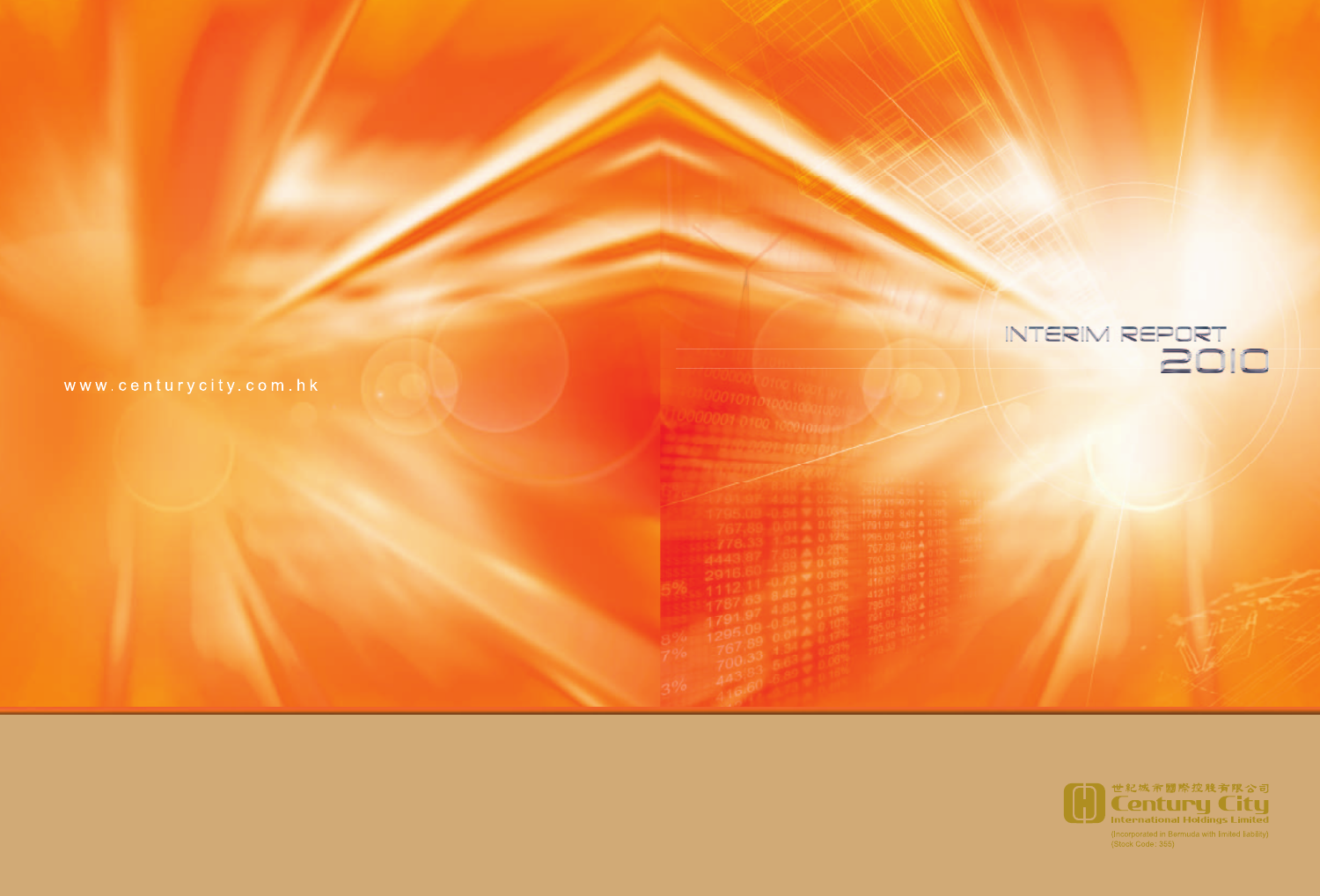## **Contents**

- Corporate Information
- Directors' Profile
- Chairman's Statement
- Management Discussion and Analysis
- Condensed Consolidated Financial Statements
	- Condensed Consolidated Income Statement
	- Condensed Consolidated Statement of Comprehensive Income
	- Condensed Consolidated Statement of Financial Position
	- Condensed Consolidated Statement of Changes in Equity
	- Condensed Consolidated Statement of Cash Flows
	- Notes to Condensed Consolidated Financial Statements
- Other Information
- Report on Review of Interim Financial Information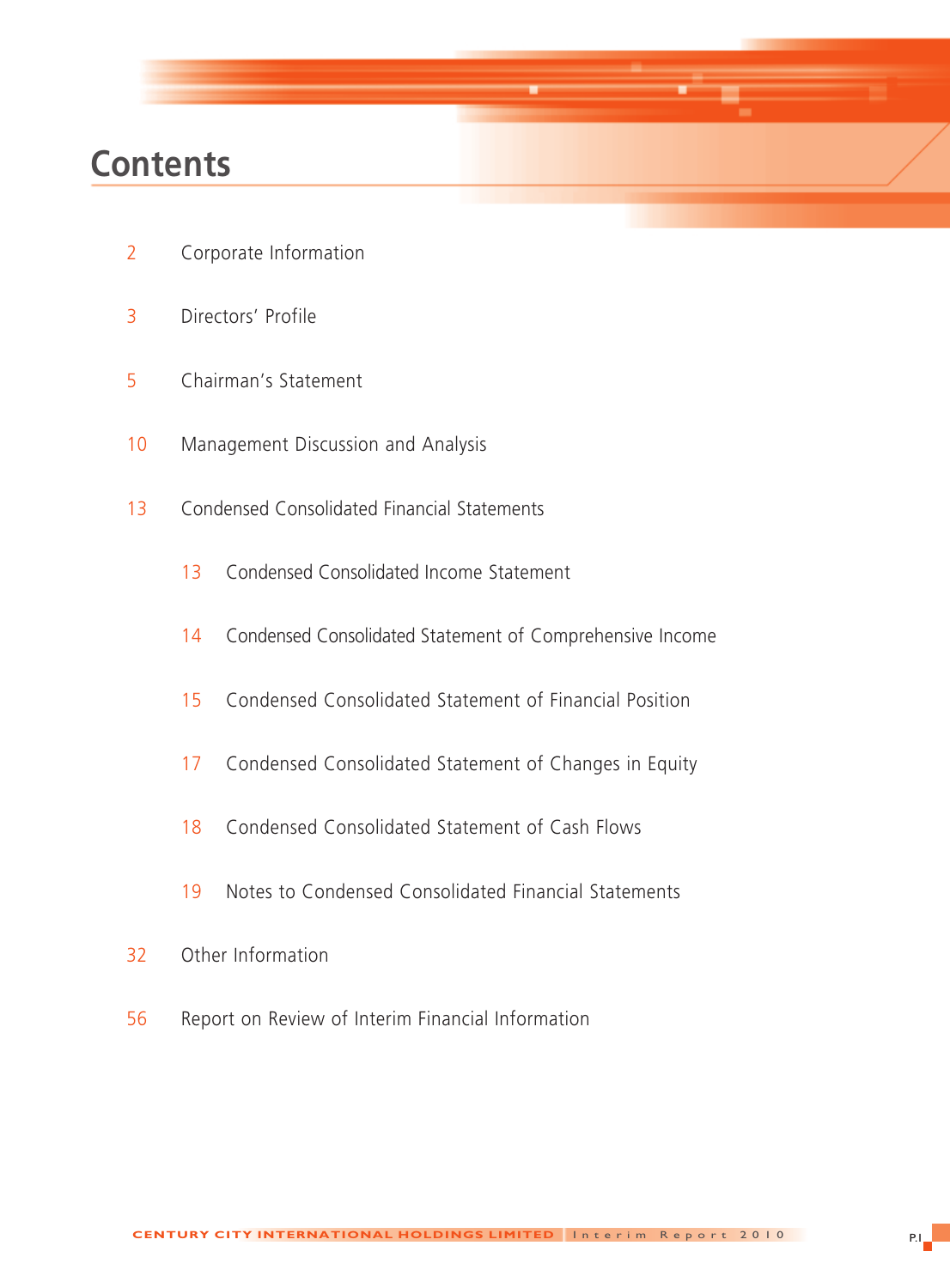## **Corporate Information**

#### **DIRECTORS**

#### *Executive Directors*

Lo Yuk Sui (Chairman and Chief Executive Officer) Kenneth Ng Kwai Kai (Chief Operating Officer) Donald Fan Tung Kelvin Leung So Po Jimmy Lo Chun To Lo Po Man

#### *Independent Non-Executive Directors*

Anthony Chuang Ng Siu Chan Wong Chi Keung

#### **AUDIT COMMITTEE**

Ng Siu Chan (Chairman) Anthony Chuang Wong Chi Keung

#### **REMUNERATION COMMITTEE**

Lo Yuk Sui (Chairman) Anthony Chuang Ng Siu Chan Wong Chi Keung

#### **SECRETARY**

Eliza Lam Sau Fun

#### **AUDITORS**

Ernst & Young

#### **PRINCIPAL BANKERS**

The Hongkong and Shanghai Banking Corporation Limited The Bank of East Asia, Limited Standard Chartered Bank (Hong Kong) Limited

#### **PRINCIPAL REGISTRAR**

Butterfield Fulcrum Group (Bermuda) Limited Rosebank Centre, 11 Bermudiana Road, Pembroke HM08, Bermuda

#### **BRANCH REGISTRAR IN HONG KONG**

Tricor Tengis Limited 26th Floor, Tesbury Centre, 28 Queen's Road East, Wanchai, Hong Kong

#### **REGISTERED OFFICE**

Rosebank Centre, 11 Bermudiana Road, Pembroke, Bermuda

#### **HEAD OFFICE AND PRINCIPAL PLACE OF BUSINESS**

11th Floor, 68 Yee Wo Street, Causeway Bay, Hong Kong

Tel: 2894 7888 Fax: 2890 1697 Website: www.centurycity.com.hk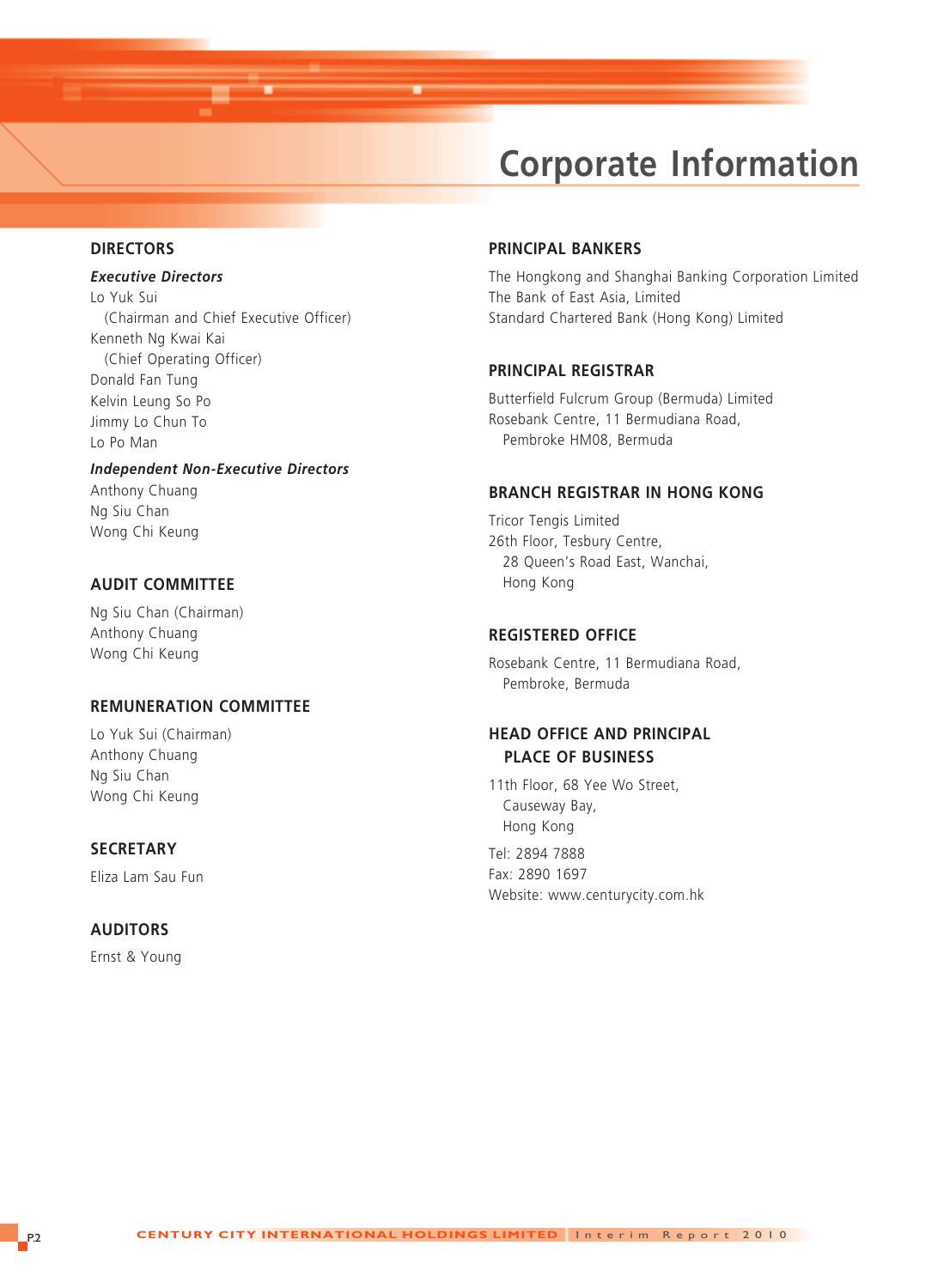## **Directors' Profile**

*Mr. Lo Yuk Sui, aged 66; Chairman and Chief Executive Officer* — Chairman and Managing Director since 1989 when the Company was established in Bermuda as the ultimate holding company of the Group and designated as Chief Executive Officer in 2007. Mr. Lo has been the Chairman and the Managing Director of the predecessor listed company of the Group since 1985 and 1986 respectively. He is also the chairman and chief executive officer of Paliburg Holdings Limited ("PHL"), the listed subsidiary of the Company, Regal Hotels International Holdings Limited ("RHIHL"), the listed associate of the Company, and the non-executive chairman of Regal Portfolio Management Limited ("RPML"), the manager of Regal Real Estate Investment Trust (the listed associate of RHIHL). Mr. Lo is a qualified architect. In his capacity as the Chief Executive Officer, Mr. Lo oversees the overall policy and decision making of the Group. Mr. Lo is the father of Mr. Jimmy Lo Chun To and Miss Lo Po Man.

*Mr. Kenneth Ng Kwai Kai, aged 56; Executive Director and Chief Operating Officer — Appointed to the Board in 1989* and designated as Chief Operating Officer in 2007. Mr. Ng joined the Group in 1985 and is in charge of the corporate finance, company secretarial and administrative functions of the Century City Group. Mr. Ng is a Chartered Secretary. He is also an executive director of PHL and RHIHL and a non-executive director of Cosmopolitan International Holdings Limited ("Cosmopolitan"), a company listed on The Stock Exchange of Hong Kong Limited (the "Stock Exchange").

*Mr. Anthony Chuang, aged 65; Independent Non-Executive Director* — Invited to the Board as Independent Non-Executive Director in 1993. Mr. Chuang graduated from University of Notre Dame, South Bend, Indiana, U.S.A. and has extensive experience in the commercial field.

*Mr. Donald Fan Tung, aged 53; Executive Director* — Appointed to the Board in 2007. Mr. Fan is a qualified architect and has been with the Group since 1987. He is also an executive director and the chief operating officer of PHL, an executive director of RHIHL and a non-executive director of RPML. Mr. Fan is in charge of the property development, architectural design and project management functions as well as overseeing the building construction business of the Group.

*Mr. Kelvin Leung So Po, aged 38; Executive Director* — Appointed to the Board in 2010. Mr. Leung has been with the Century City Group for over 12 years. He has been involved in the corporate finance function of the Century City Group. Mr. Leung holds a bachelor degree in business administration from The Chinese University of Hong Kong. He is a member of the Illinois CPA Society. Mr. Leung has over 14 years of experience in accounting and corporate finance field. He is also a non-executive director of Cosmopolitan.

*Mr. Jimmy Lo Chun To, aged 36; Executive Director* — Appointed to the Board in 1999. He is also an executive director of PHL and RHIHL and a non-executive director of RPML. Mr. Jimmy Lo graduated from Cornell University, New York, U.S.A. with a degree in architecture. Apart from his involvement in the design of the Group's property projects and the hotel projects of the RHIHL Group, he undertakes responsibilities in the business development function of the Century City Group. He is the son of Mr. Lo Yuk Sui and the brother of Miss Lo Po Man.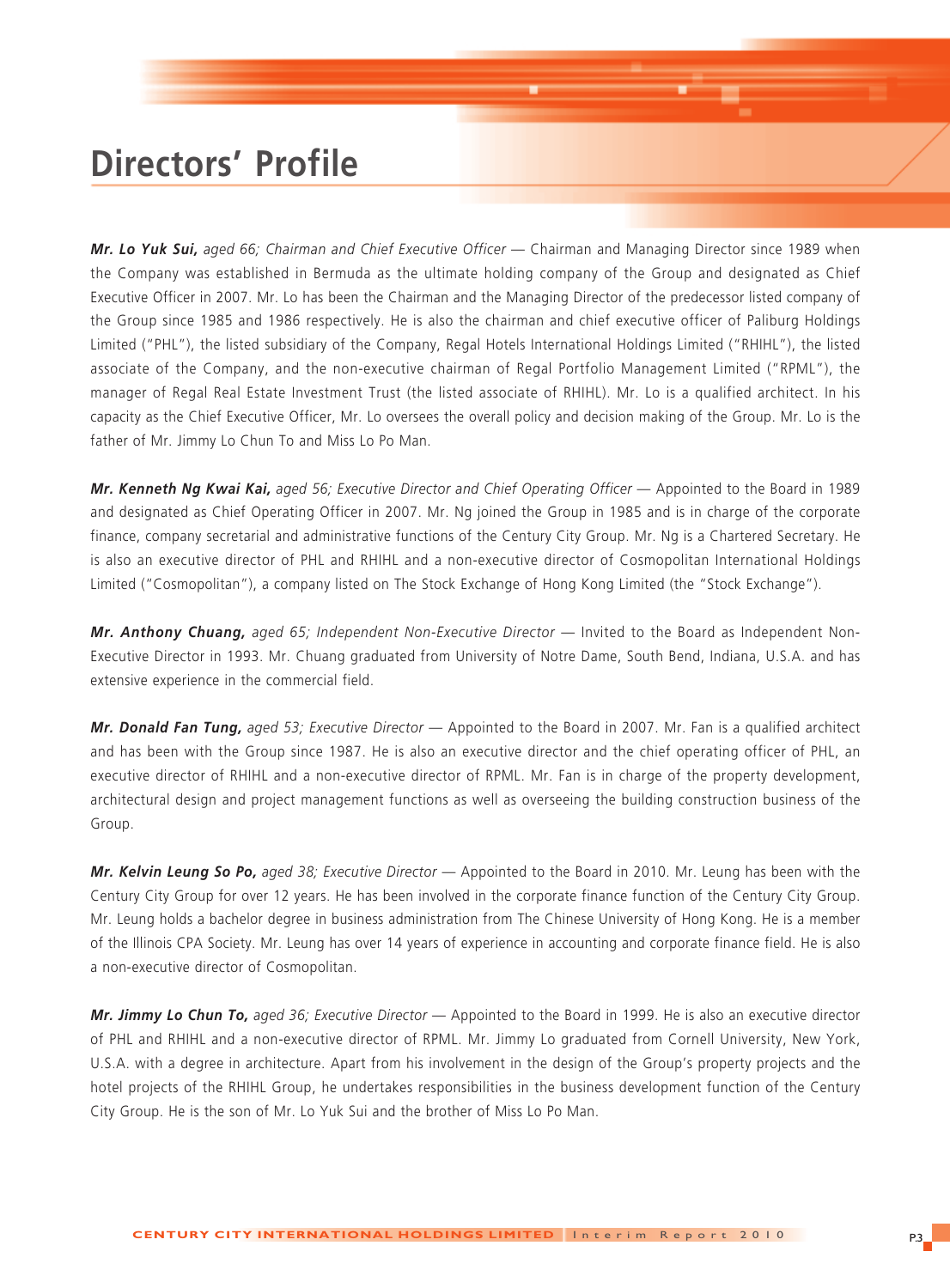*Miss Lo Po Man, aged 31; Executive Director* — Appointed to the Board in 2007. Miss Lo graduated from Duke University, North Carolina, U.S.A. with a bachelor degree in psychology. She is also an executive director of PHL and RHIHL. Miss Lo joined the RHIHL Group in 2000 and has been involved in the marketing and sales functions of the RHIHL Group. Miss Lo is an executive director of the estate agency business of the RHIHL Group and has undertaken an active role in directing the marketing campaign of the Regalia Bay luxury residential development in Stanley, Hong Kong. She also undertakes responsibilities in the business development function of the RHIHL Group. Miss Lo is the daughter of Mr. Lo Yuk Sui and the sister of Mr. Jimmy Lo Chun To.

*Mr. Ng Siu Chan, aged 80; Independent Non-Executive Director* — Invited to the Board as Independent Non-Executive Director in 1994. Mr. Ng is also an independent non-executive director of PHL and RHIHL. He is a non-executive director of Transport International Holdings Limited, which is publicly listed in Hong Kong.

*Mr. Wong Chi Keung, aged 55; Independent Non-Executive Director* — Invited to the Board as Independent Non-Executive Director in 2004. Mr. Wong is also an independent non-executive director of PHL and RHIHL. He holds a master's degree in business administration from the University of Adelaide in Australia. He is a fellow member of Hong Kong Institute of Certified Public Accountants, The Association of Chartered Certified Accountants and CPA Australia and an associate member of The Institute of Chartered Secretaries and Administrators and The Chartered Institute of Management Accountants. Mr. Wong is also a responsible officer for asset management, advising on securities and advising on corporate finance for Sinox Fund Management Limited under the Securities and Futures Ordinance of Hong Kong. Mr. Wong was an executive director, the deputy general manager, group financial controller and company secretary of Guangzhou Investment Company Limited (now known as "Yuexiu Property Company Limited"), a company listed on the Stock Exchange, for over ten years. He is also an independent non-executive director and a member of the audit committee of Asia Orient Holdings Limited, Asia Standard International Group Limited, China Nickel Resources Holdings Company Limited, China Ting Group Holdings Limited, First Natural Foods Holdings Limited (Provisional Liquidators Appointed), FU JI Food and Catering Services Holdings Limited (Provisional Liquidators Appointed), Golden Eagle Retail Group Limited, Ngai Lik Industrial Holdings Limited, PacMOS Technologies Holdings Limited and TPV Technology Limited, and an independent non-executive director of ENM Holdings Limited, all of which companies are listed on the Stock Exchange. Mr. Wong has over 30 years of experience in finance, accounting and management.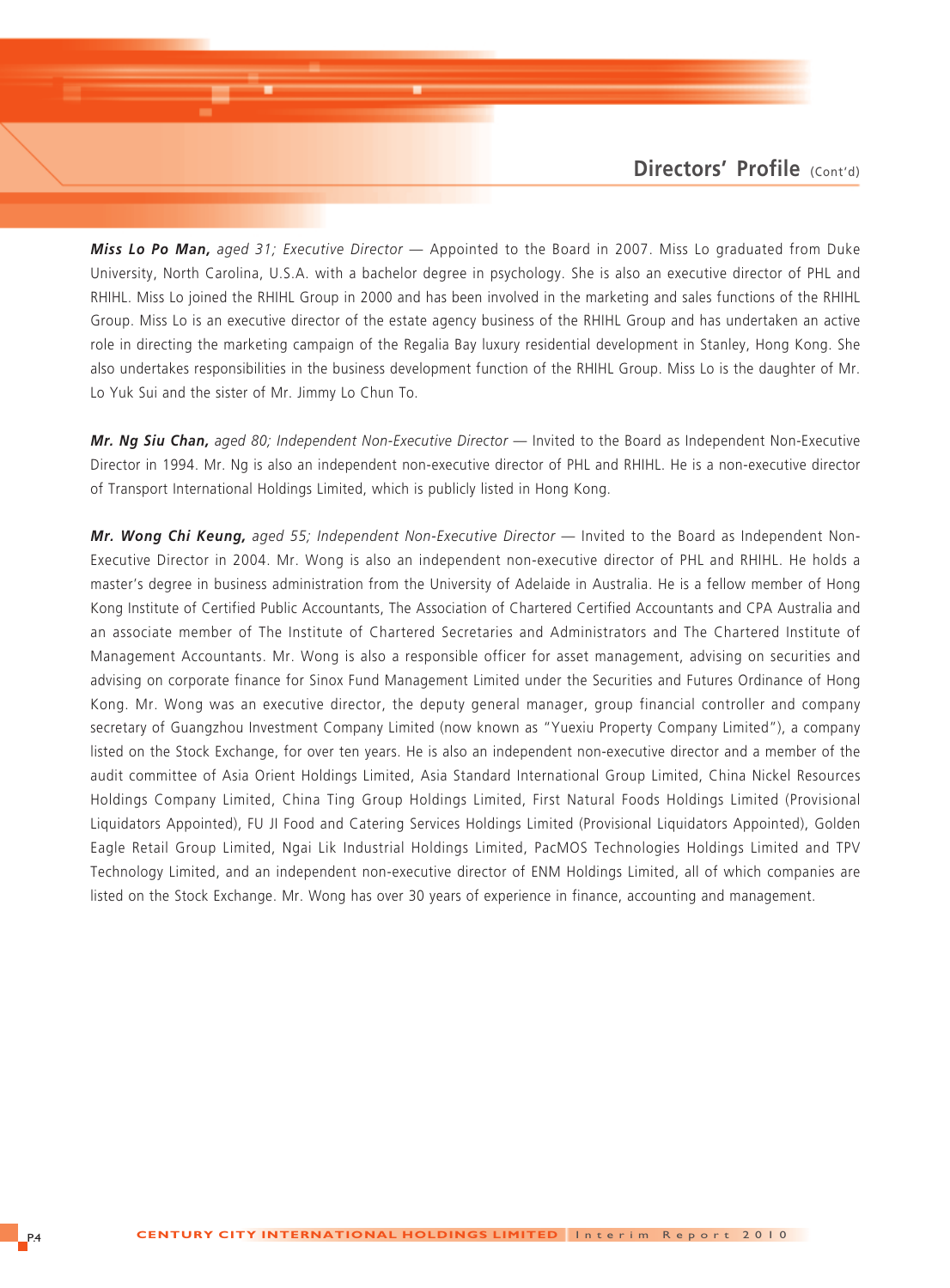## **Chairman's Statement**

Dear shareholders,

I am pleased to present the Interim Report of the Company for the six months ended 30th June, 2010.

#### **FINANCIAL RESULTS**

For the six months ended 30th June, 2010, the Group achieved an unaudited consolidated profit attributable to shareholders of HK\$230.6 million, an increase of about 87% as compared with the profit of HK\$123.3 million recorded in the last corresponding period.

As at the half year end date, the Company beneficially held approximately 59.1% of the issued shares of Paliburg Holdings Limited, the listed subsidiary of the Group. Paliburg held approximately 49.0% of Regal Hotels International Holdings Limited that, in turn, owned approximately 74.3% of the issued units of Regal Real Estate Investment Trust, which is accounted for as an associate of Regal. Same as in prior years, supplementary information on the Group's net assets position, compiled on an adjusted basis to more fairly reflect the share of net assets attributable to the interests held by Regal in Regal REIT, is provided in the section headed "Management Discussion and Analysis" below.

#### **DIVIDEND**

The Directors have declared the payment of an interim dividend of HK0.4 cent (2009 – HK0.3 cent) per ordinary share for the financial year ending 31st December, 2010, absorbing an amount of approximately HK\$9.6 million (2009 – HK\$6.9 million), payable to holders of ordinary shares on the Register of Ordinary Shareholders on 15th October, 2010.

The Register of Ordinary Shareholders will be closed from Wednesday, 13th October, 2010 to Friday, 15th October, 2010, both days inclusive, during which period no transfers of ordinary shares will be effected. In order to qualify for the interim dividend, all transfers of ordinary shares and/or subscriptions of the outstanding 2011 warrants of the Company, duly accompanied by the relevant certificates together with, where appropriate, the relevant subscription moneys, must be lodged with the Company's branch registrar in Hong Kong, Tricor Tengis Limited, no later than 4:00 p.m. on Tuesday, 12th October, 2010. The relevant dividend warrants are expected to be despatched on or about 28th October, 2010.

#### **BUSINESS OVERVIEW**

The Group continues to input strenuous efforts to explore new business opportunities with a view to diversifying and expanding its investment portfolio, but due to the very low interest rate environment, competitions for favourable investment opportunities are keen. However, in view of the volatile global financial market, the Group has adopted a more prudent approach in pursuing business expansions. Although some of the potential deals are still in discussions, the progress in this respect has been relatively slow.

In addition to the shareholdings held in Paliburg, the Company also owns warrants issued by Paliburg which are exercisable into approximately 59.5 million Paliburg shares at a price of HK\$2.1 per Paliburg share before 8th November, 2010. If all the outstanding warrants of Paliburg, including those held by the Company, are exercised, the Company's shareholding interest in Paliburg will be maintained at approximately 58.5% of the enlarged issued share capital of Paliburg.

During the period under review, the various listed entities within the Century City Group have all attained satisfactory progress and their respective financial results and business reviews are set out below.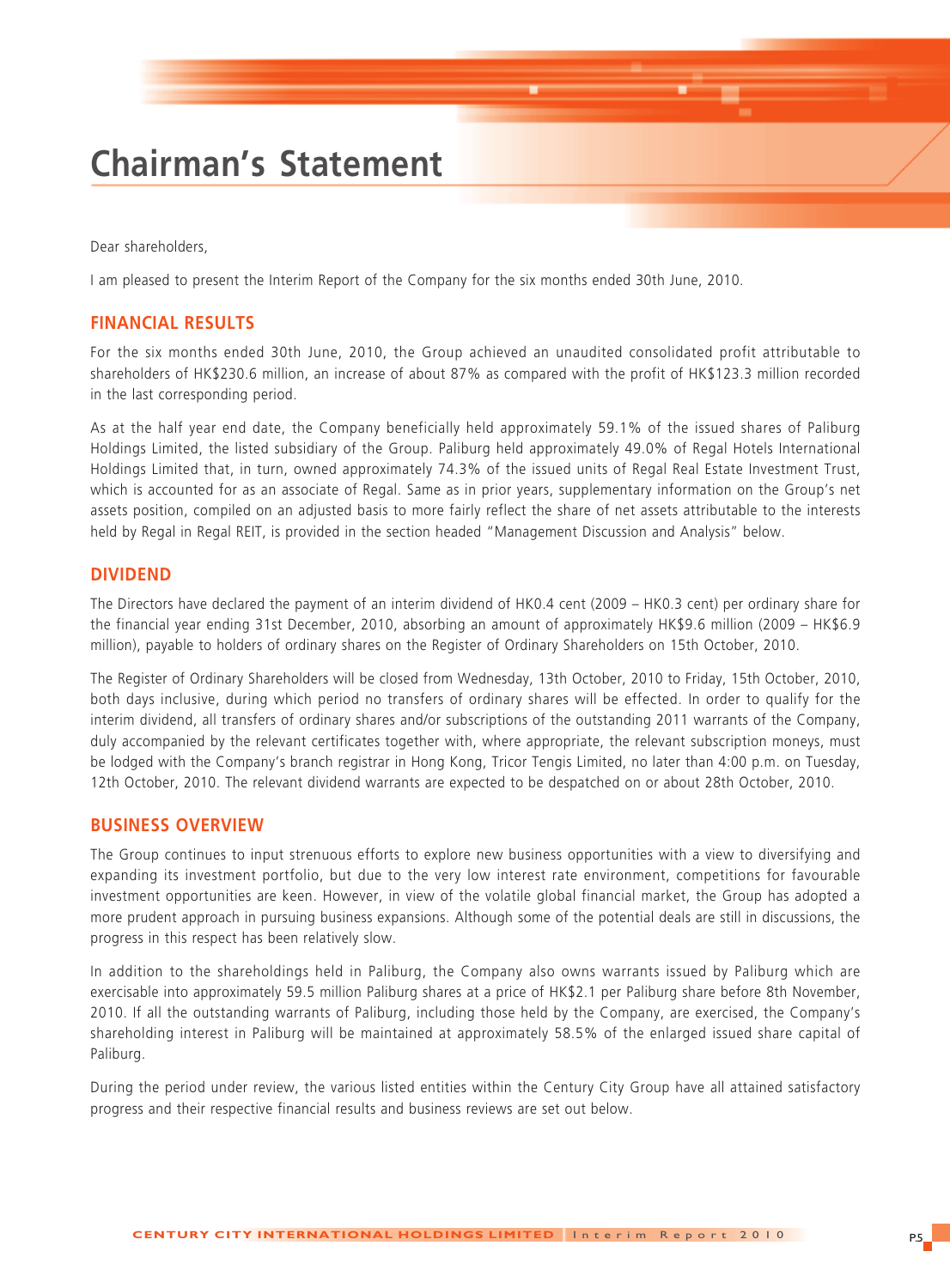#### **PALIBURG HOLDINGS LIMITED**

For the six months ended 30th June, 2010, Paliburg achieved an unaudited consolidated profit attributable to shareholders of HK\$400.1 million, which represents an increase of about 146% over the HK\$162.3 million attained in the comparative period last year. The increase in the profit achieved was principally derived from the fair value gains on the financial assets as well as the enhanced profit contribution from Regal.

#### **PROPERTIES**

The Paliburg group has a 30% joint venture interest in Larvotto, a luxury residential development project at Ap Lei Chau Inland Lot No.129, which has a very low carrying investment cost. The project has a total gross floor area of about 913,000 square feet, comprising 9 residential towers with 715 residential apartments and certain commercial areas on the ground floor, complemented with club house and car parking facilities. Presale of the apartments units commenced in July 2010 and has been very well received. So far, about 640 residential apartment units have been presold for an aggregate sale consideration exceeding HK\$14 billion. The construction works are well in progress and the development is expected to be completed within the first quarter of 2011. Very substantial cash flow and profits are expected to be derived from the Paliburg group's interest in Larvotto, which will be received and accounted for in 2011 when the agreements for the sale and purchase of the apartment units presold are completed.

The Paliburg group is retaining 25% equity interests in Regal iClub Building at No.211 Johnston Road in Wanchai, with the 75% interests having been sold to Regal REIT in October last year. Due to the encouraging performance of the Regal iClub Hotel since its opening in December 2009, the remaining ten office floors in the building are being converted into another 49 guestrooms and suites, anticipated to be completed later this year. The property is currently leased to the Paliburg group for property leasing and hotel operation business and the lease will expire at the end of this year. The Paliburg group has granted an option to Regal REIT to acquire the Paliburg group's remaining 25% equity interests on pre-agreed terms, which is exercisable by Regal REIT during the period from 1st November, 2010 to 28th February, 2011.

As regards the joint development project in the Central Business District in Beijing, which is owned through an associate 50%-owned by each of the Paliburg group and the Regal group, the overall situation remains very complicated and difficult. The Paliburg group and the Regal group have endeavoured to take all necessary steps to safeguard the interests held in the project, but the outcome of the different circumstances relating to outstanding litigations, ownership disputes and land development rights affecting the project is still uncertain. Further information on this project is contained in the section headed "Management Discussion and Analysis" below.

#### **CONSTRUCTION AND BUILDING RELATED BUSINESSES**

The Paliburg group operates a comprehensive range of construction and other building related businesses which, apart from offering services to third party clients, are providing key support to the needs of the Paliburg group as a whole. While the construction industry in Hong Kong continues to be very competitive, the Paliburg group has recently diversified into the business of providing LED lighting works for buildings, which has high growth potential.

#### **OTHER INVESTMENTS**

The Paliburg group holds a substantial portfolio of investments in financial assets, including the shares in China Pacific Insurance (Group) Co., Ltd. previously acquired as one of the cornerstone investors in its IPO last year. Apart from the 16.8% shareholding interest held in Cosmopolitan International Holdings Limited, the Paliburg group also owns a significant amount of the convertible bonds issued by the Cosmopolitan group. As the market price of the shares of Cosmopolitan as at 30th June, 2010 was much higher than that prevailing at the last year end date, the Paliburg group has derived substantial fair value gains from the investments in Cosmopolitan, which have been reflected in the results for the period under review.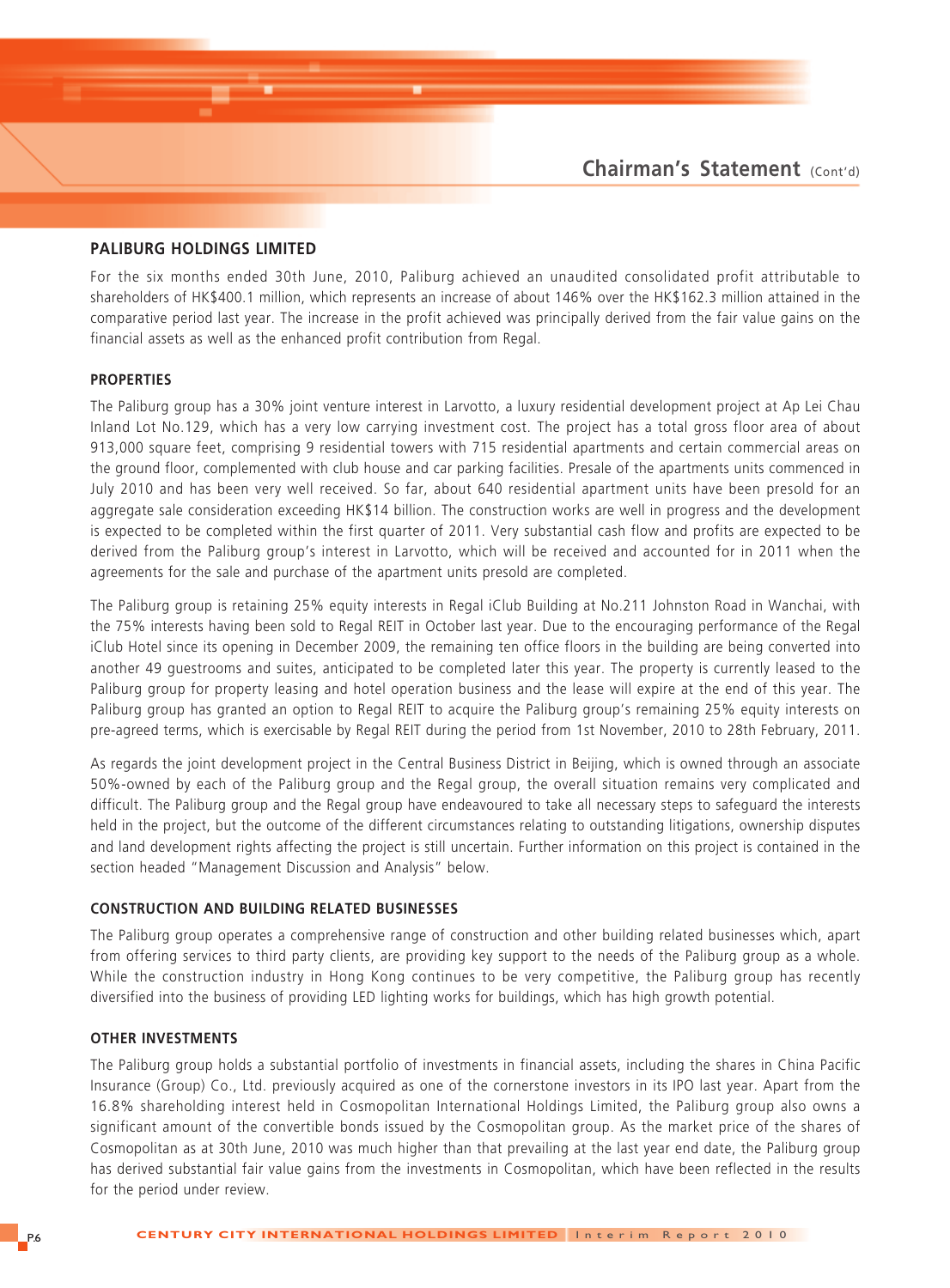#### **REGAL HOTELS INTERNATIONAL HOLDINGS LIMITED**

For the six months ended 30th June, 2010, Regal achieved an unaudited consolidated profit attributable to shareholders of HK\$385.3 million, an increase of about 162% as compared to the profit of HK\$147.2 million recorded in the corresponding period in 2009. The increase in the profit achieved was largely attributable to the fair value gains on the financial assets and investment properties held by the Regal group.

#### **HOTELS**

During the period under review, total number of visitors to Hong Kong reached approximately 16.9 million, which represents an increase of 23% year-on-year and is a new record for visitor arrivals in the first half of a year. Though visitors from all major markets recorded growth, the increase in the number of travellers from China and the Asian region was most noticeable. Visitors from the Mainland alone during this period surpassed 10 million and accounted for over 62% of the total count.

Benefited by the surge in visitor arrivals, the hotel industry in Hong Kong performed rather satisfactorily in the period under review, particularly as compared with the relatively weak performance in the corresponding period last year. Due to the lack luster economic condition prevailing in the United States and Europe, businesses from the long haul markets are still being affected. This has negatively impacted on the performance of Regal Airport Hotel, as its clientele has been principally targeted towards the individual travellers and long haul markets. The Regal Airport Hotel has adjusted its business strategy to adapt to the changing demand profile, aiming to enhance its occupancy level and gross hotel revenue. Meanwhile, due to the temporary closure of some hotel rooms to accommodate the undertaking of upgrading works, the businesses at Regal Hongkong Hotel, Regal Kowloon Hotel and Regal Riverside Hotel have also been affected during the period under review. Nevertheless, the five Regal Hotels in Hong Kong have on the whole managed to achieve satisfactory performance in the first half of 2010, with aggregate net property income having increased by 17% as compared with that attained in the corresponding period last year.

However, as the present rental package for the leasing of the five Regal Hotels in Hong Kong was fixed at the time of the separate listing of Regal REIT when the hotel market in Hong Kong was relatively buoyant, the income derived from the operation of the five hotels was still below the level of rental payable, which has affected the profit performance of the Regal group.

The current leases of the five hotels will last until 31st December, 2015 but the yearly rental packages are fixed only up to the end of this year. For the year 2011 and onwards, the rental package will be determined on a yearly basis by an independent property valuer to be jointly appointed by Regal REIT and the Regal group. In this regard, an independent property valuer has been appointed to conduct the market rental review for the year 2011 and the rental review process will be completed before 30th September, 2010.

As the lessee operator and hotel manager, the Regal group has procured continual upgrading of the five Regal Hotels in Hong Kong, ranging from hotel guestrooms and suites, executive floors, dining venues, ancillary facilities, to IT enabled operating systems. To supplement this product revamp programme, the Regal group has itself committed substantial capital and human resources to enhance its marketing platform and reservation network.

On the hotel management front, the next Regal managed hotel to come on stream will be the Regal Kangbo Hotel in Dezhou, Shandong. This 215-room five-star hotel is expected to be soft opened next month and will be the fifth hotel managed by the Regal group in China. The contract for the Regal group to provide management services to a hotel with service apartments offering a total of 282 units in Waigaoqiao Free Trade Zone in Pudong, Shanghai will soon be concluded and the property is scheduled to be soft opened within the next quarter under the name of Regal Plaza Hotel & Residence. Meanwhile, the Regal group is also conducting negotiations on a number of new hotel management contracts and it is anticipated that certain of these potential contracts would be finalised shortly.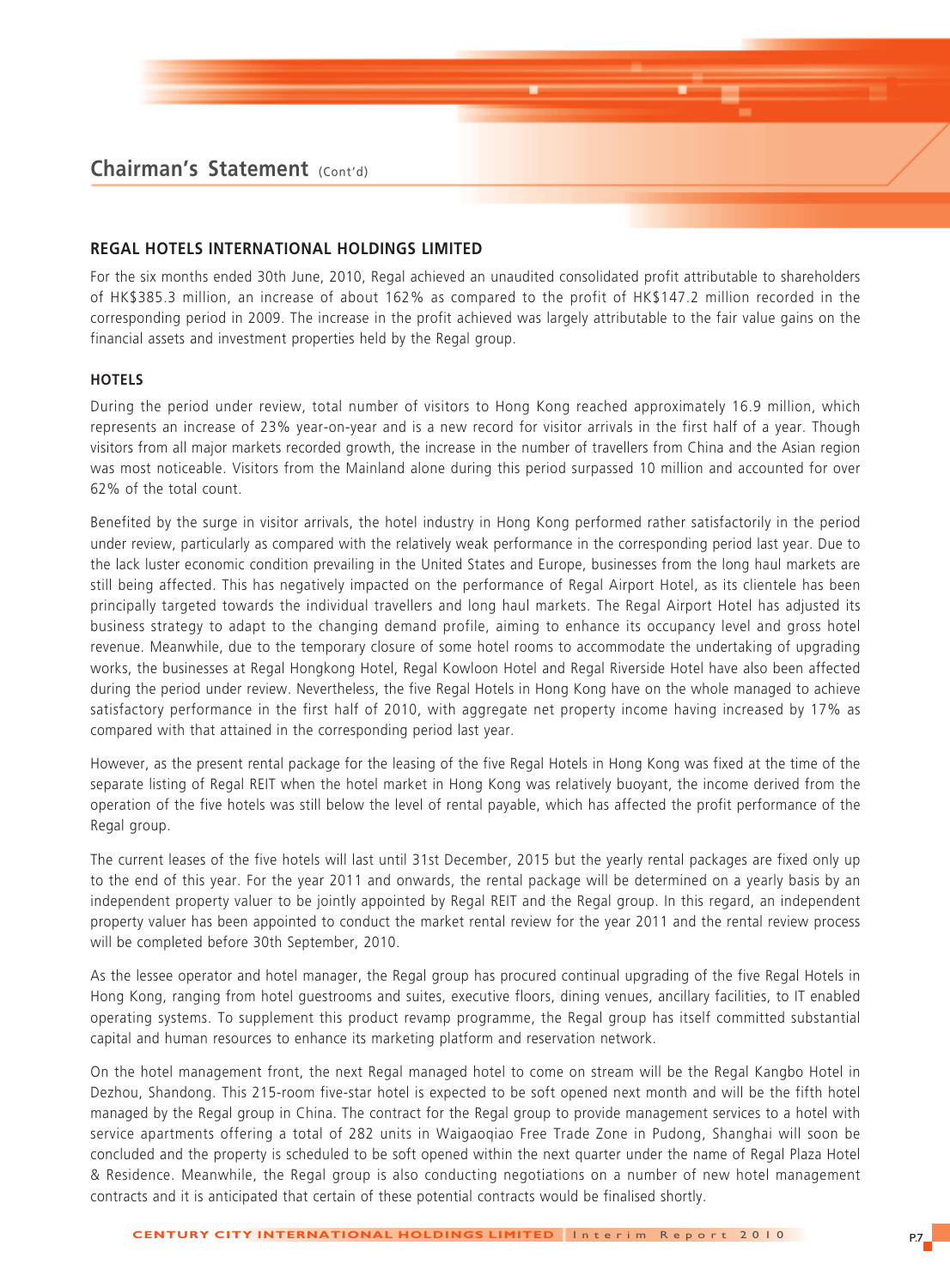

The Regal iClub Hotel in Wanchai, which is 75% owned by Regal REIT and 25% owned by the Paliburg group, is also managed by the Regal group. The hotel was opened in December 2009 and has been very well received. This chic and trendy business model has proven to be popular with business travellers and could well be the prototype for further expansion in other suitable locations.

#### **REGAL REAL ESTATE INVESTMENT TRUST**

Regal REIT presently owns the five Regal Hotels in Hong Kong as well as the 75% interest in the Regal iClub Building in Wanchai.

For the six months ended 30th June, 2010, Regal REIT attained an unaudited consolidated net profit before distribution to its unitholders of approximately HK\$308.2 million, as compared to the profit of HK\$187.5 million recorded in the corresponding period in 2009. Based on the market valuations conducted as at the half year end date, there was an increase of approximately HK\$104.5 million in the fair values of Regal REIT's investment properties portfolio. This valuation increase has contributed positively to the comparatively higher profit achieved by Regal REIT for the period under review. Distributable income available for distribution to unitholders of Regal REIT for the period amounted to approximately HK\$299.6 million, as compared with HK\$280.5 million for the comparative period last year, equivalent to approximately HK\$0.093 per unit (six months ended 30th June, 2009 – HK\$0.092 per unit).

Regal Portfolio Management Limited, a wholly-owned subsidiary of Regal, acts as the REIT Manager of Regal REIT and received fees for the period in an aggregate amount of HK\$34.3 million, a majority part of which was settled through the issue of new units by Regal REIT.

#### **PROPERTIES**

The property market in Hong Kong during the period under review has been very active and buoyant, particularly in the residential sector. While the HKSAR Government has recently introduced measures to curb short term speculations in the presale of residential units, this should on the whole be beneficial to the development of a healthy and stable property market in the long run.

Apart from the 2 connected houses which have been contracted to be sold, the Regal group retains a total of 21 houses in the luxury residential development in Regalia Bay, Stanley, some of which are being held as investment properties. Based on the market valuations conducted as at the half year end date, the fair value gains attributable to those houses held as investment properties have been reflected in the interim results under review. Given the very limited supply, luxury properties in traditional high end residential areas will remain in great demand. The Regal group will continue to lease out some of the retained houses in Regalia Bay for rental income and will consider releasing certain houses for sale from time to time when the price offered is satisfactory.

In China, the development works at the composite development project in Chengdu, which is 50% owned by each of the Regal group and Cosmopolitan group, are progressing. The marketing programme is still under review and the launching of the units presale for the first stage of the development project has been rescheduled to the first half of 2011.

As referred to above, Regal group is the joint venture partner of the Paliburg group with respect to the investment in the development project in the Central Business District of Beijing held through the 50%-owned associate.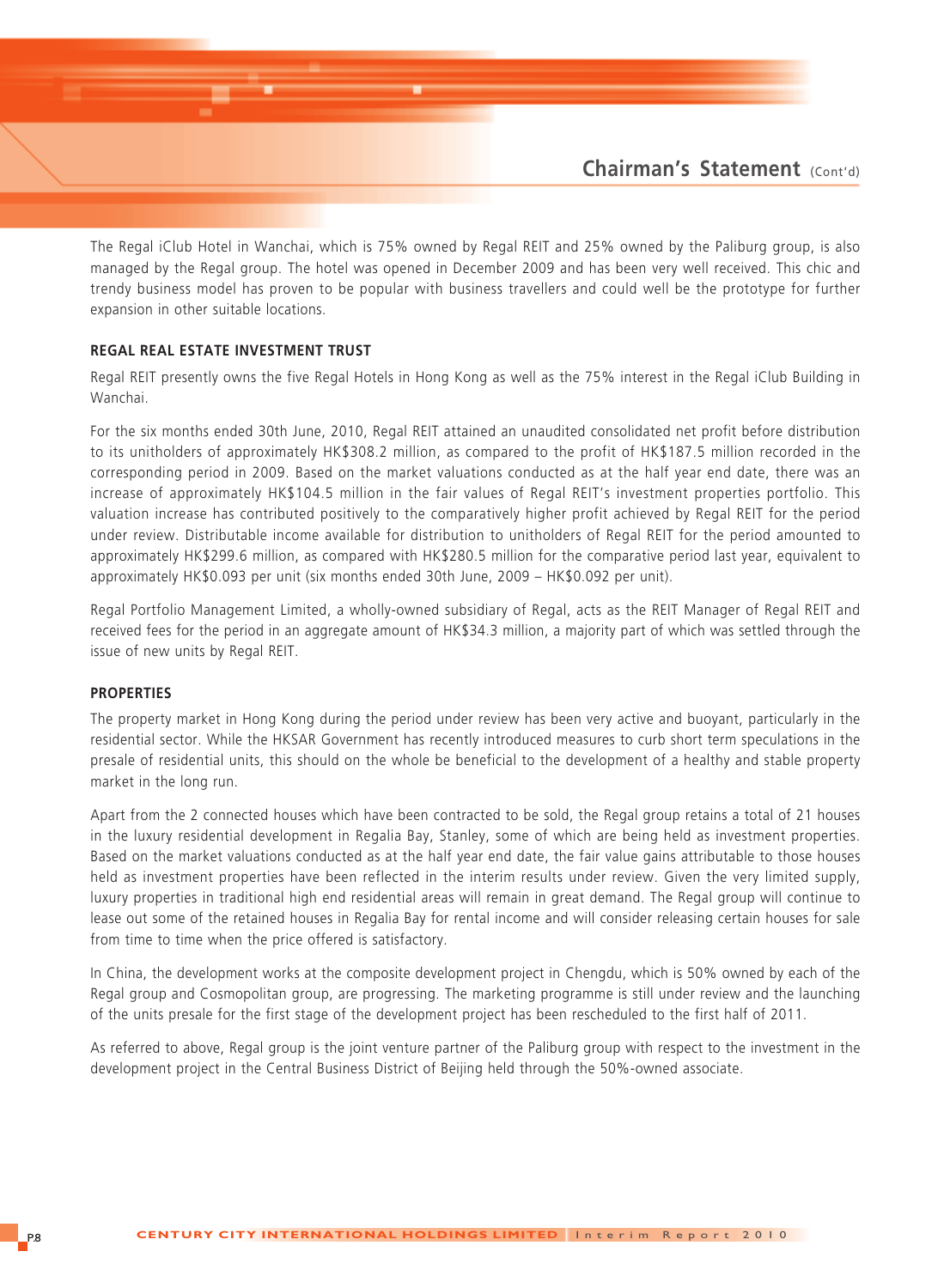### **Chairman's Statement** (Cont'd)

#### **OTHER INVESTMENTS**

Apart from the portfolio of listed securities, including the shares in China Pacific Insurance (Group) Co., Ltd. previously acquired as one of the cornerstone investors, the Regal group holds for strategic purpose significant investments in Cosmopolitan, comprising principally convertible bonds issued by the Cosmopolitan group. As the market price of the Cosmopolitan shares has increased since the last year end date and, as at 30th June, 2010, was much higher than the prevailing conversion price under the convertible bonds issued by the Cosmopolitan group, the increase in the fair values of such convertible bonds held by the Regal group has also contributed substantially to the results of the Regal group for the period under review.

#### **OUTLOOK**

#### **REGAL GROUP**

Based on present forecasts, the performance of the Regal Hotels in Hong Kong in the second half of this year, which includes the traditional high season for the hotel industry, is expected to surpass that achieved in the first half. Looking further ahead on a broader scale, the further relaxation of travel restrictions on individual visitors from the Mainland, the development of Hong Kong as the Offshore Renminbi Centre and the continual integration of Hong Kong with the Pearl River Delta regions should help bring the tourist industry in Hong Kong to new heights. Although global economies could still be volatile, the Regal group as a whole remains confident of the prospects of the hotel industry in Hong Kong.

The retained houses at Regalia Bay represent valuable investments with strong potential for capital appreciation in the long term. Moreover, the Regal group's overall financial position is very strong with substantial cash resources and the Regal group is well-poised to capture any appropriate investment opportunities that may arise.

#### **PALIBURG GROUP**

The Paliburg group is presently debt free and with the very substantial cash inflow expected to be generated from the Larvotto joint development project in 2011, the financial position of the Paliburg group will be greatly enhanced. The Paliburg group is actively planning to replenish its property development and investment portfolio, both in Hong Kong as well as in China.

#### **CENTURY CITY GROUP**

As the ultimate holding company of the Century City Group, the Company will seek to diversify into new businesses with high growth potential and, at the same time, will also consider undertaking new investments that would be complementary and beneficial to the existing businesses of the Group companies.

Having now established a very solid foundation, the Directors are confident that the Group will be able to implement business expansion plans that will create long term value for shareholders.

**LO YUK SUI** Chairman

Hong Kong 24th August, 2010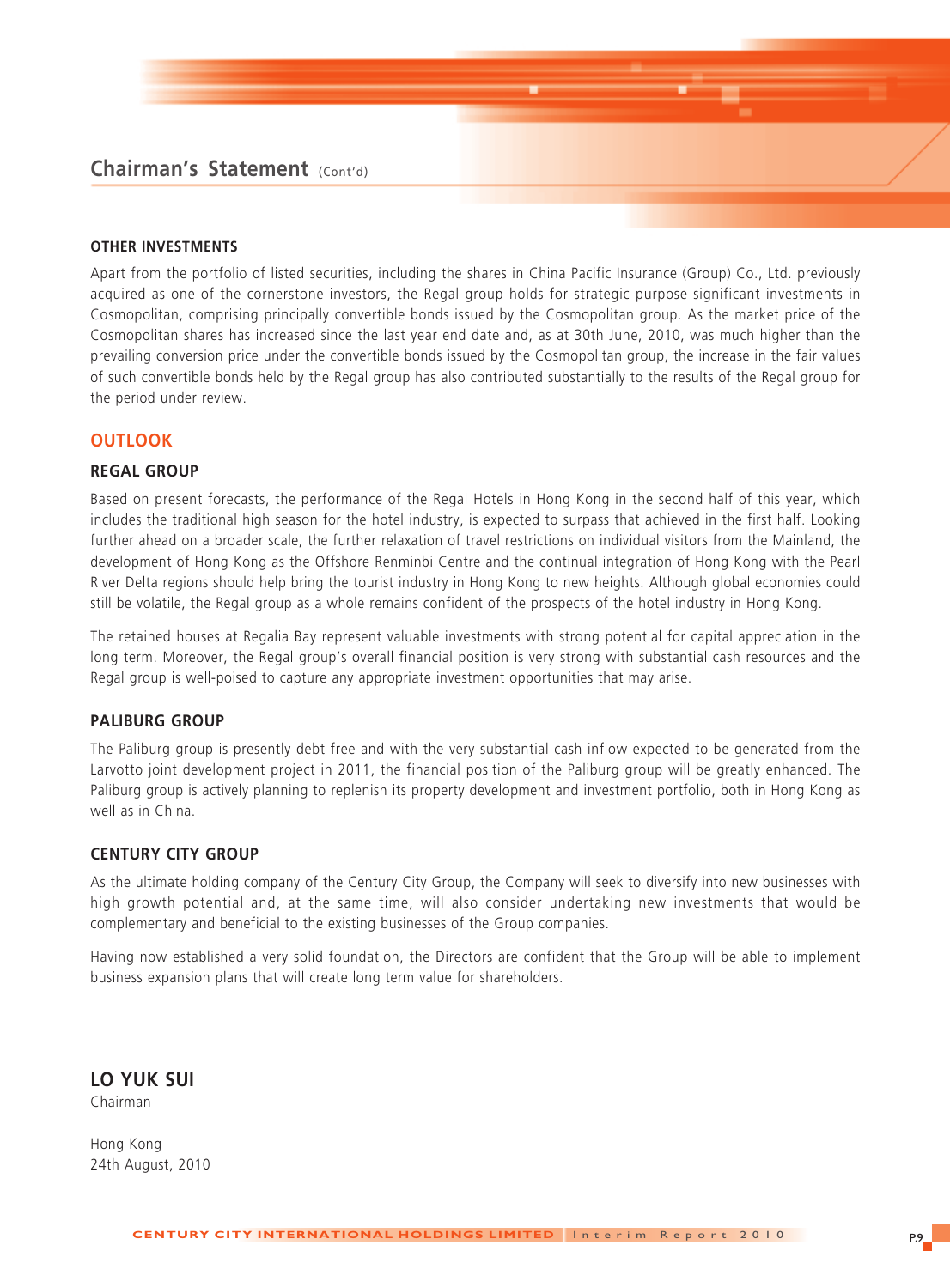## **Management Discussion and Analysis**

#### **BUSINESS REVIEW**

The Group's significant investments and principal business activities mainly comprise property development and investment, construction and building related businesses and other investments including, in particular, its interests in Regal Hotels International Hotels Limited ("RHIHL"), the listed associate of the Company, which are held through Paliburg Holdings Limited ("PHL"), the listed subsidiary of the Company. The operating results of PHL during the period and its business prospects are contained in the preceding Chairman's Statement.

The significant investments and business interests of RHIHL comprise the hotel operation and management businesses, the investment in Regal Real Estate Investment Trust ("Regal REIT") (the listed associate of RHIHL), the asset management of Regal REIT, property development and investment, including the interest in the retained houses in Regalia Bay in Stanley, and other investment businesses. The performance of RHIHL's hotel, property and other investment businesses as well as that of Regal REIT during the period under review, the commentary on the local hotel industry and changes in general market conditions and the potential impact on their operating performance and future prospects are also contained in the Chairman's Statement.

As disclosed in an announcement of the Company dated 13th August, 2010, the Company has been served with a Writ of Summons issued by The New China Hong Kong Group Limited (in Creditors' Voluntary Liquidation) and The New China Hong Kong Development Limited (in Creditors' Voluntary Liquidation) (together, the "Plaintiffs") against, amongst others, the Company, Century City BVI Holdings Limited ("CCBVI", a wholly-owned subsidiary of the Company) and Mr. Kenneth Ng Kwai Kai, a Director of the Company, seeking to, inter alia, challenge the validity of certain transactions related to the disposal of assets by the Plaintiffs to a then subsidiary of the Company back in 1998 and claim for damages suffered thereby. The Company and CCBVI, having obtained counsel's advice, have been taking steps to strike out the Plaintiffs' claims. The Company was informed by Mr. Kenneth Ng that he would also be taking similar steps to strike out the claims made against him by the Plaintiffs. In any event, the Company and CCBVI will vigorously contest the claims and take all steps as they consider appropriate to defend themselves against such claims.

With respect to the joint development project in the Central Business District in Beijing, PRC and as previously reported in the annual report of the Company for the year ended 31st December, 2009, an associate that is 50% owned by each of the PHL group and the RHIHL group, which presently holds 59% shareholding interest in the Sino-foreign joint venture entities (that, in turn, own the development project), was engaged in arbitration proceedings conducted in Beijing, involving claims against the associate by the vendor for the rescission of the contracts entered into between the parties in 2005 for the purchase by the associate of 36% shareholding interest in the joint venture entities. Although the relevant court rejected the petitions made by the associate for setting aside the unfavourable arbitral awards, the associate is still resorting to other available legal means to safeguard the aforesaid 36% shareholding interest and to pursue its legal rights against the vendor. On the other hand, the joint venture entities are encountering various difficult issues including shareholders' disputes, lawsuits raised by the Chinese joint venture partner and a third party, and outstanding issues relating to the land development rights of the project. The associate and the joint venture entities are in discussions with the Chinese joint venture partner and the relevant government authorities in an attempt to resolve the abovementioned issues. The final outcome of these different situations is uncertain, but the PHL group will together with the RHIHL group closely monitor any new developments for any responding actions required.

#### **FINANCIAL REVIEW**

#### **CAPITAL AND FUNDING**

#### **Funding and Treasury Policy**

The Group adopts a prudent funding and treasury policy with regard to its overall business operations. Property development projects are financed partly by internal resources and partly by bank financing. Project financing is normally arranged in local currency to cover a part of the land cost and a major portion or the entire amount of the construction cost, with interest calculated by reference to the interbank offered rates and the loan maturity tied in to the estimated project completion date.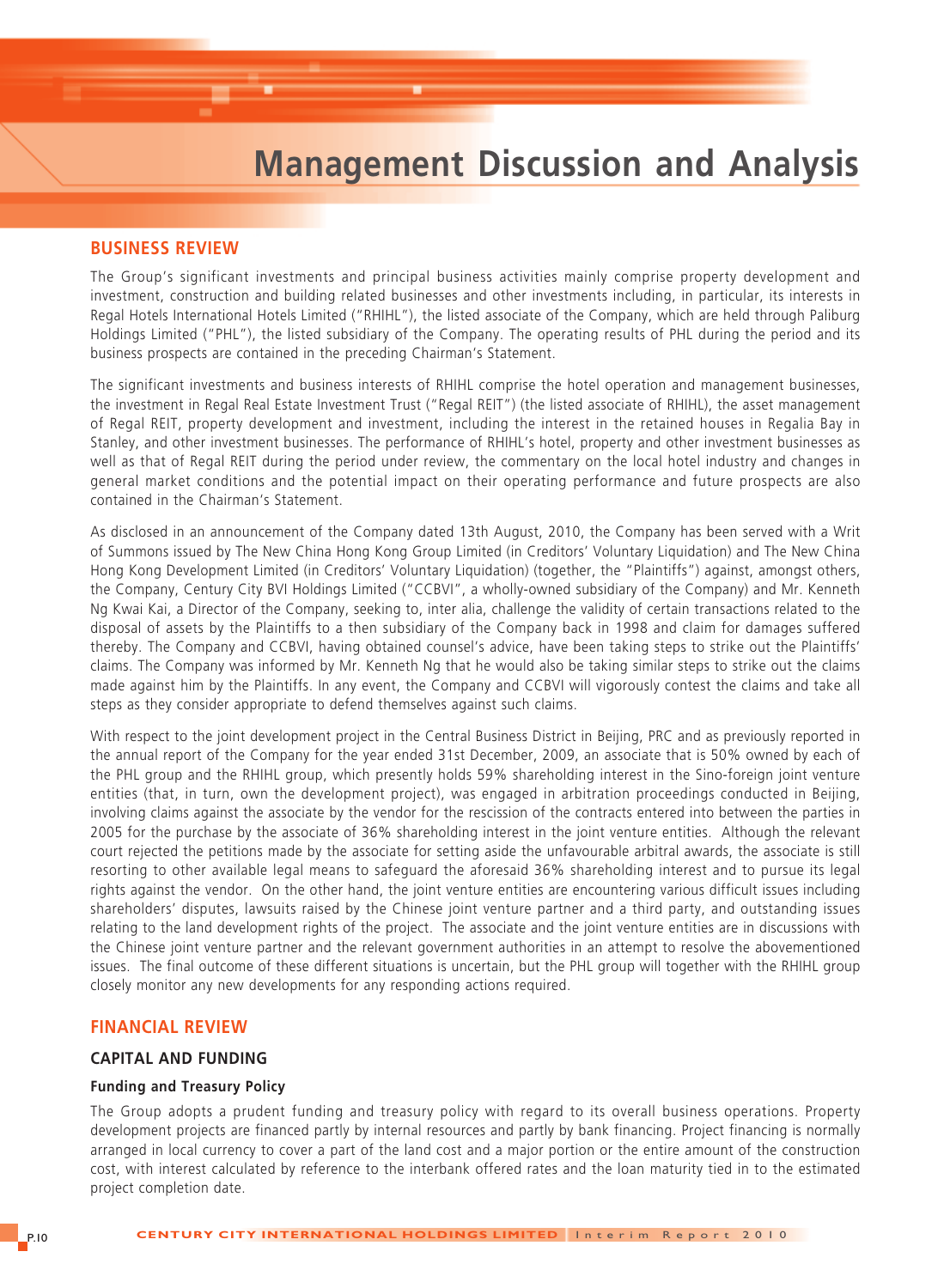### **Management Discussion and Analysis (Cont'd)**

As the Group's banking facilities were all denominated in Hong Kong dollar currency, being the same currency in which the Group's major revenues are derived, and with interest primarily determined with reference to interbank offered rates, no hedging instruments for currency or interest rates purposes have been deployed during the period under review.

#### **Cash Flow**

Net cash flows used in operating activities during the period under review amounted to HK\$183.9 million (2009 – net cash flows from operating activities of HK\$20.0 million). Net interest receipt for the period amounted to HK\$0.9 million (2009 – HK\$0.7 million).

#### **Borrowings**

As at 30th June, 2010, the Group had cash and bank balances and deposits of HK\$210.7 million and no borrowings (31st December, 2009 – HK\$366.3 million and no borrowings).

Information in relation to the contingent liabilities of the Group as of 30th June, 2010 has not changed materially from that disclosed in the most recently published annual report of the Company for the year ended 31st December, 2009 (the "2009 Annual Report"). Details of the Group's pledge of assets, which have not changed materially from that disclosed in the 2009 Annual Report, are shown in note 13 to the condensed consolidated financial statements.

#### **Share Capital**

During the period under review, a total of 40,986 new ordinary shares of the Company were allotted and issued to the holders of the 2011 Warrants of the Company ("2011 Warrants") who exercised the subscription rights in an aggregate amount of HK\$40,986.40 attaching to the 2011 Warrants at the adjusted subscription price of HK\$1.00 per ordinary share.

Up to the date of this report, a total of 25.2 million new ordinary shares of the Company have been allotted and issued upon exercise of the 2011 Warrants. As of the date of this report, the aggregate amount of the 2011 Warrants remaining outstanding is HK\$303.2 million, and these outstanding 2011 Warrants are exercisable to subscribe for 303.2 million new ordinary shares of the Company at the prevailing adjusted subscription price of HK\$1.00 per ordinary share (subject to adjustment).

#### **ASSET VALUE**

Based on the condensed consolidated statement of financial position as at 30th June, 2010, the unaudited book net asset value of the ordinary shares of the Company was HK\$1.52 per share. Such book net asset value has been significantly affected by the elimination in the books of RHIHL of its unrealised gain on the disposal of the subsidiaries owning the hotel properties to Regal REIT in 2007 against the interest held by RHIHL in Regal REIT as well as the sharing by RHIHL of the fair value loss on the hotel properties held by Regal REIT for the year ended 31st December, 2008. The interest held by RHIHL in Regal REIT represented one of RHIHL's most significant investments but, as at 30th June, 2010, such interest was only stated at a value of HK\$218.7 million.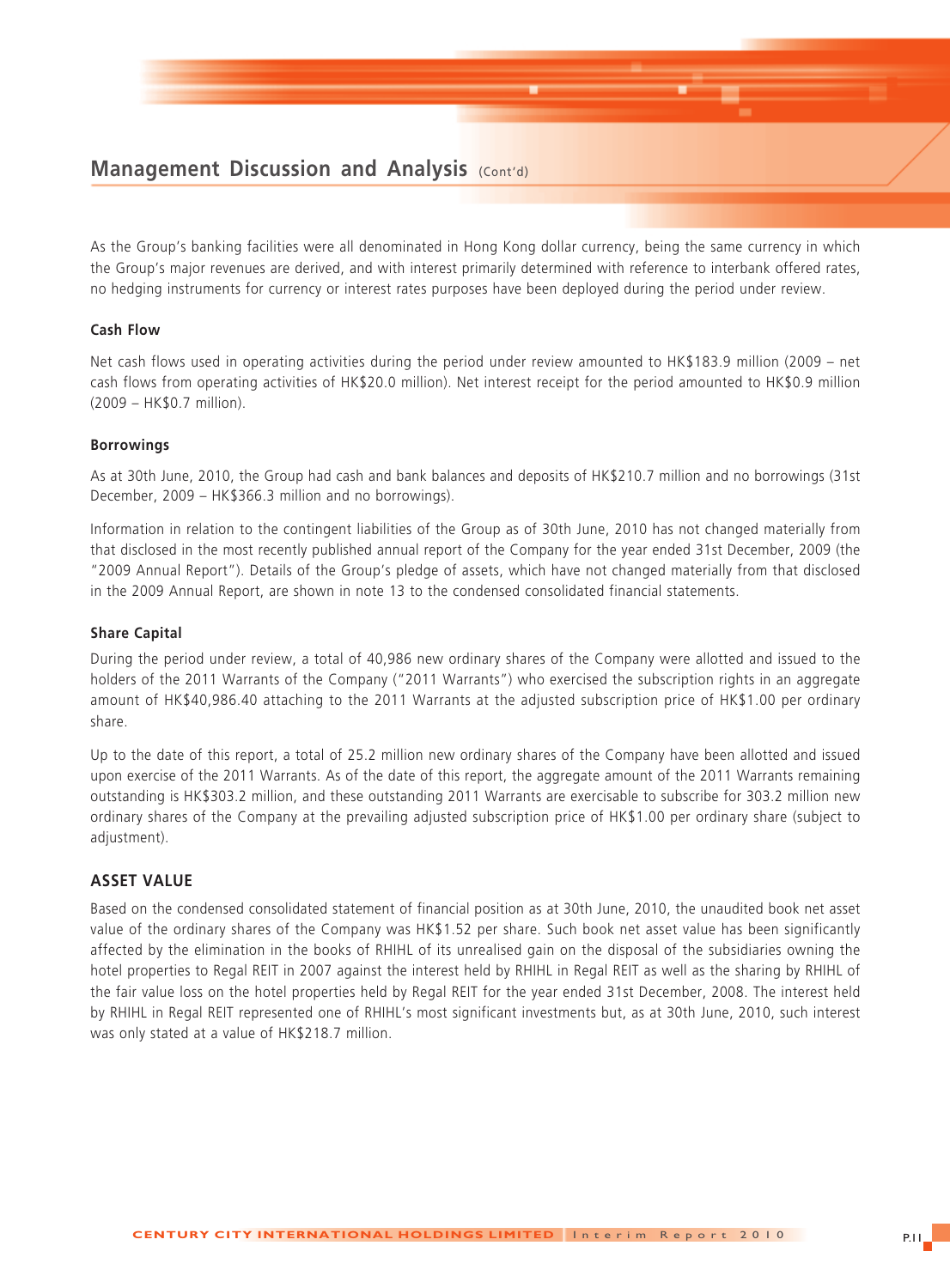### **Management Discussion and Analysis (Cont'd)**

In order to more fairly reflect the underlying net asset value of the Group, management of the Group considers it appropriate to also present, for the purposes of reference and ease of comparison, supplementary information on the Group's net assets position, compiled on an adjusted basis to restate the Group's interest in RHIHL based on its adjusted net assets to reflect the share of the underlying adjusted net assets of Regal REIT attributable to RHIHL. Accordingly, on the basis that RHIHL's interest in Regal REIT were to be stated based on the published unaudited adjusted net asset value per unit of Regal REIT of HK\$2.92 as at 30th June, 2010, calculated on the basis that the deferred tax liabilities provided by Regal REIT with regard to the revaluation surplus of its investment properties are added back, the unaudited adjusted net asset value of the ordinary shares of the Company would be HK\$1.88 per share.

|                                                               |         | As at 30th June, 2010       |
|---------------------------------------------------------------|---------|-----------------------------|
|                                                               |         | HK\$ per                    |
|                                                               |         | HK\$'million ordinary share |
| Unaudited book net assets after non-controlling interests     | 3,639.6 | 1.52                        |
| Adjustment to restate the Group's interest in                 |         |                             |
| <b>RHIHL</b> on the basis noted above                         | 856.9   |                             |
| Unaudited adjusted net assets after non-controlling interests | 4,496.5 | 1.88                        |

#### **MATERIAL ACQUISITIONS OR DISPOSALS OF SUBSIDIARIES OR ASSOCIATES**

During the period under review, there were no material acquisitions or disposals of subsidiaries or associates of the Company.

Save as otherwise disclosed in the Chairman's Statement, the Group has no immediate plans for material investments or capital assets.

#### **STAFF AND REMUNERATION POLICY**

The Group, together with the RHIHL group, employ approximately 2,130 staff in Hong Kong. The Group's management considers the overall level of staffing employed and the remuneration cost incurred in connection with the Group's operations to be compatible with market norm.

Remuneration packages are generally structured by reference to market terms and individual merits. Salaries are normally reviewed on an annual basis based on performance appraisals and other relevant factors. Staff benefit plans maintained by the Group include a mandatory provident fund scheme as well as medical and life insurance.

With a view to providing long term incentives, the Company and PHL maintain the share option schemes named as "The Century City International Holdings Limited Share Option Scheme" and "The Paliburg Holdings Limited Share Option Scheme", respectively, under which share options have been granted to selected eligible persons.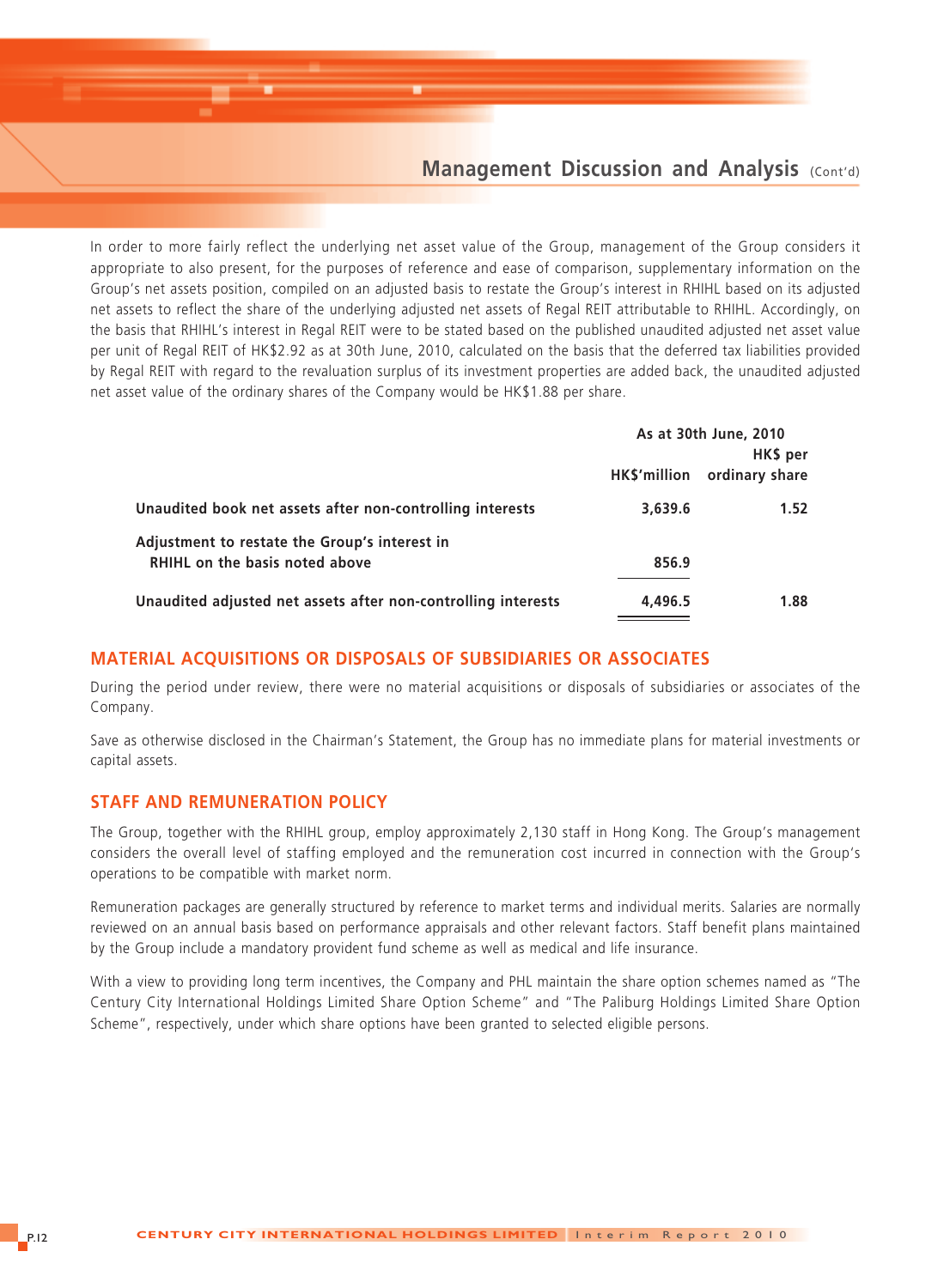# **Condensed Consolidated Income Statement**

|                                                                                                                  |                | Six months ended<br>30th June, 2010<br>(Unaudited) | Six months ended<br>30th June, 2009<br>(Unaudited) |
|------------------------------------------------------------------------------------------------------------------|----------------|----------------------------------------------------|----------------------------------------------------|
|                                                                                                                  | <b>Notes</b>   | <b>HK\$'million</b>                                | HK\$'million                                       |
| <b>REVENUE</b><br>Cost of sales                                                                                  | $\overline{2}$ | 51.2<br>(47.2)                                     | 115.1<br>(85.9)                                    |
| Gross profit                                                                                                     |                | 4.0                                                | 29.2                                               |
| Other income<br>Fair value gain on an investment property<br>Fair value gains on financial assets                | 3              | 2.0                                                | 8.4<br>46.0                                        |
| at fair value through profit or loss, net<br>Administrative expenses                                             |                | 219.1<br>(20.5)                                    | 117.3<br>(19.3)                                    |
| Other operating income/(expenses), net                                                                           | 4              | 0.4                                                | (50.7)                                             |
| OPERATING PROFIT                                                                                                 | 2              | 205.0                                              | 130.9                                              |
| Finance costs<br>Share of profits and losses of associates                                                       | 6              | (0.1)<br>191.9                                     | (0.9)<br>71.2                                      |
| PROFIT BEFORE TAX                                                                                                |                | 396.8                                              | 201.2                                              |
| Income tax                                                                                                       | $\overline{7}$ | (0.9)                                              | (9.2)                                              |
| PROFIT FOR THE PERIOD BEFORE ALLOCATION<br>BETWEEN EQUITY HOLDERS OF THE PARENT<br>AND NON-CONTROLLING INTERESTS |                | 395.9                                              | 192.0                                              |
| Attributable to:<br>Equity holders of the parent<br>Non-controlling interests                                    |                | 230.6<br>165.3                                     | 123.3<br>68.7                                      |
|                                                                                                                  |                | 395.9                                              | 192.0                                              |
| EARNINGS PER ORDINARY SHARE ATTRIBUTABLE<br>TO EQUITY HOLDERS OF THE PARENT                                      | 9              |                                                    |                                                    |
| <b>Basic</b>                                                                                                     |                | HK9.64 cents                                       | HK5.34 cents                                       |
| Diluted                                                                                                          |                | HK9.56 cents                                       | HK5.16 cents                                       |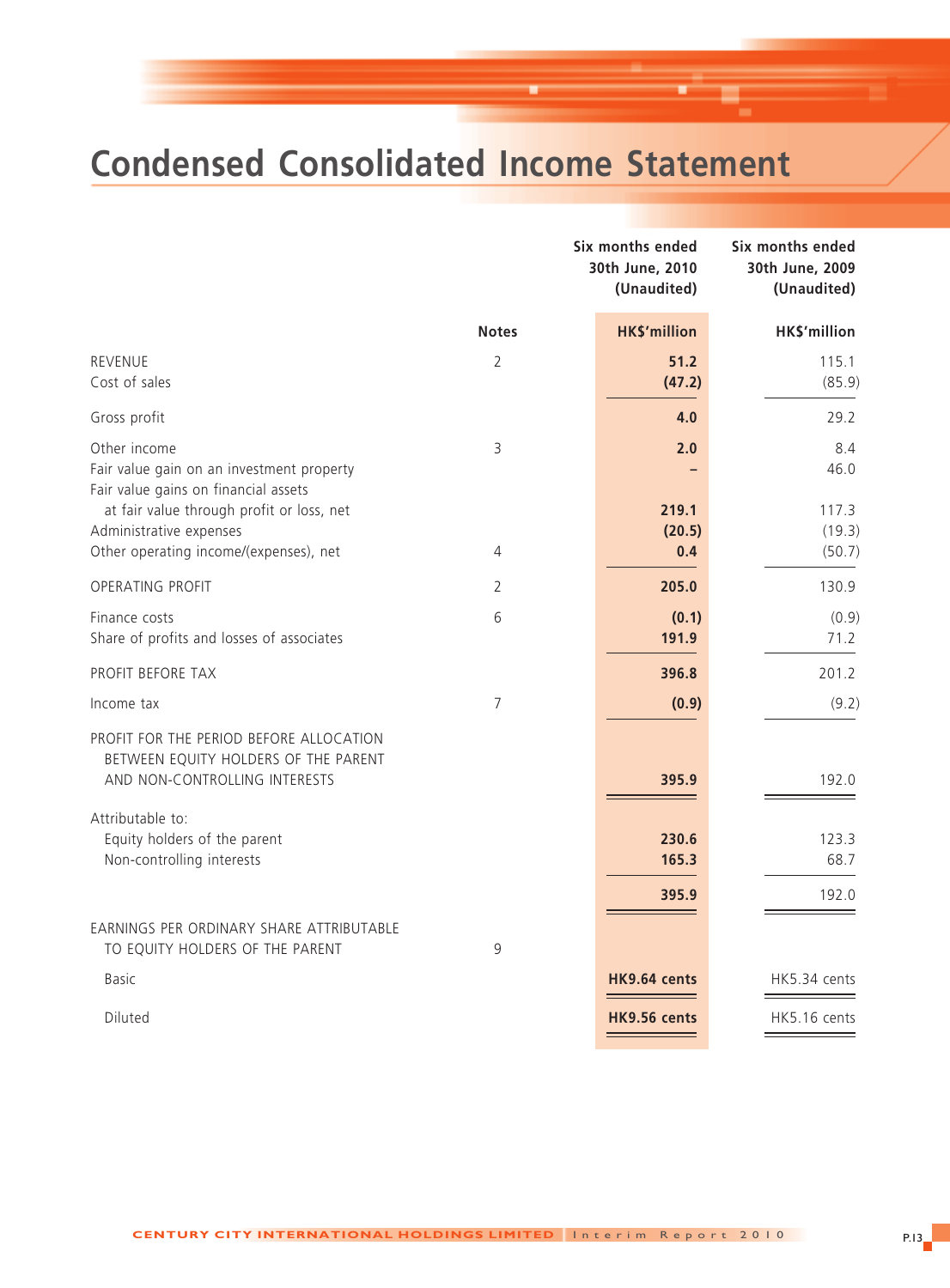## **Condensed Consolidated Statement of Comprehensive Income**

|                                                                                                                  | Six months ended<br>30th June, 2010<br>(Unaudited) | Six months ended<br>30th June, 2009<br>(Unaudited) |
|------------------------------------------------------------------------------------------------------------------|----------------------------------------------------|----------------------------------------------------|
|                                                                                                                  | <b>HK\$'million</b>                                | HK\$'million                                       |
| PROFIT FOR THE PERIOD BEFORE ALLOCATION<br>BETWEEN EQUITY HOLDERS OF THE PARENT<br>AND NON-CONTROLLING INTERESTS | 395.9                                              | 192.0                                              |
| OTHER COMPREHENSIVE INCOME:                                                                                      |                                                    |                                                    |
| Available-for-sale investments:<br>Changes in fair value<br>Reclassification adjustment for losses included in   | 0.2                                                | 5.0                                                |
| the condensed consolidated income statement                                                                      |                                                    | 1.4                                                |
|                                                                                                                  | 0.2                                                | 6.4                                                |
| Exchange differences on translating foreign operations<br>Share of other comprehensive income                    | 0.5                                                |                                                    |
| of the associates                                                                                                | 18.0                                               | 0.5                                                |
| Other comprehensive income for the period                                                                        | 18.7                                               | 6.9                                                |
| TOTAL COMPREHENSIVE INCOME FOR THE PERIOD                                                                        | 414.6                                              | 198.9                                              |
| Attributable to:                                                                                                 |                                                    |                                                    |
| Equity holders of the parent                                                                                     | 241.8                                              | 129.8                                              |
| Non-controlling interests                                                                                        | 172.8                                              | 69.1                                               |
|                                                                                                                  | 414.6                                              | 198.9                                              |
|                                                                                                                  |                                                    |                                                    |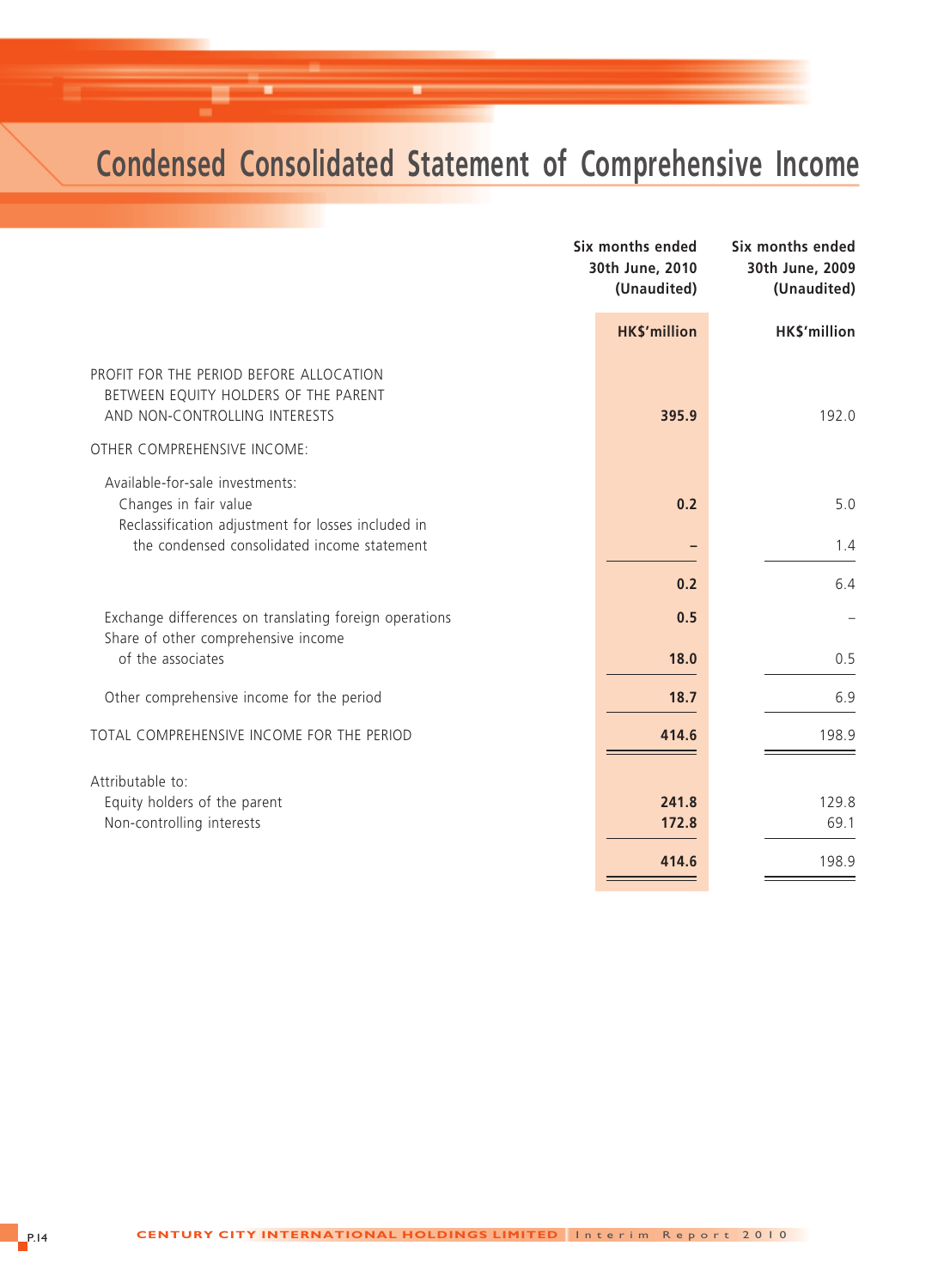## **Condensed Consolidated Statement of Financial Position**

|                                                          |              | 30th June, 2010<br>(Unaudited) | 31st December, 2009<br>(Audited) |
|----------------------------------------------------------|--------------|--------------------------------|----------------------------------|
|                                                          | <b>Notes</b> | <b>HK\$'million</b>            | HK\$'million                     |
| NON-CURRENT ASSETS                                       |              |                                |                                  |
| Property, plant and equipment<br>Investment properties   |              | 4.2<br>0.4                     | 2.7<br>0.4                       |
| Goodwill                                                 |              | 202.0                          | 202.0                            |
| Interests in associates                                  |              | 4,517.0                        | 4,376.2                          |
| Available-for-sale investments                           |              | 7.7                            | 7.5                              |
| Financial assets at fair value through profit or loss    |              | 733.9                          | 583.9                            |
| Loans receivable                                         |              | 4.8                            | 5.5                              |
| Other assets                                             |              | 0.2                            | 0.2                              |
| Total non-current assets                                 |              | 5,470.2                        | 5,178.4                          |
| <b>CURRENT ASSETS</b>                                    |              |                                |                                  |
| Financial assets at fair value through profit or loss    |              | 275.1                          | 198.8                            |
| Properties held for sale                                 |              | 6.0                            | 6.0                              |
| Inventories                                              |              | 10.3                           | 7.2                              |
| Debtors, deposits and prepayments                        | 10           | 97.3                           | 54.2                             |
| Time deposits                                            |              | 84.3                           | 238.6                            |
| Cash and bank balances                                   |              | 126.4                          | 127.7                            |
|                                                          |              | 599.4                          | 632.5                            |
| Asset of a disposal group classified as<br>held for sale |              | 249.4                          | 249.4                            |
| Total current assets                                     |              | 848.8                          | 881.9                            |
| <b>CURRENT LIABILITIES</b>                               |              |                                |                                  |
| Creditors and accruals                                   | 11           | (69.0)                         | (183.3)                          |
| Tax payable                                              |              | (4.5)                          | (3.6)                            |
| Deposits received                                        |              | (216.9)                        | (216.9)                          |
|                                                          |              | (290.4)                        | (403.8)                          |
| Liability directly associated with the asset of          |              |                                |                                  |
| a disposal group classified as held for sale             |              | (98.9)                         | (98.9)                           |
| Total current liabilities                                |              | (389.3)                        | (502.7)                          |
| NET CURRENT ASSETS                                       |              | 459.5                          | 379.2                            |
| Net assets                                               |              | 5,929.7                        | 5,557.6                          |
|                                                          |              |                                |                                  |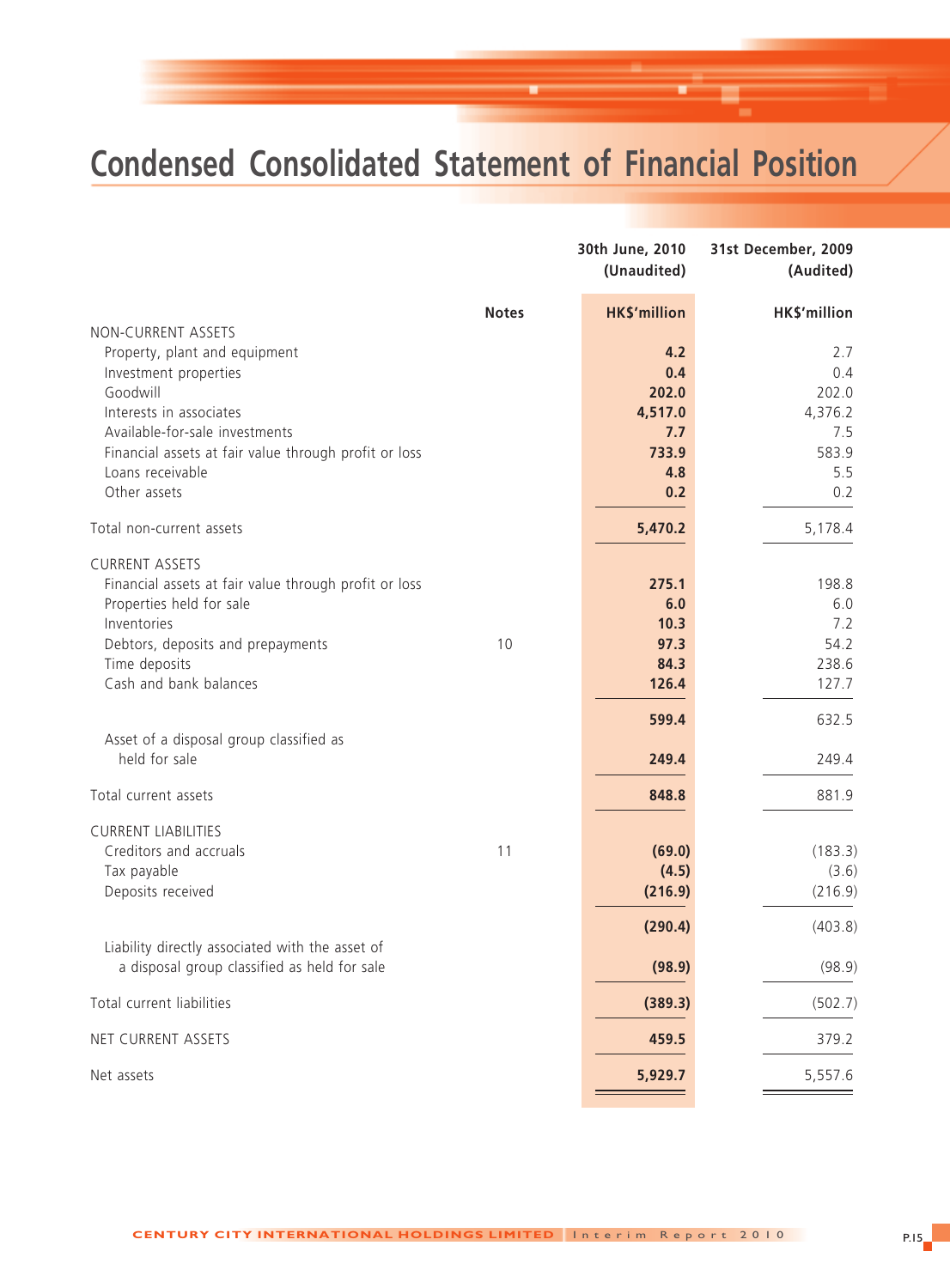## **Condensed Consolidated Statement of Financial Position (Cont'd)**

|                                                     | 30th June, 2010<br>(Unaudited) | 31st December, 2009<br>(Audited) |
|-----------------------------------------------------|--------------------------------|----------------------------------|
|                                                     | <b>HK\$'million</b>            | HK\$'million                     |
| EQUITY                                              |                                |                                  |
| Equity attributable to equity holders of the parent |                                |                                  |
| Issued capital                                      | 239.1                          | 239.1                            |
| Reserves                                            | 3,390.9                        | 3,145.6                          |
| Dividends                                           | 9.6                            | 19.1                             |
|                                                     | 3,639.6                        | 3,403.8                          |
| <b>Non-controlling interests</b>                    | 2,290.1                        | 2,153.8                          |
| Total equity                                        | 5,929.7                        | 5,557.6                          |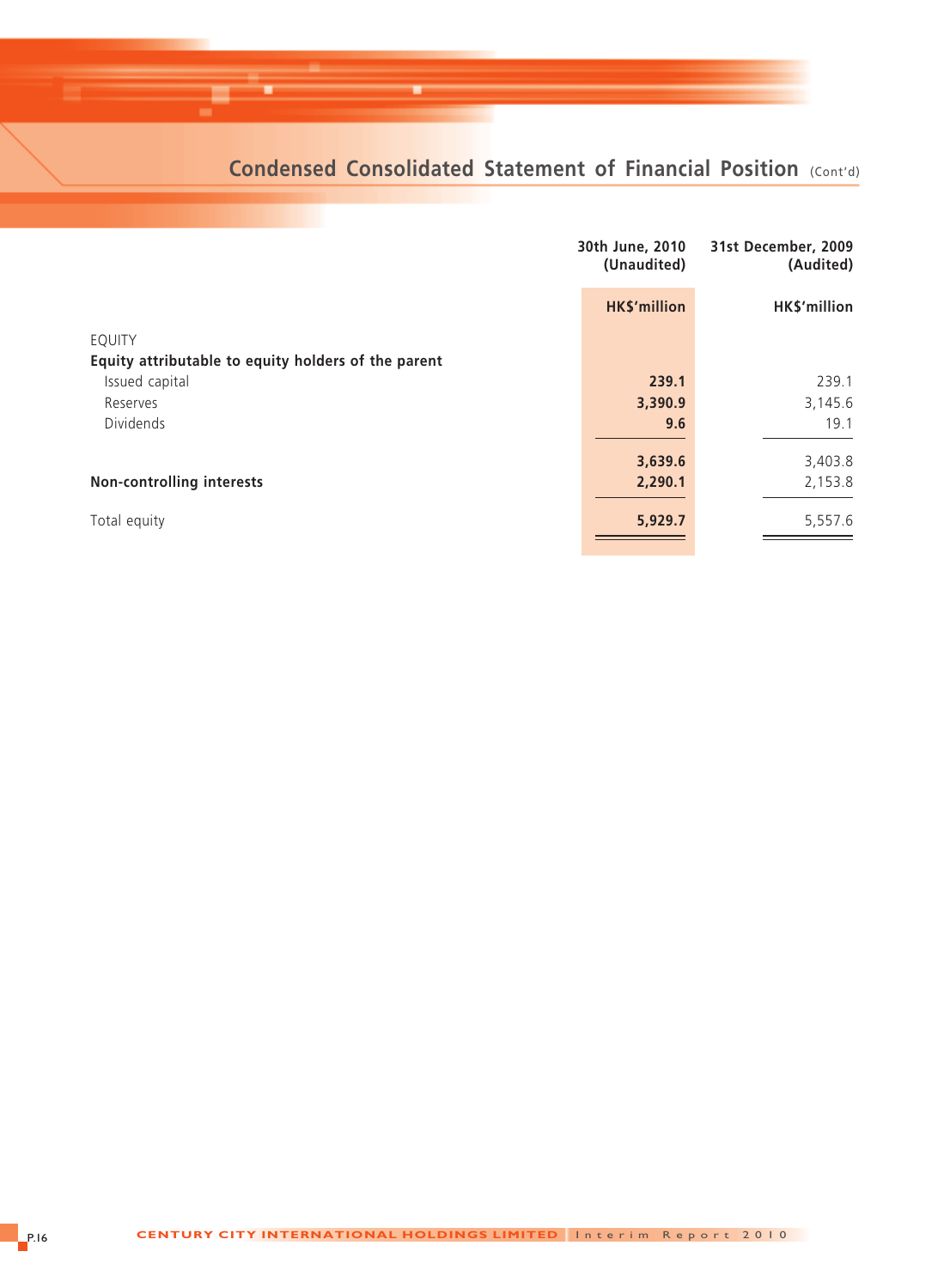## **Condensed Consolidated Statement of Changes in Equity**

#### **For the six months ended 30th June, 2010**

|                                                                        | Issued<br>capital<br>(Unaudited) | Share<br>premium<br>account<br>(Unaudited) | option<br>Share<br>reserve<br>(Unaudited) | revaluation<br>Assets<br>reserve<br>(Unaudited) | Available-<br>for-sale<br>investments<br>revaluation<br>reserve<br>(Unaudited) | Capital<br>reserve<br>(Unaudited) | Hedge<br>reserve<br>(Unaudited) | Exchange<br>equalisation<br>reserve<br>(Unaudited) | profits<br>(Unaudited)<br>Retained | Dividends<br>(Unaudited) | Total<br>(Unaudited)     | Non-<br>controlling<br>(Unaudited)<br>interests | Total<br>equity<br>(Unaudited)   |
|------------------------------------------------------------------------|----------------------------------|--------------------------------------------|-------------------------------------------|-------------------------------------------------|--------------------------------------------------------------------------------|-----------------------------------|---------------------------------|----------------------------------------------------|------------------------------------|--------------------------|--------------------------|-------------------------------------------------|----------------------------------|
|                                                                        | HK\$'m                           | HK\$'m                                     | HK\$'m                                    | HK\$'m                                          | HK\$'m                                                                         | HK\$'m                            | HK\$'m                          | HK\$'m                                             | HK\$'m                             | HK\$'m                   | HK\$'m                   | HK\$'m                                          | HK\$'m                           |
| At 1st January, 2010                                                   | 239.1                            | 1,256.2                                    | 22.4                                      | 220.4                                           | (4.1)                                                                          |                                   | (37.9)                          | 68.4                                               | 1,620.2                            | $\overline{19}$ .        | 3,403.8                  | 2,153.8                                         | 5,557.6                          |
| cquisition of additional interests<br>in the listed subsidiary         |                                  |                                            |                                           |                                                 |                                                                                | 12.5                              |                                 |                                                    |                                    |                          | 125                      |                                                 |                                  |
| contribution from non-controlling shareholders                         |                                  |                                            |                                           |                                                 |                                                                                |                                   |                                 |                                                    |                                    |                          |                          | $(23.8)$<br>$(13.8)$                            |                                  |
| quity-settled share option arrangements<br>inal 2009 dividend declared |                                  |                                            | 3                                         |                                                 |                                                                                |                                   |                                 |                                                    |                                    | (19.1)                   | (19.1)<br>$\mathbb{C}^3$ |                                                 | $(11.3)$<br>$(32.9)$<br>$(32.3)$ |
| hare of the listed associate                                           |                                  |                                            | 3                                         |                                                 |                                                                                |                                   |                                 |                                                    |                                    |                          | $\mathbb{S}$             | $\overline{0}$ 3                                | $\mathbb{S}$                     |
| nterim 2010 dividend                                                   |                                  |                                            |                                           |                                                 |                                                                                |                                   |                                 |                                                    | (9.6)                              | 9.6                      |                          |                                                 |                                  |
| otal comprehensive income<br>for the period                            |                                  |                                            |                                           |                                                 | 3                                                                              |                                   | 3.0                             | ∞                                                  | 230.6                              |                          | 241.8                    | 172.8                                           | 414.6                            |
| At 30th June, 2010                                                     | 239.1                            | 1,256.                                     | 23.0                                      | 220,                                            | (3.9)                                                                          | 12.5                              | (34.9)                          | 76.                                                | 1,841.                             | o,                       | 3,639.                   | 2,290.                                          | 5,929.7                          |
| At 1st January, 2009                                                   | 312.2                            | 1,183.1                                    | 20.3                                      | 220.4                                           | (12.4)                                                                         |                                   | (32.3)                          | 67.3                                               | 1,331.0                            | 11.6                     | 3,101.2                  | 2,049.0                                         | 5,150.2                          |
| cquisition of additional interests<br>in the listed subsidiary         |                                  |                                            |                                           |                                                 |                                                                                |                                   |                                 |                                                    |                                    |                          |                          |                                                 |                                  |
| inal 2008 dividend declared                                            |                                  |                                            |                                           |                                                 |                                                                                |                                   |                                 |                                                    |                                    | (11.6)                   |                          | $(9.7)$<br>$(8.6)$                              | $(30.2)$<br>$(20.3)$             |
| iquity-settled share option arrangements                               |                                  |                                            | 0.6                                       |                                                 |                                                                                |                                   |                                 |                                                    |                                    |                          | $(11.6)$<br>0.6          |                                                 |                                  |
| hare of the listed associate                                           |                                  |                                            | G                                         |                                                 |                                                                                |                                   |                                 |                                                    |                                    |                          | $\overline{\omega}$      | $\mathbb{S}^5$                                  | $\square$                        |
| otal comprehensive income/(loss)<br>nterim 2009 dividend               |                                  |                                            |                                           |                                                 |                                                                                |                                   |                                 |                                                    | (6.9)                              | $6.9\,$                  |                          |                                                 |                                  |
| for the period                                                         |                                  |                                            |                                           |                                                 | 2                                                                              |                                   | $\widehat{\mathbb{C}}$          | S                                                  | 123.3                              |                          | 129.8                    | Ġ,                                              | 198.9                            |
| At 30th June, 2009                                                     | 312.2                            | 1,183.1                                    | 21.6                                      | 220.4                                           | نی                                                                             |                                   | (32.4)                          | 67.5                                               | 1,447.                             | َف                       | 3,220.                   | 2,100.                                          | 5,321.2                          |
|                                                                        |                                  |                                            |                                           |                                                 |                                                                                |                                   |                                 |                                                    |                                    |                          |                          |                                                 |                                  |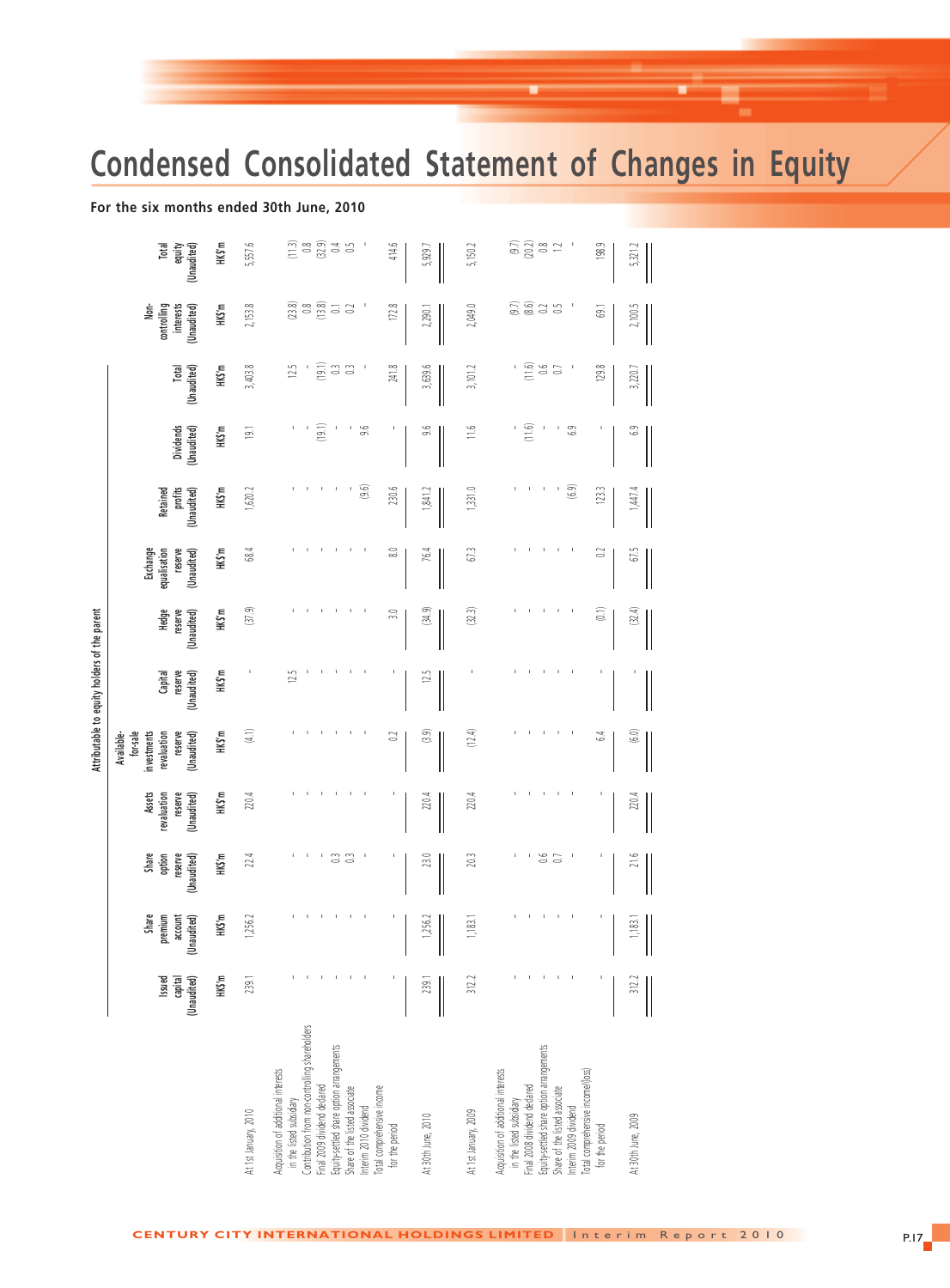## **Condensed Consolidated Statement of Cash Flows**

|                                                                                                                                    | Six months ended<br>30th June, 2010<br>(Unaudited) | Six months ended<br>30th June, 2009<br>(Unaudited) |
|------------------------------------------------------------------------------------------------------------------------------------|----------------------------------------------------|----------------------------------------------------|
|                                                                                                                                    | <b>HK\$'million</b>                                | HK\$'million                                       |
| Net cash flows from/(used in) operating activities                                                                                 | (183.9)                                            | 20.0                                               |
| Net cash flows from investing activities                                                                                           | 60.0                                               | 31.0                                               |
| Net cash flows used in financing activities                                                                                        | (32.2)                                             | (24.5)                                             |
| Net increase/(decrease) in cash and cash equivalents                                                                               | (156.1)                                            | 26.5                                               |
| Cash and cash equivalents at beginning of period                                                                                   | 366.3                                              | 317.3                                              |
| Effect of foreign exchange rate changes, net                                                                                       | 0.5                                                |                                                    |
| Cash and cash equivalents at end of period                                                                                         | 210.7                                              | 343.8                                              |
| Analysis of balances of cash and cash equivalents<br>Cash and bank balances<br>Non-pledged time deposits with original maturity of | 126.4                                              | 161.4                                              |
| less than three months when acquired                                                                                               | 84.3                                               | 182.4                                              |
|                                                                                                                                    | 210.7                                              | 343.8                                              |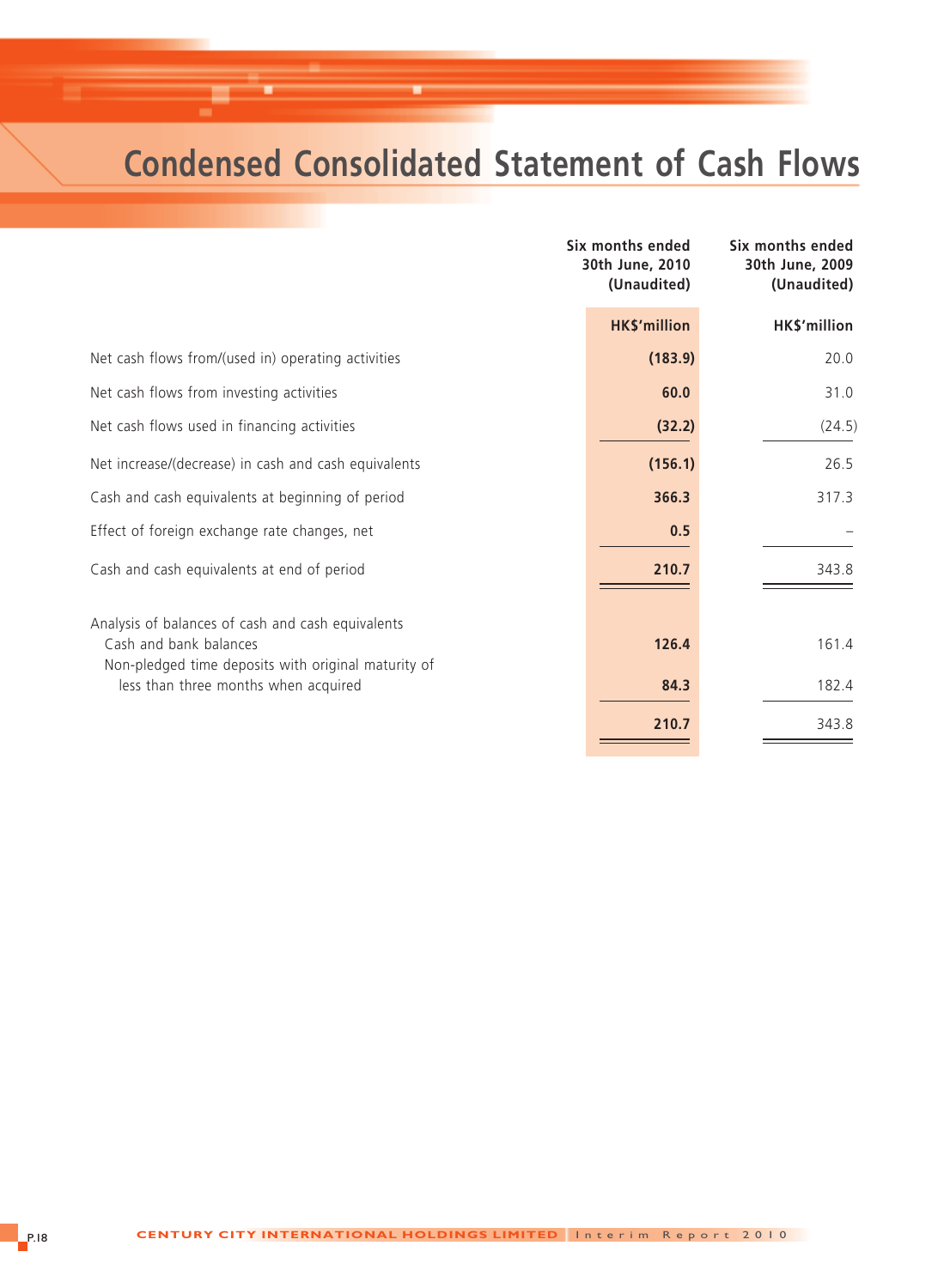#### **1. Accounting Policies**

The condensed consolidated interim financial statements have been prepared in accordance with Hong Kong Accounting Standards 34 "Interim Financial Reporting" issued by the Hong Kong Institute of Certified Public Accountants. The accounting policies adopted in the preparation of the condensed consolidated interim financial statements are consistent with those followed in the preparation of the Group's annual financial statements for the year ended 31st December, 2009, except for the adoption of the following new and revised Hong Kong Financial Reporting Standards ("HKFRSs"), which are effective for the Group's annual periods beginning on or after 1st January, 2010.

| HKFRS 1 (Revised)                                                                               | First-time Adoption of Hong Kong Financial Reporting Standards                                                                                   |
|-------------------------------------------------------------------------------------------------|--------------------------------------------------------------------------------------------------------------------------------------------------|
| <b>HKFRS 1 Amendments</b>                                                                       | Amendments to HKFRS 1 First-time Adoption of Hong Kong Financial<br>Reporting Standards - Additional Exemptions for First-time Adopters          |
| <b>HKFRS 2 Amendments</b>                                                                       | Amendments to HKFRS 2 Share-based Payment - Group Cash-settled<br>Share-based Payment Transactions                                               |
| HKFRS 3 (Revised)                                                                               | <b>Business Combinations</b>                                                                                                                     |
| HKAS 27 (Revised)                                                                               | Consolidated and Separate Financial Statements                                                                                                   |
| HKAS 39 Amendment                                                                               | Amendment to HKAS 39 Financial Instruments: Recognition and<br>Measurement - Eligible Hedged Items                                               |
| HK(IFRIC)-Int 17                                                                                | Distributions of Non-cash Assets to Owners                                                                                                       |
| Amendments to<br>HKFRS 5 included in<br><i>Improvements to HKFRSs</i><br>issued in October 2008 | Amendments to HKFRS 5 Non-current Assets Held for Sale and<br>Discontinued Operations - Plan to Sell the Controlling Interest in<br>a Subsidiary |
| HK Interpretation 4<br>(Revised in December 2009)<br>Improvements to HKFRSs (2009)              | Leases – Determination of the Length of Lease Term in respect of<br>Hong Kong Land Leases<br>Amendments to a number of HKFRSs                    |
|                                                                                                 |                                                                                                                                                  |

Except for HKAS 27 (Revised), the adoption of these new and revised HKFRSs has had no material impact on the Group's results of operation and financial position. The principal effect of adopting HKAS 27 (Revised) is as follows:

#### **HKAS 27 (Revised)** *Consolidated and Separate Financial Statements*

This revised standard requires that changes in the parent's ownership interest in a subsidiary that does not result in a loss of control over that subsidiary are accounted for as equity transactions. As a result, the differences between the consideration paid or received and the changes in the non-controlling shareholders' interest in that subsidiary are recognised directly in equity and attributed to the owners of the parent. The Group has recognised such differences in the capital reserve during the period.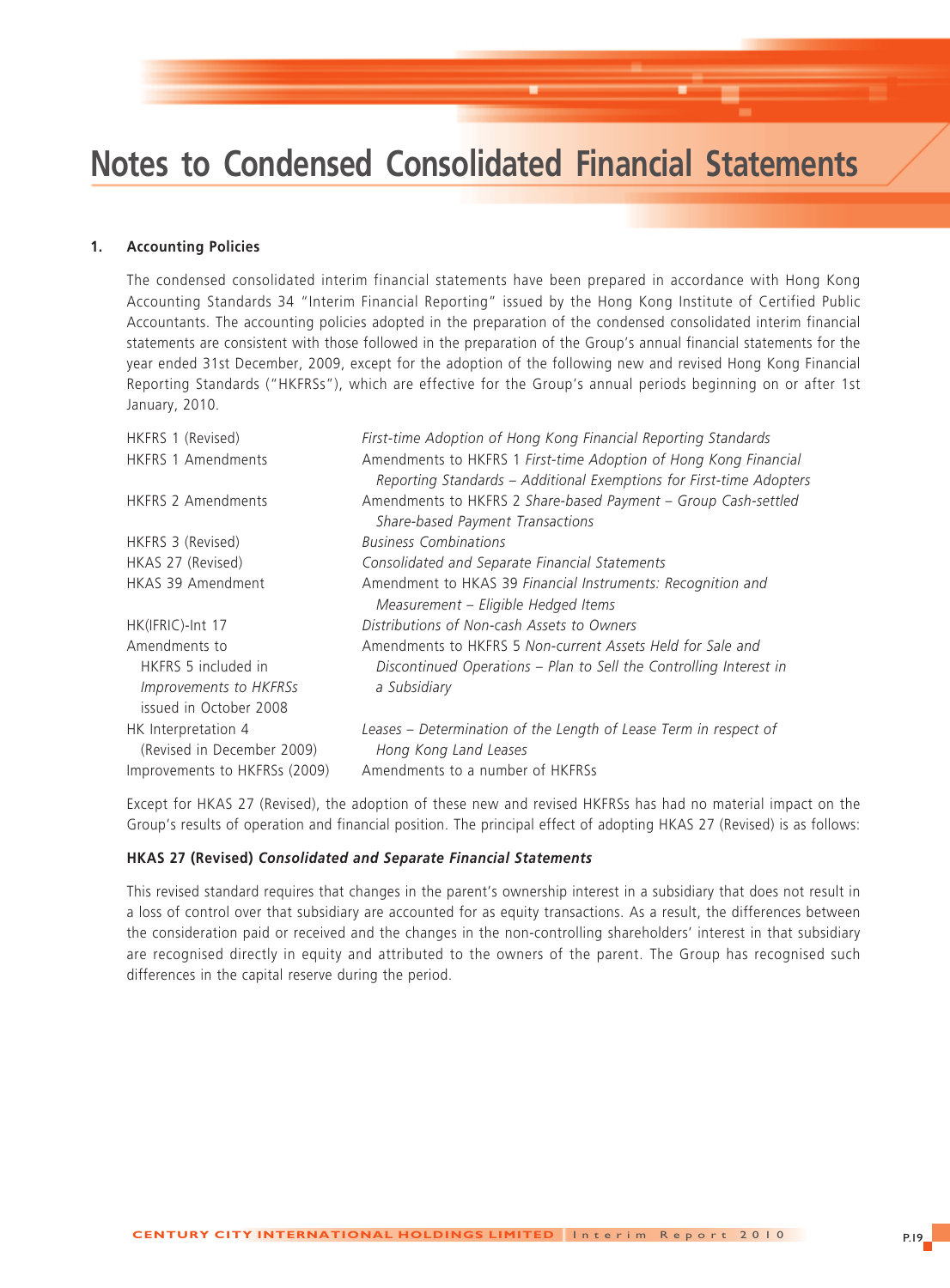#### **2. Operating Segment Information**

For management purposes, the Group is organised into business units based on their products and services and has five reportable operating segments as follows:

- (a) the property development and investment segment comprises the development and sale of properties, the leasing of office and commercial premises and the provision of estate agency services;
- (b) the construction and building related businesses segment engages in construction works and building related businesses, including the provision of development consultancy and project management services, property management and also security systems and products and other software development and distribution;
- (c) the hotel operation and management segment engages in hotel operations and the provision of hotel management services;
- (d) the securities investment segment engages in securities trading and investment businesses; and
- (e) the others segment mainly comprises the provision of financing services.

Management monitors the results of its operating segments separately for the purpose of making decisions about resources allocation and performance assessment. Segment performance is evaluated based on reportable segment profit/(loss), which is a measure of adjusted profit/(loss) before tax. The adjusted profit/(loss) before tax is measured consistently with the Group's profit before tax except that certain interest income, finance costs, head office and corporate gains and expenses are excluded from such measurement.

Intersegment sales and transfers are transacted with reference to the selling prices used for sales made to third parties at the then prevailing market prices.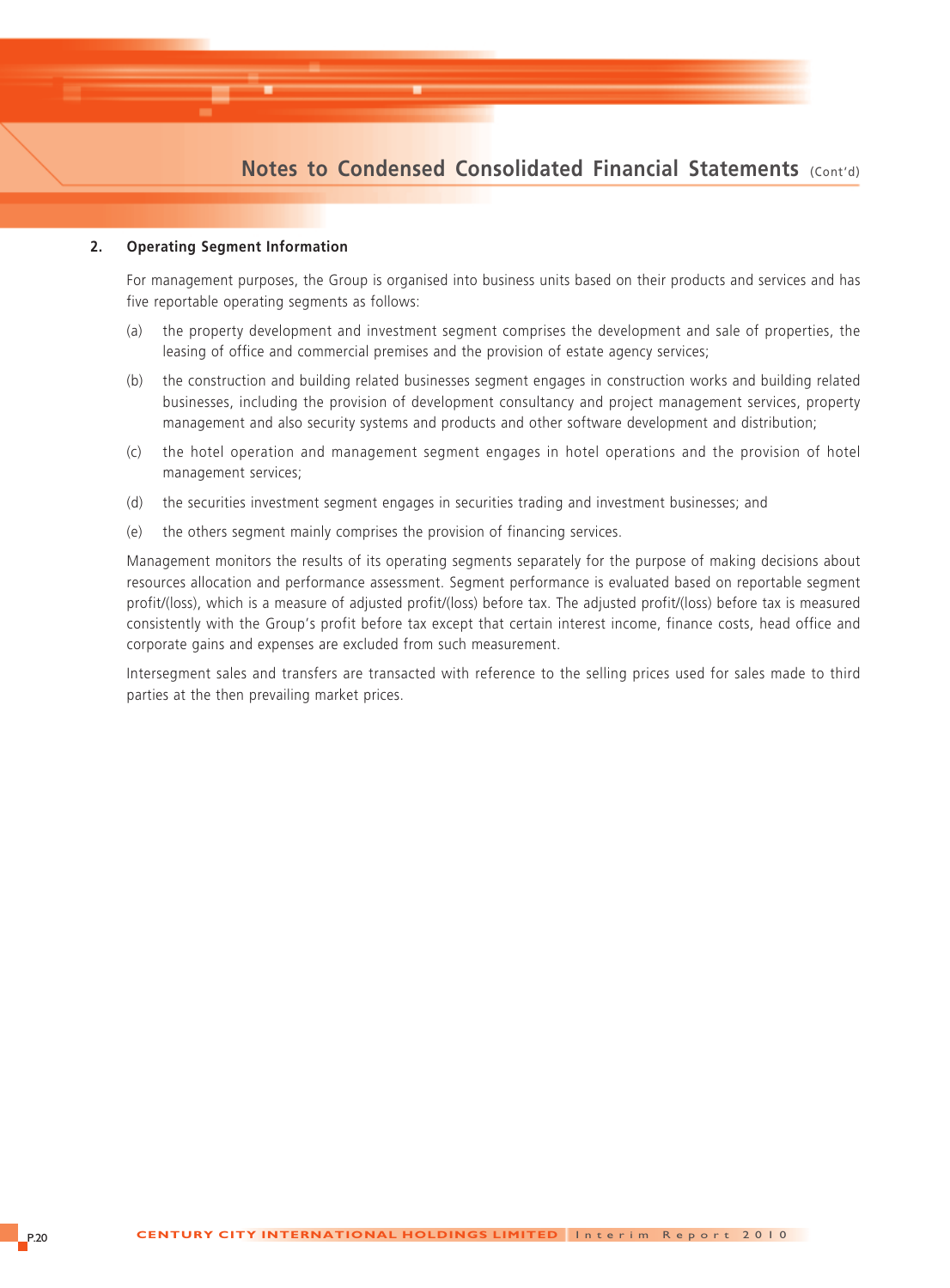| Group                                                                                                                         |                |                                                                             |                | Construction and                                 |                                                                   |                                                 |               |                                                                            |                |                                                                             |                |                                                                             |                                           |                                                  |  |
|-------------------------------------------------------------------------------------------------------------------------------|----------------|-----------------------------------------------------------------------------|----------------|--------------------------------------------------|-------------------------------------------------------------------|-------------------------------------------------|---------------|----------------------------------------------------------------------------|----------------|-----------------------------------------------------------------------------|----------------|-----------------------------------------------------------------------------|-------------------------------------------|--------------------------------------------------|--|
|                                                                                                                               |                | Property development<br>and investment                                      |                | building related<br>businesses                   |                                                                   | and management<br>Hotel operation               |               | investment<br>Securities                                                   |                | <b>Others</b>                                                               |                | Eliminations                                                                |                                           | Consolidated                                     |  |
|                                                                                                                               | 2010<br>HK\$'m | (Unaudited) (Unaudited)<br>2009<br>HK\$'m<br>Six months ended<br>30th June, | 2010<br>HK\$'m | 2009<br>HK\$'m<br>Six months ended<br>30th June, | (Unaudited) (Unaudited) (Unaudited) (Unaudited)<br>2010<br>HK\$'m | 2009<br>HKS'm<br>Six months ended<br>30th June, | 2010<br>HKS'm | (Unaudited) (Unaudited)<br>2009<br>HKS'm<br>Six months ended<br>30th June, | 2010<br>HK\$'m | (Unaudited) (Unaudited)<br>2009<br>HK\$'m<br>Six months ended<br>30th June, | 2010<br>HK\$'m | (Unaudited) (Unaudited)<br>2009<br>HK\$'m<br>Six months ended<br>30th June, | (Unaudited) (Unaudited)<br>2010<br>HK\$'m | 2009<br>HK\$'m<br>Six months ended<br>30th June, |  |
| Sales to external customers<br>Intersegment sales<br>segment revenue:                                                         | 3.3            | 7.8                                                                         | 38.3           | 98.2                                             | $\rm ^{8.0}$                                                      |                                                 | 1.6           | $\overline{\mathfrak{s}}$                                                  |                |                                                                             |                |                                                                             | 51.2                                      | 115.1                                            |  |
| Total                                                                                                                         | $\ddot{3}$     | 7.8                                                                         | 38.3           | 98.2                                             | $\frac{8}{10}$                                                    |                                                 | $\frac{6}{1}$ | $\overline{5}$                                                             |                |                                                                             |                |                                                                             | 51.2                                      | 115.1                                            |  |
| Segment results                                                                                                               | (5.2)          | 51.7                                                                        | 6.4            | 12.9                                             | (2.1)                                                             |                                                 | 220.1         | 75.5                                                                       | $\frac{8}{1}$  | $\approx$                                                                   |                |                                                                             | 221.0                                     | 141.3                                            |  |
| unallocated non-operating<br>Jnallocated non-operating<br>and corporate expenses<br>and corporate gains<br>nterest income and |                |                                                                             |                |                                                  |                                                                   |                                                 |               |                                                                            |                |                                                                             |                |                                                                             | (17.3)<br>$\frac{1}{2}$                   | (18.1)<br>7.7                                    |  |
| Share of profits and<br>Operating profit<br>Finance costs                                                                     |                |                                                                             |                |                                                  |                                                                   |                                                 |               |                                                                            |                |                                                                             |                |                                                                             | (0.1)<br>205.0                            | (0.9)<br>130.9                                   |  |
| losses of associates                                                                                                          | (2.7)          | (1.5)                                                                       | J.             | $\mathbb{I}$                                     | $194.6*$                                                          | $72.7*$                                         | $\mathbb{I}$  | t                                                                          |                | $\mathbf I$                                                                 |                | $\mathbf I$                                                                 | 191.9                                     | 71.2                                             |  |
| Profit before tax<br>ncome tax                                                                                                |                |                                                                             |                |                                                  |                                                                   |                                                 |               |                                                                            |                |                                                                             |                |                                                                             | (0.9)<br>396.8                            | (9.2)<br>201.2                                   |  |
| between equity holders<br>Profit for the period<br>of the parent and<br>before allocation                                     |                |                                                                             |                |                                                  |                                                                   |                                                 |               |                                                                            |                |                                                                             |                |                                                                             |                                           |                                                  |  |
| non-controlling interests                                                                                                     |                |                                                                             |                |                                                  |                                                                   |                                                 |               |                                                                            |                |                                                                             |                |                                                                             | 395.9                                     | 192.0                                            |  |
| Equity holders<br>Attributable to:                                                                                            |                |                                                                             |                |                                                  |                                                                   |                                                 |               |                                                                            |                |                                                                             |                |                                                                             |                                           |                                                  |  |
| Non-controlling interests<br>of the parent                                                                                    |                |                                                                             |                |                                                  |                                                                   |                                                 |               |                                                                            |                |                                                                             |                |                                                                             | 230.6<br>165.3                            | 123.3<br>68.7                                    |  |
|                                                                                                                               |                |                                                                             |                |                                                  |                                                                   |                                                 |               |                                                                            |                |                                                                             |                |                                                                             | 395.9                                     | 192.0                                            |  |
| The amount represents contribution from Regal Hotels International Holdings Limited.                                          |                |                                                                             |                |                                                  |                                                                   |                                                 |               |                                                                            |                |                                                                             |                |                                                                             |                                           |                                                  |  |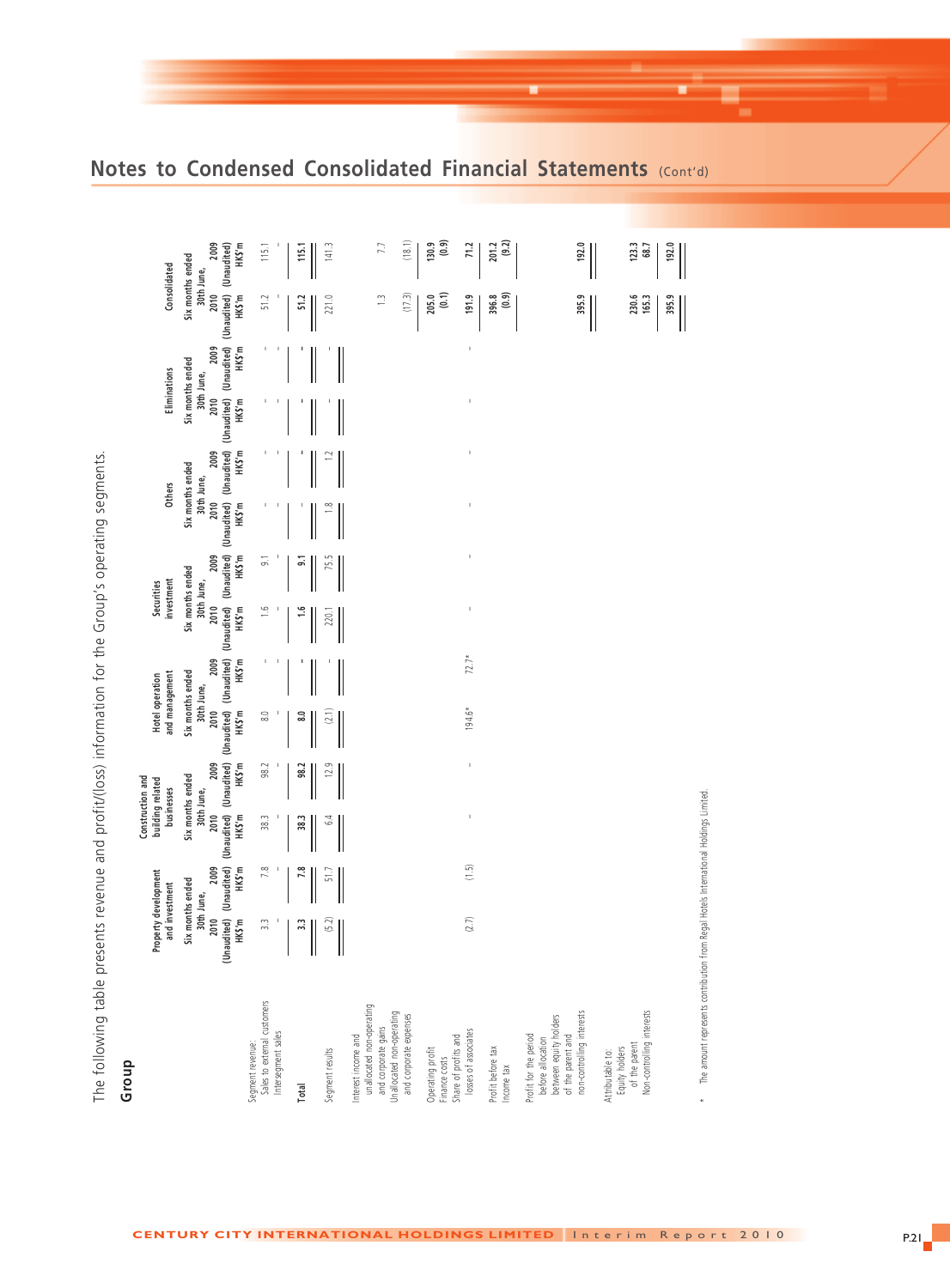#### **3. Other Income**

Other income represents the following items:

|                                                                  | Six months ended<br>30th June, 2010<br>(Unaudited) | Six months ended<br>30th June, 2009<br>(Unaudited) |
|------------------------------------------------------------------|----------------------------------------------------|----------------------------------------------------|
|                                                                  | <b>HK\$'million</b>                                | HK\$'million                                       |
| Interest income<br>Excess over the costs of additional interests | 2.0                                                | 1.0                                                |
| in the listed subsidiary                                         |                                                    | 7.4                                                |
|                                                                  | 2.0                                                | 8.4                                                |

#### **4. Other Operating Income/(Expenses), net**

Other operating income/(expenses), net, include the following major items:

|                                                                                                | Six months ended<br>30th June, 2010<br>(Unaudited) | Six months ended<br>30th June, 2009<br>(Unaudited) |
|------------------------------------------------------------------------------------------------|----------------------------------------------------|----------------------------------------------------|
|                                                                                                | <b>HK\$'million</b>                                | HK\$'million                                       |
| Depreciation<br>Loss on redemption of financial assets                                         | (0.6)                                              | (0.6)                                              |
| at fair value through profit or loss<br>Reversal of impairment of loans receivable and debtors | -<br>1.0                                           | (49.1)<br>0.6                                      |

**5. An analysis of profit/(loss) on sale of investments of the Group is as follows:**

|                                                                                                | Six months ended<br>30th June, 2010<br>(Unaudited) | Six months ended<br>30th June, 2009<br>(Unaudited) |
|------------------------------------------------------------------------------------------------|----------------------------------------------------|----------------------------------------------------|
|                                                                                                | <b>HK\$'million</b>                                | HK\$'million                                       |
| Profit on disposal of listed investments<br>Loss on disposal of available-for-sale investments | 0.4                                                | 6.2<br>(1.6)                                       |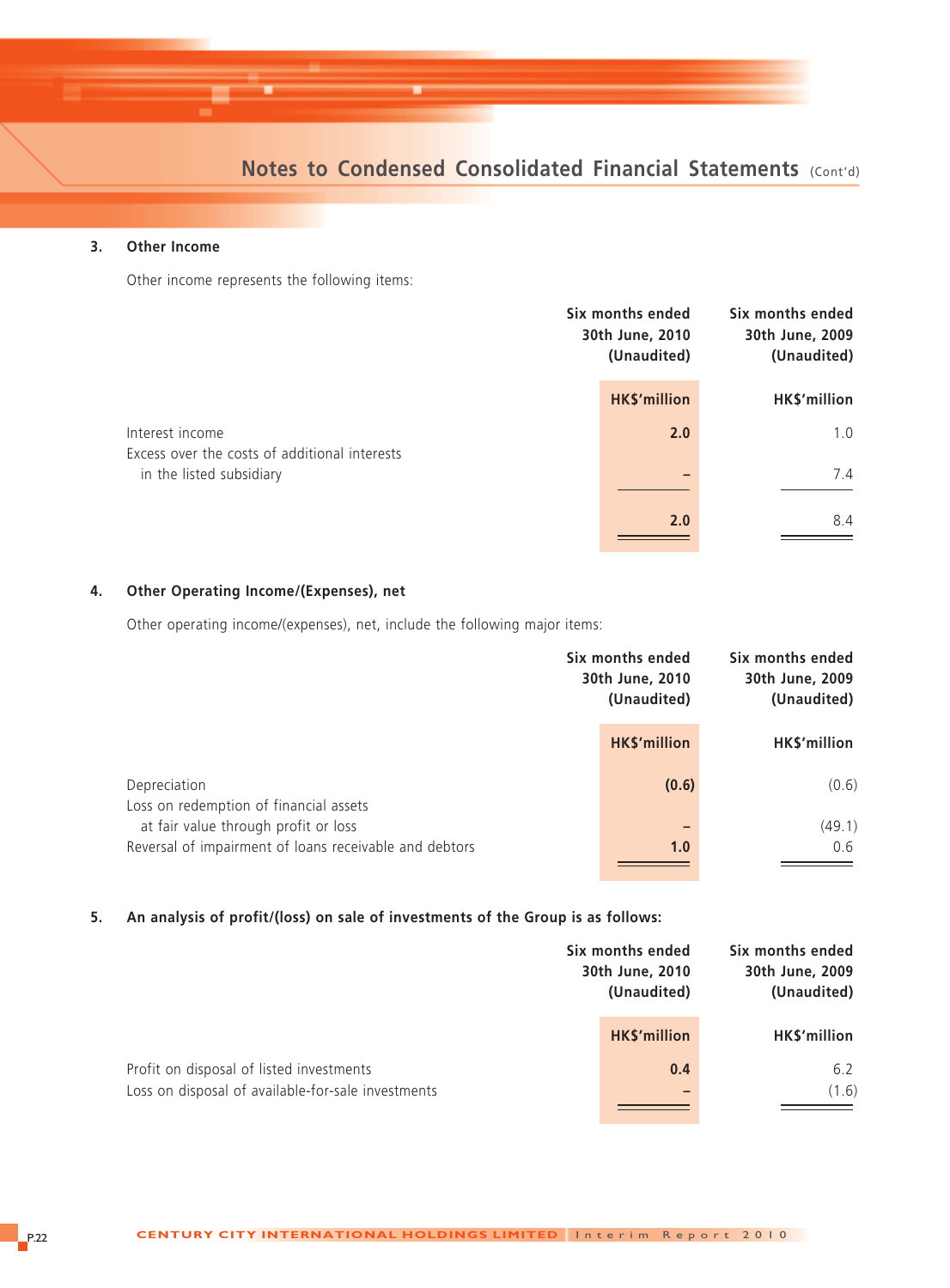#### **6. Finance Costs**

|                                                                         | Six months ended<br>30th June, 2010<br>(Unaudited) | Six months ended<br>30th June, 2009<br>(Unaudited) |
|-------------------------------------------------------------------------|----------------------------------------------------|----------------------------------------------------|
|                                                                         | <b>HK\$'million</b>                                | HK\$'million                                       |
| Interest in respect of bank loans<br>wholly repayable within five years |                                                    | 0.7                                                |
| Other loan costs                                                        | 0.1                                                | 0.2                                                |
| Total finance costs                                                     | 0.1                                                | 0.9                                                |

#### **7. Income Tax**

|                                              | Six months ended<br>30th June, 2010<br>(Unaudited) |              |
|----------------------------------------------|----------------------------------------------------|--------------|
|                                              | <b>HK\$'million</b>                                | HK\$'million |
| Current - Hong Kong<br>Charge for the period | 0.9                                                | 1.4          |
| Deferred tax expense                         |                                                    | 7.8          |
| Total tax charge for the period              | 0.9                                                | 9.2          |

The provision for Hong Kong profits tax has been calculated by applying the applicable tax rate of 16.5% (2009 - 16.5%) to the estimated assessable profits which were earned in or derived from Hong Kong during the period.

Taxes on the profits of subsidiaries operating overseas are calculated at the rates prevailing in the respective jurisdictions in which they operate.

The share of tax charge attributable to associates amounting to HK\$3.0 million (2009 - HK\$1.7 million) is included in "Share of profits and losses of associates" in the condensed consolidated income statement.

Deferred tax expense has been calculated by applying the rate that is expected to apply in the period when the asset is realised or the liability is settled.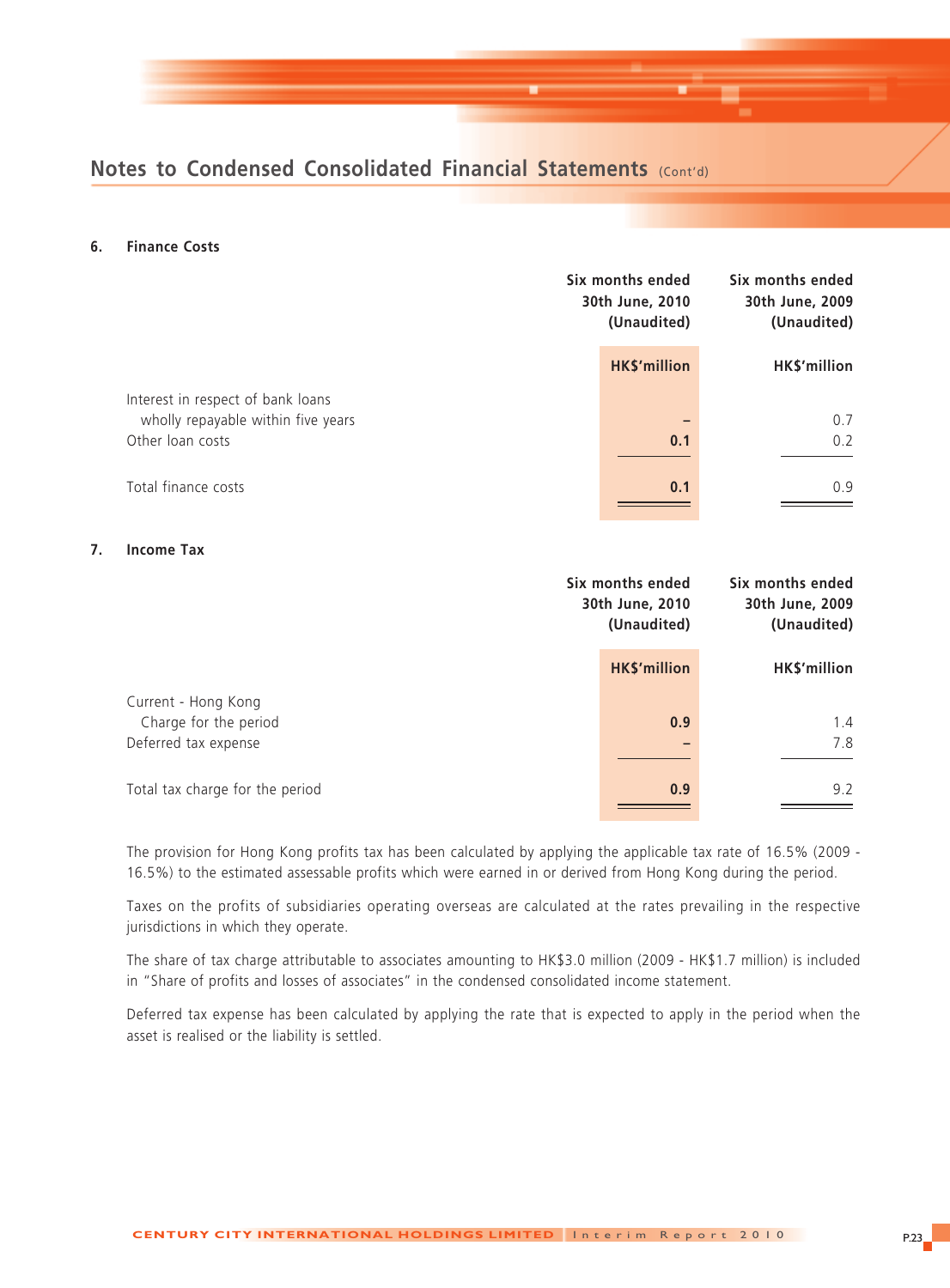#### **8. Dividend**

The Directors have declared the payment of an interim dividend of HK0.4 cent (2009 - HK0.3 cent) per ordinary share for the financial year ending 31st December, 2010, absorbing an amount of approximately HK\$9.6 million (2009 - HK\$6.9 million).

#### **9. Earnings Per Ordinary Share Attributable to Equity Holders of the Parent**

(a) Basic earnings per ordinary share

The calculation of basic earnings per ordinary share is based on the profit for the period attributable to equity holders of the parent of HK\$230.6 million (2009 - HK\$123.3 million) and on the weighted average of 2,391.8 million (2009 - 2,310.5 million) ordinary shares of the Company in issue during the period.

(b) Diluted earnings per ordinary share

The calculation of diluted earnings per ordinary share for the period ended 30th June, 2010 is based on the profit for the period attributable to equity holders of the parent, adjusted for the decrease in the Group's proportionate interest in the earnings of Paliburg Holdings Limited ("PHL"), the listed subsidiary of the Company and its subsidiaries of HK\$2.1 million assuming all outstanding share options of PHL and the subscription rights attaching to all outstanding warrants of PHL were exercised to subscribe for ordinary shares of PHL at the beginning of the period. The weighted average number of ordinary shares used in the calculation is the same as the weighted average number of ordinary shares in issue during the period, as used in the basic earnings per ordinary share calculation. The exercise prices of the share options of the Company and Regal Hotels International Holdings Limited ("RHIHL"), the listed associate of the Company, and the subscription price of the warrants of the Company outstanding during the period are higher than the average market prices of the respective ordinary shares of the Company and RHIHL and, accordingly, they have no dilutive effect on the basic earnings per ordinary share.

The calculation of diluted earnings per ordinary share for the period ended 30th June, 2009 was based on the profit for that period attributable to equity holders of the parent. The weighted average number of ordinary shares used in the calculation was the aggregate of the weighted average number of ordinary shares in issue during that period, as used in the basic earnings per ordinary share calculation, and the weighted average number of ordinary shares of 81.2 million that would be issued assuming all the 812.4 million convertible preference shares of the Company were converted into 81.2 million ordinary shares of the Company at the beginning of that period. The exercise prices of the share options of the Company, PHL and RHIHL, and the subscription prices of the warrants of the Company and PHL outstanding during that period were higher than the average market prices of the respective ordinary shares of the Company, PHL and RHIHL and, accordingly, they had no dilutive effect on the basic earnings per ordinary share.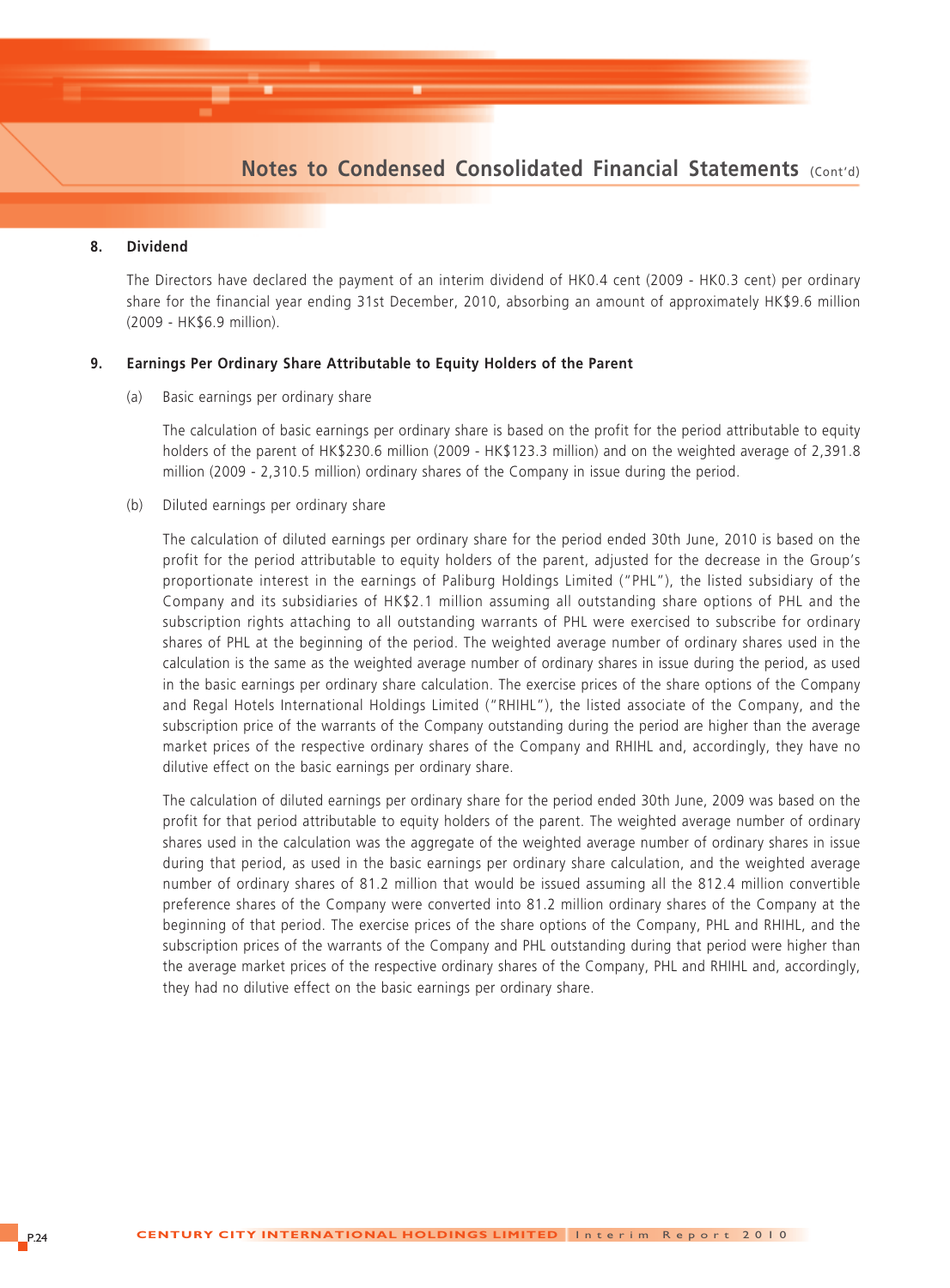

#### **10. Debtors, Deposits and Prepayments**

Included in the balance is an amount of HK\$13.3 million (31st December, 2009 - HK\$7.4 million) representing the trade debtors of the Group. The aged analysis of such debtors as at the end of the reporting period, based on the invoice date, is as follows:

| 30th June, 2010<br>(Unaudited) | 31st December, 2009<br>(Audited) |
|--------------------------------|----------------------------------|
| <b>HK\$'million</b>            | HK\$'million                     |
| 14.9                           | 8.8                              |
| 0.1                            | 0.2                              |
| 0.2                            | 0.3                              |
|                                | 0.2                              |
| 15.2                           | 9.5                              |
| (1.9)                          | (2.1)                            |
| 13.3                           | 7.4                              |
|                                |                                  |

#### **Credit terms**

Trade debtors generally have credit terms of 30 to 90 days. The Group seeks to maintain strict control over its outstanding debts and overdue balances are reviewed regularly by senior management. In view of the aforementioned and that the Group's exposures spread over a number of counter-parties and customers, the Group has no significant concentration of credit risk.

Included in the balance are amounts due from the Group's associates, a jointly controlled entity of the listed associate and related companies of HK\$3.2 million (31st December, 2009 - HK\$4.1 million), HK\$0.1 million (31st December, 2009 - HK\$0.3 million) and HK\$1.2 million (31st December, 2009 - HK\$2.6 million), respectively, which are unsecured, non-interest bearing and repayable either on similar credit terms to those offered to the major customers of the Group or on demand.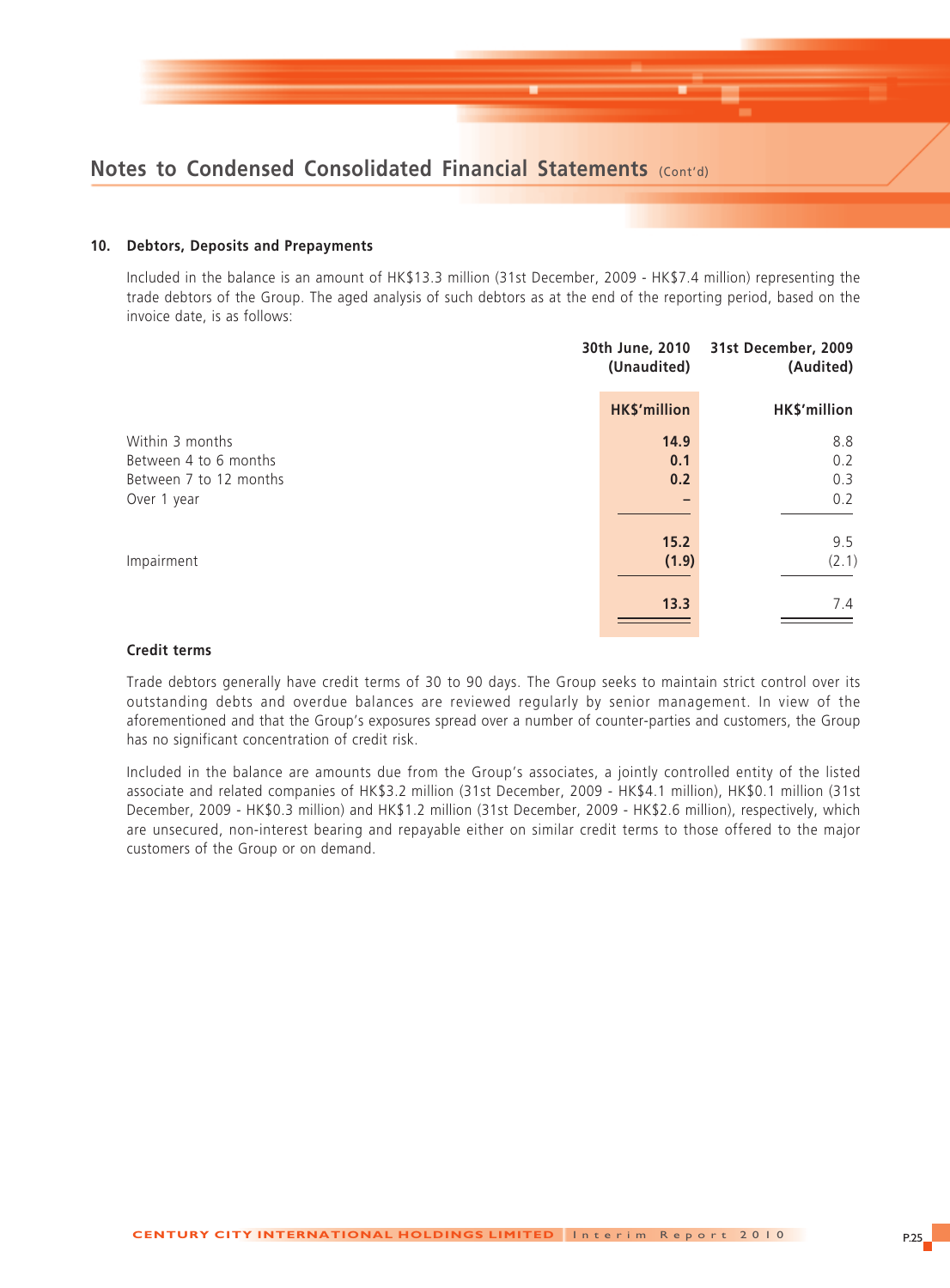#### **11. Creditors and Accruals**

Included in the balance is an amount of HK\$1.1 million (31st December, 2009 - HK\$3.4 million) representing the trade creditors of the Group. The aged analysis of such creditors as at the end of the reporting period, based on the invoice date, is as follows:

| (Unaudited)         | 30th June, 2010 31st December, 2009<br>(Audited) |
|---------------------|--------------------------------------------------|
| <b>HK\$'million</b> | HK\$'million                                     |
| 1.1                 | 3.4                                              |
|                     |                                                  |

The trade creditors are non-interest bearing and are normally settled within 90 days.

Included in the balance is an amount due to the Group's listed associate of HK\$1.6 million (31st December, 2009 - HK\$2.3 million) which is unsecured, non-interest bearing and has no fixed terms of repayment.

#### **12. Related Party Transactions**

(a) Transactions with related parties

The Group had the following material related party transactions during the period:

|                                             | Six months ended<br>30th June, 2010<br>(Unaudited) | Six months ended<br>30th June, 2009<br>(Unaudited) |
|---------------------------------------------|----------------------------------------------------|----------------------------------------------------|
|                                             | <b>HK\$'million</b>                                | HK\$'million                                       |
| Associates:                                 |                                                    |                                                    |
| Management fee income                       | 8.0                                                | 6.4                                                |
| Gross construction fee income               | 0.6                                                | 26.7                                               |
| Gross development consultancy fee income    | 0.1                                                | 1.1                                                |
| Gross income in respect of security systems |                                                    |                                                    |
| and products and other software             | 0.9                                                | 1.3                                                |
| Lease rental                                | 12.0                                               |                                                    |
|                                             |                                                    |                                                    |

The nature and terms of these related party transactions set out above were already disclosed in the Group's audited consolidated financial statements for the year ended 31st December, 2009.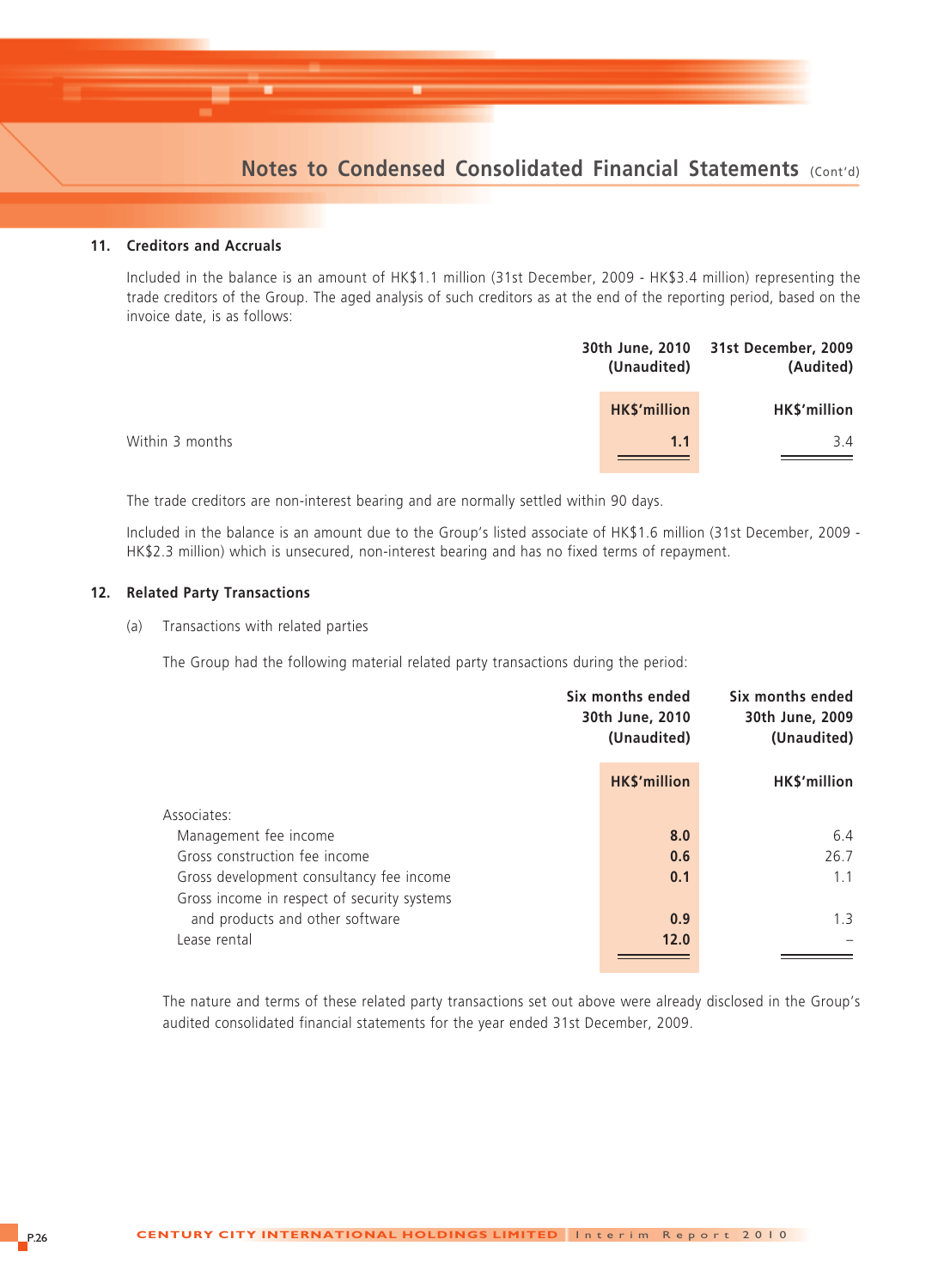

(b) Other transaction with related party:

Pursuant to the sale and purchase agreement (the "S&P Agreement") completed in October 2009 in connection with the disposal to Regal REIT of 75% equity interest in a then wholly owned subsidiary which owns an investment property through its sole wholly owned subsidiary, Sonnix Limited ("Sonnix"), the PHL Group has, inter alia, granted to Regal REIT an option exercisable by Regal REIT during the period from 1st November, 2010 to 28th February, 2011 to acquire from the PHL Group the remaining 25% equity interest in the subject group.

In addition, PHL has provided a several guarantee in respect of a bank loan of a principal amount of up to HK\$211.0 million made available to Sonnix in the amount proportional to the PHL Group's equity interest in Sonnix. Pursuant to the shareholders' agreement in respect of the subject group, PHL may also provide a several guarantee proportionate to the PHL Group's equity interest in Sonnix in respect of any refinancing of the bank loan with a maximum amount of HK\$250.0 million.

As contemplated under the S&P Agreement, the PHL Group had undertaken to complete at its own costs an asset enhancement programme (the "Asset Enhancement Programme") for the conversion of part of the investment property owned by Sonnix to a 50-room hotel. The Asset Enhancement Programme was subsequently completed in December 2009 at a cost of approximately HK\$30.0 million.

(c) Outstanding balances with related parties:

|                                                             | (Unaudited)         | 30th June, 2010 31st December, 2009<br>(Audited) |
|-------------------------------------------------------------|---------------------|--------------------------------------------------|
|                                                             | <b>HK\$'million</b> | HK\$'million                                     |
| Due from associates<br>Due from a jointly controlled entity | 319.5               | 364.4                                            |
| of the listed associate                                     | 0.1                 | 0.3                                              |
| Due from related companies                                  | 1.2                 | 2.6                                              |
| Due to the listed associate                                 | (1.7)               | (2.4)                                            |
| Loans to associates                                         | 156.0               | 156.0                                            |
|                                                             |                     |                                                  |

(d) Compensation of key management personnel of the Group:

|                                                                     | Six months ended<br>30th June, 2010<br>(Unaudited) | Six months ended<br>30th June, 2009<br>(Unaudited) |
|---------------------------------------------------------------------|----------------------------------------------------|----------------------------------------------------|
|                                                                     | <b>HK\$'million</b>                                | HK\$'million                                       |
| Short term employee benefits<br>Equity-settled share option expense | 5.1<br>0.4                                         | 4.6<br>0.9                                         |
| Total compensation paid to<br>key management personnel              | 5.5                                                | 5.5                                                |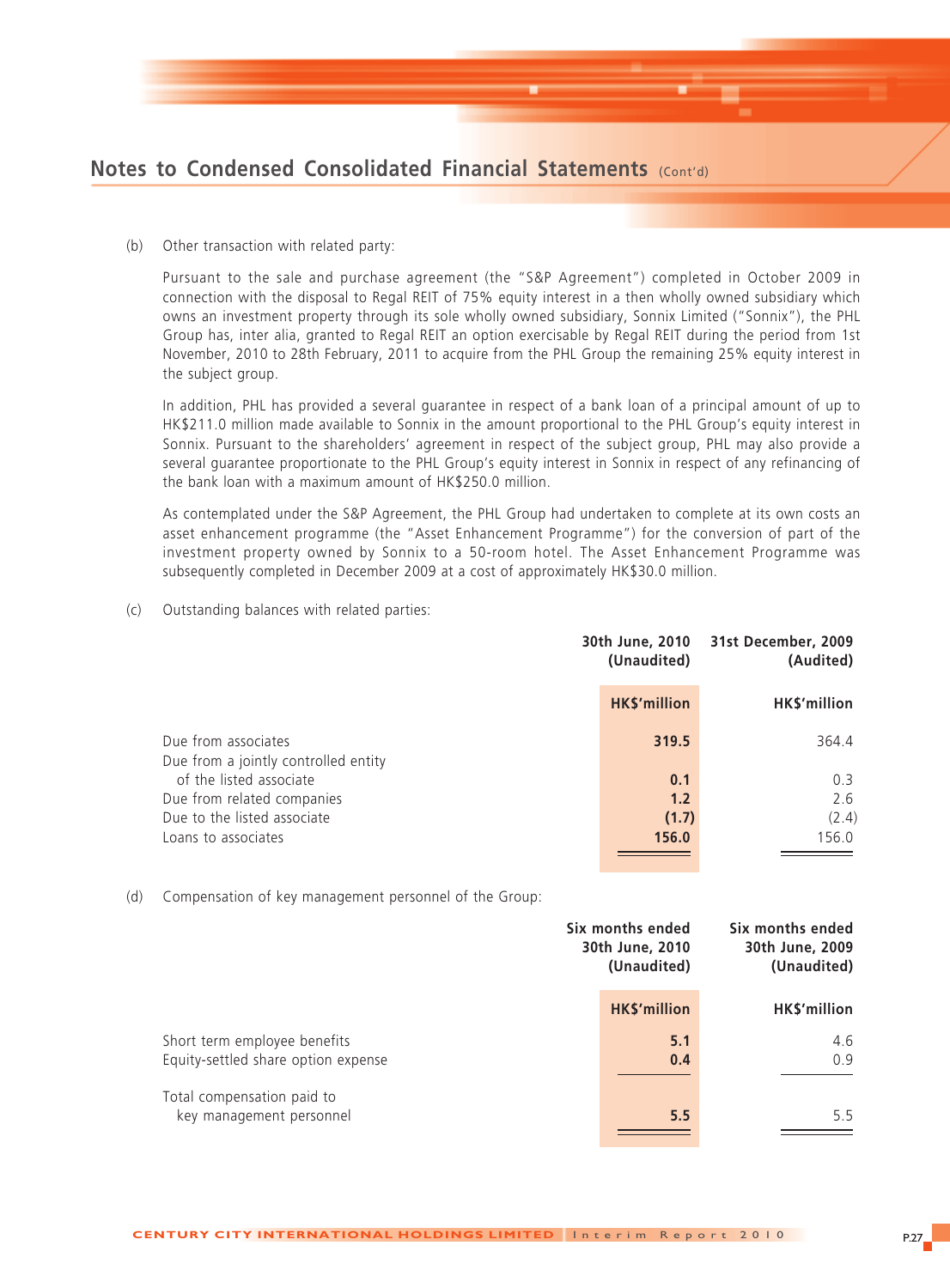#### **13. Pledge of Assets**

At the end of the reporting period, certain ordinary shares in the listed associate with a market value of HK\$293.0 million (31st December, 2009 - HK\$309.2 million) were pledged to secure general banking facilities granted to the Group.

#### **14. Operating Lease Arrangements**

The Group leases certain office properties and area under operating lease arrangements, with leases negotiated for terms ranging from 1 to 3 years.

At 30th June, 2010, the Group had total future minimum lease payments under non-cancellable operating leases falling due as follows:

|                                         | 30th June, 2010<br>(Unaudited) | 31st December, 2009<br>(Audited) |
|-----------------------------------------|--------------------------------|----------------------------------|
|                                         | <b>HK\$'million</b>            | HK\$'million                     |
| Within one year                         | 19.1                           | 24.7                             |
| In the second to fifth years, inclusive | 4.2                            | 0.8                              |
|                                         | 23.3                           | 25.5                             |

#### **15. Commitments**

In addition to the operating lease commitments detailed in note 14 above, the Group had the following outstanding commitments at 30th June, 2010:

|                                                                                                             | 30th June, 2010<br>(Unaudited) | 31st December, 2009<br>(Audited) |
|-------------------------------------------------------------------------------------------------------------|--------------------------------|----------------------------------|
|                                                                                                             | <b>HK\$'million</b>            | HK\$'million                     |
| Capital commitments in respect of the renovation of and<br>improvements to a property held by an associate: |                                |                                  |
| Authorised, but not contracted for                                                                          | 1.4                            | 1.7                              |
| Contracted, but not provided for                                                                            | 1.5                            | 2.4                              |
|                                                                                                             | 2.9                            | 4.1                              |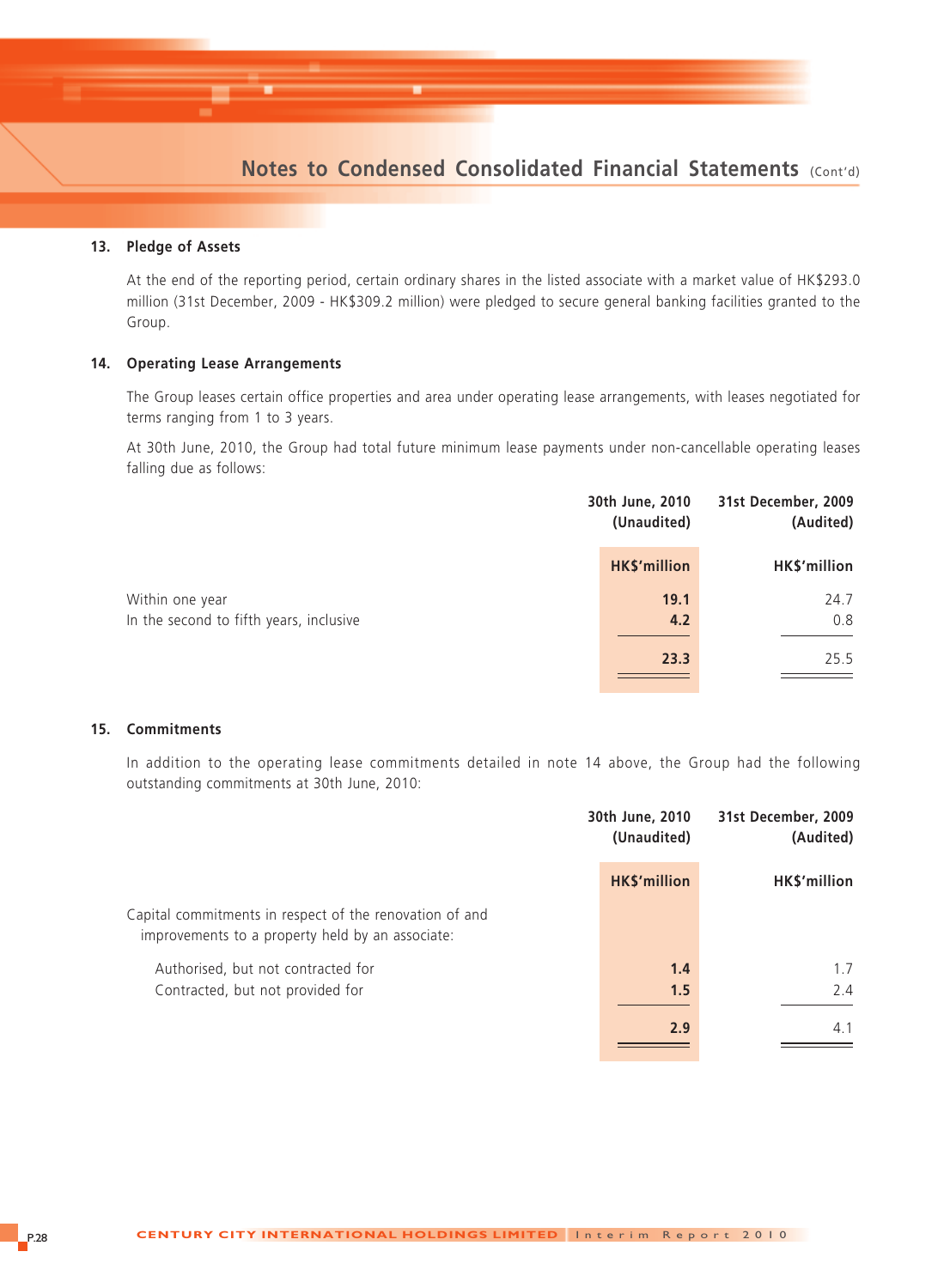

#### **16. Share Options**

#### **The Century City International Holdings Limited Share Option Scheme**

The Company operates a share option scheme named as "The Century City International Holdings Limited Share Option Scheme" (the "Century Share Option Scheme"). The Century Share Option Scheme was adopted by the Company's shareholders on 16th June, 2005 and became effective on 21st July, 2005. Share options granted under the Century Share Option Scheme do not confer rights on the holders to dividends or to vote at shareholders' meetings.

During the period, movements in share options granted by the Company pursuant to the Century Share Option Scheme are as follows:

|                |                                        | Number of ordinary shares<br>under share options* |                                |                          |                                                               |                                                               |  |  |
|----------------|----------------------------------------|---------------------------------------------------|--------------------------------|--------------------------|---------------------------------------------------------------|---------------------------------------------------------------|--|--|
| Offer date**   | Name or category<br>of participant     | At 1st<br>January,<br>2010                        | Vested<br>during<br>the period | At 30th<br>June,<br>2010 | Vesting/<br><b>Exercise</b><br>periods<br>of share<br>options | Adjusted<br>exercise<br>price<br>of share<br>options*<br>HK\$ |  |  |
|                | <b>Director</b>                        |                                                   |                                |                          |                                                               |                                                               |  |  |
| 12th May, 2005 | Mr. Lo Yuk Sui<br>Vested:<br>Unvested: | 28,000,000<br>7,000,000***                        | 7,000,000<br>(7,000,000)       | 35,000,000               | Note                                                          | 1.20                                                          |  |  |
|                | Total:<br>Vested:<br>Unvested:         | 28,000,000<br>7,000,000                           | 7,000,000<br>(7,000,000)       | 35,000,000<br>-          |                                                               |                                                               |  |  |

Subject to adjustment in the case of rights or bonus issues, or other relevant changes in the Company's share capital.

\*\* Offer date is the date on which the grant of share options is offered by the Company, and it is deemed the date of grant of the share options unless the grant of the share options is declined or lapsed.

\*\*\* In excess of the individual maximum limit of 1% of the ordinary shares in issue as of the offer date.

#### **Note:**

Vesting/Exercise periods of share options:

| On completion of<br>continuous service of | <b>Percentage vesting</b>        | Cumulative percentage exercisable                 |
|-------------------------------------------|----------------------------------|---------------------------------------------------|
| 2 years after offer date                  | 40% of options granted           | 40% (exercisable until 6 years after offer date)  |
| 3 years after offer date                  | A further 20% of options granted | 60% (exercisable until 6 years after offer date)  |
| 4 years after offer date                  | A further 20% of options granted | 80% (exercisable until 6 years after offer date)  |
| 5 years after offer date                  | The final 20% of options granted | 100% (exercisable until 6 years after offer date) |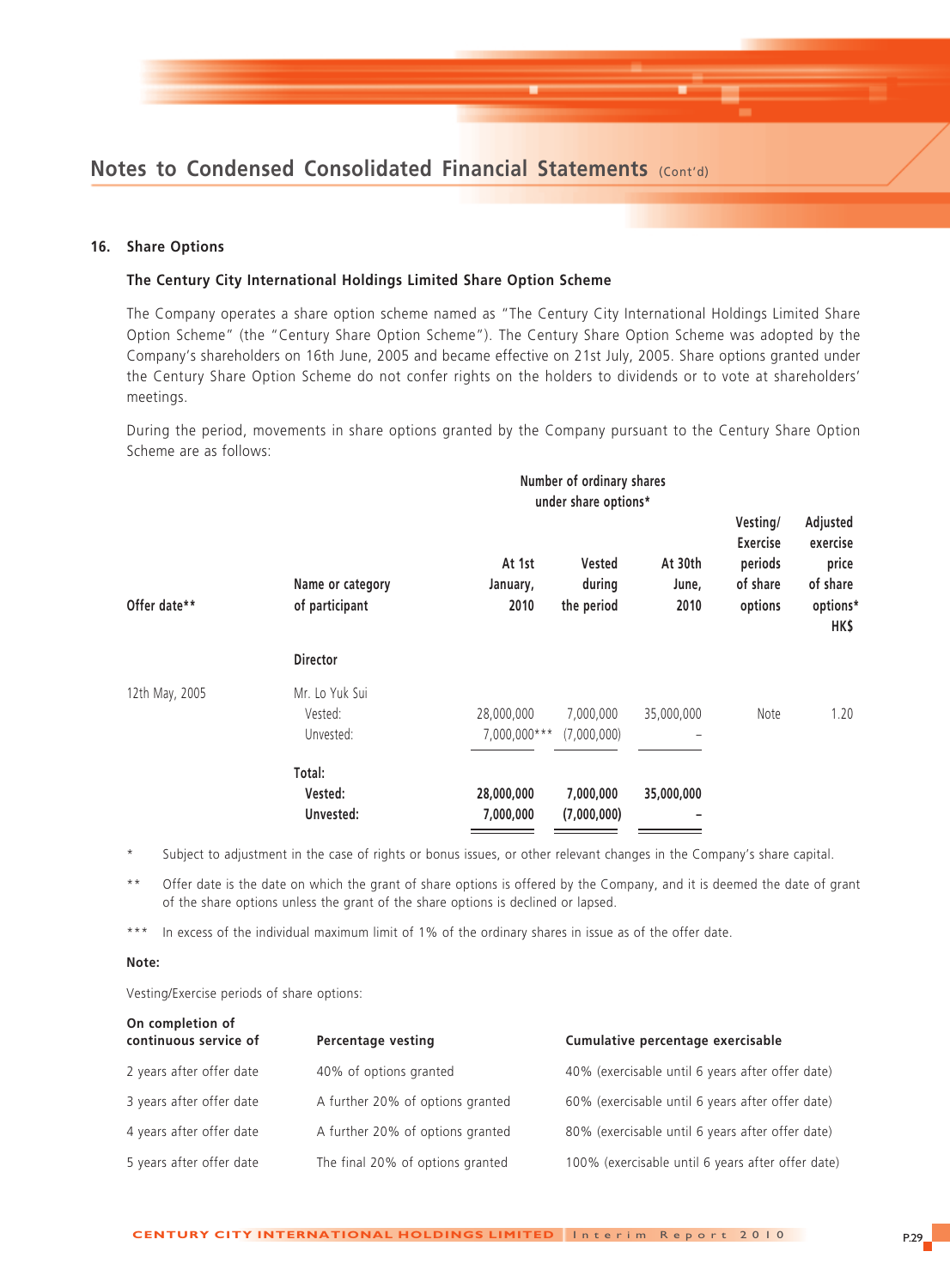#### **The Paliburg Holdings Limited Share Option Scheme**

PHL operates a share option scheme named as "The Paliburg Holdings Limited Share Option Scheme" (the "Paliburg Share Option Scheme"). The Paliburg Share Option Scheme was adopted by PHL's shareholders on 16th June, 2005 and became effective on 21st July, 2005. Share options granted under the Paliburg Share Option Scheme do not confer rights on the holders to dividends or to vote at shareholders' meetings.

During the period, movements in share options granted by PHL pursuant to the Paliburg Share Option Scheme are as follows:

|                 | Number of ordinary shares<br>under share options* |                              |                                |                          |                                                               |                                                               |
|-----------------|---------------------------------------------------|------------------------------|--------------------------------|--------------------------|---------------------------------------------------------------|---------------------------------------------------------------|
| Offer date**    | Name or category<br>of participant                | At 1st<br>January,<br>2010   | Vested<br>during<br>the period | At 30th<br>June,<br>2010 | Vesting/<br><b>Exercise</b><br>periods<br>of share<br>options | Adjusted<br>exercise<br>price<br>of share<br>options*<br>HK\$ |
|                 | <b>Directors</b>                                  |                              |                                |                          |                                                               |                                                               |
| 12th May, 2005  | Mr. Lo Yuk Sui<br>Vested:<br>Unvested:            | 16,070,400<br>$4,017,600***$ | 4,017,600<br>(4,017,600)       | 20,088,000               | Note                                                          | 1.97                                                          |
| 25th July, 2005 | Mr. Kenneth Ng Kwai Kai<br>Vested:<br>Unvested:   | 1,729,800<br>446,400         | $\overline{\phantom{0}}$       | 1,729,800<br>446,400     | Note                                                          | 1.97                                                          |
| 25th July, 2005 | Mr. Donald Fan Tung<br>Vested:<br>Unvested:       | 1,785,600<br>446,400         | $\overline{\phantom{0}}$       | 1,785,600<br>446,400     | Note                                                          | 1.97                                                          |
| 25th July, 2005 | Mr. Kelvin Leung So Po#<br>Vested:<br>Unvested:   | 535,680<br>133,920           | $\overline{a}$                 | 535,680<br>133,920       | Note                                                          | 1.97                                                          |
| 25th July, 2005 | Mr. Jimmy Lo Chun To<br>Vested:<br>Unvested:      | 1,785,600<br>446,400         | $\qquad \qquad -$              | 1,785,600<br>446,400     | Note                                                          | 1.97                                                          |
| 25th July, 2005 | Miss Lo Po Man<br>Vested:<br>Unvested:            | 892,800<br>223,200           | $\overline{a}$                 | 892,800<br>223,200       | Note                                                          | 1.97                                                          |
|                 | <b>Other Employees</b>                            |                              |                                |                          |                                                               |                                                               |
| 25th July, 2005 | Employees, in aggregate<br>Vested:<br>Unvested:   | 1,874,880<br>468,720         | $\overline{\phantom{a}}$       | 1,874,880<br>468,720     | Note                                                          | 1.97                                                          |
|                 | Total:<br>Vested:<br>Unvested:                    | 24,674,760<br>6,182,640      | 4,017,600<br>(4,017,600)       | 28,692,360<br>2,165,040  |                                                               |                                                               |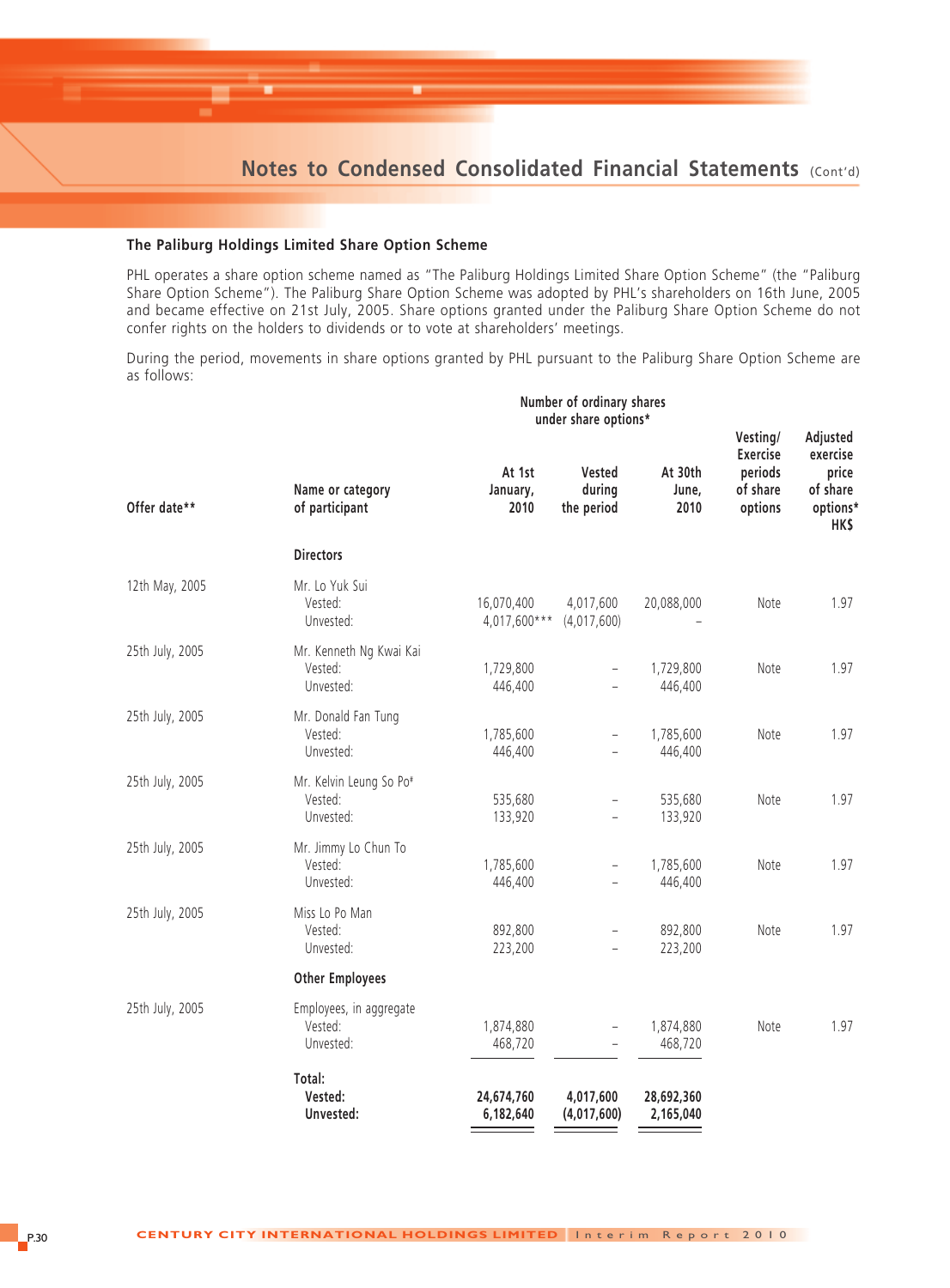

- \* Subject to adjustment in the case of rights or bonus issues, or other relevant changes in the share capital of PHL.
- \*\* Offer date is the date on which the grant of share options is offered by PHL, and it is deemed the date of grant of the share options unless the grant of the share options is declined or lapsed.
- \*\*\* In excess of the individual maximum limit of 1% of the ordinary shares in issue as of the offer date.
- # Appointed as Director of the Company on 1st March, 2010.

#### **Note:**

Vesting/Exercise periods of share options:

| Percentage vesting               | Cumulative percentage exercisable                 |
|----------------------------------|---------------------------------------------------|
| 40% of options granted           | 40% (exercisable until 6 years after offer date)  |
| A further 20% of options granted | 60% (exercisable until 6 years after offer date)  |
| A further 20% of options granted | 80% (exercisable until 6 years after offer date)  |
| The final 20% of options granted | 100% (exercisable until 6 years after offer date) |
|                                  |                                                   |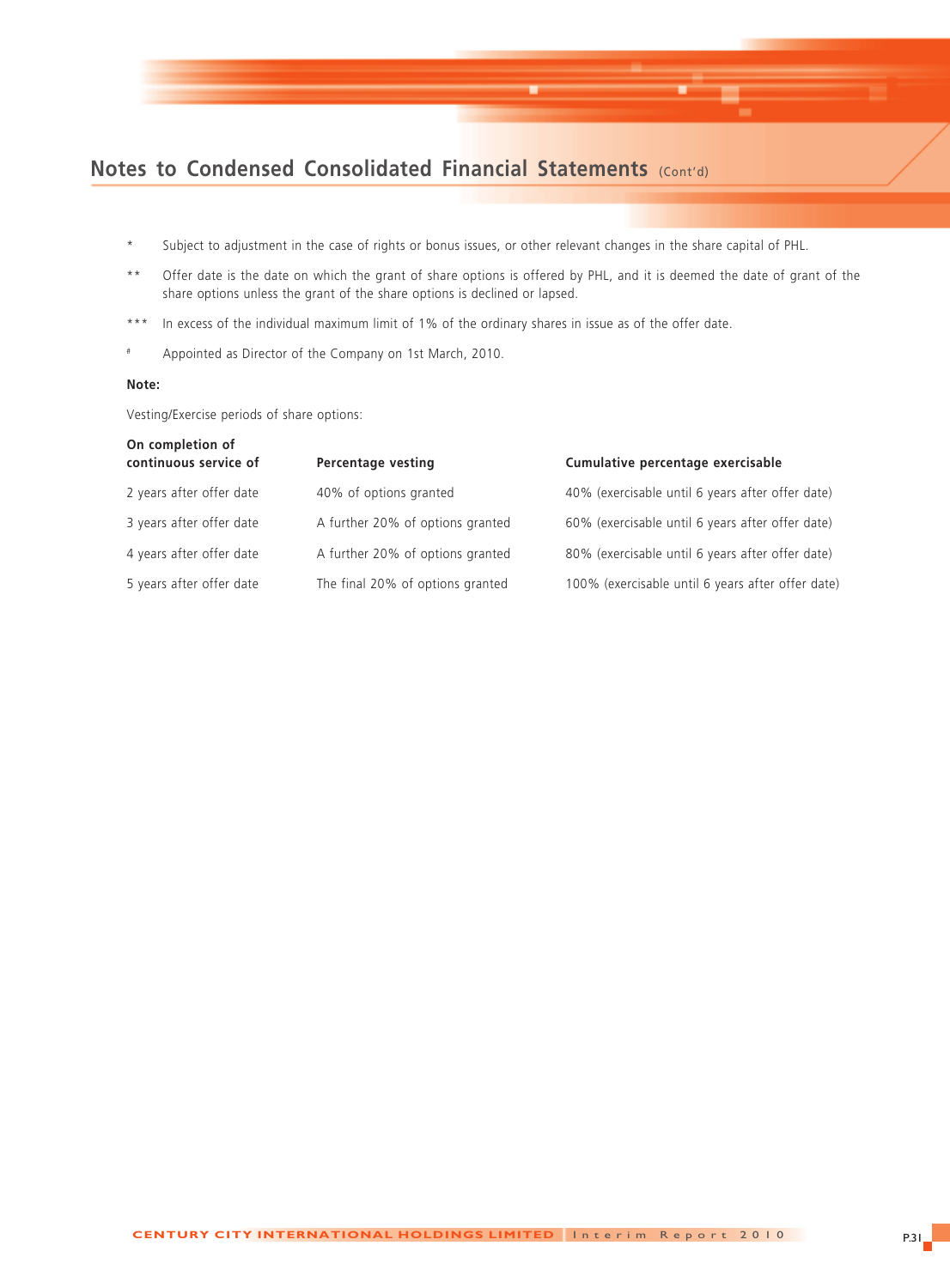## **Other Information**

#### **DIRECTORS' INTERESTS IN SHARE CAPITAL**

As at 30th June, 2010, the interests and short positions of the Directors and chief executive of the Company in the shares, underlying shares and debentures of the Company or any associated corporation (within the meaning of Part XV of the Securities and Futures Ordinance ("SFO")) of the Company, which (a) are as recorded in the register required to be kept under section 352 of the SFO; or (b) are as otherwise notified to the Company and The Stock Exchange of Hong Kong Limited (the "Stock Exchange") pursuant to the Model Code for Securities Transactions by Directors of Listed Issuers (the "Model Code") as set out in Appendix 10 of the Rules Governing the Listing of Securities on The Stock Exchange of Hong Kong Limited (the "Listing Rules"), were as follows:

|                |                            |                                         |                                     |                              | Number of shares held                |                                                                                             |
|----------------|----------------------------|-----------------------------------------|-------------------------------------|------------------------------|--------------------------------------|---------------------------------------------------------------------------------------------|
|                | Name of<br><b>Director</b> | Class of<br>shares held                 | Personal<br>interests               | Corporate<br>interests       | Family/Other<br>interests            | Total<br>(Approximate<br>percentage<br>of the<br>issued shares<br>as at 30th<br>June, 2010) |
|                |                            |                                         |                                     |                              |                                      |                                                                                             |
| 1. The Company | Mr. Lo Yuk Sui             | Ordinary<br>(i) issued                  | 45,301,690                          | 1,166,482,217<br>(Note a(i)) | 251,000                              | 1,212,034,907                                                                               |
|                |                            | (ii) unissued                           | 40,890,338<br>(Notes a(ii) & (iii)) | 233,296,441<br>(Note a(iv))  | 50,200<br>(Note a(v))                | 274,236,979                                                                                 |
|                |                            |                                         |                                     |                              | Total (i) & (ii):                    | 1,486,271,886<br>$(62.14\%)$                                                                |
|                | Mr. Kelvin Leung<br>So Po  | Ordinary<br>(i) issued<br>(ii) unissued | 200<br>40<br>(Note b(i))            | $\qquad \qquad -$            | $\qquad \qquad -$                    | 200<br>40                                                                                   |
|                |                            |                                         |                                     |                              | Total (i) & (ii):                    | 240<br>$(0.000\%)$                                                                          |
|                | Mr. Jimmy Lo<br>Chun To    | Ordinary<br>(i) issued<br>(ii) unissued | 165,980<br>33,196<br>(Note b(ii))   |                              |                                      | 165,980<br>33,196                                                                           |
|                |                            |                                         |                                     |                              | Total (i) & (ii):                    | 199,176<br>$(0.008\%)$                                                                      |
|                | Miss Lo Po Man             | Ordinary<br>(i) issued<br>(ii) unissued | 74,043<br>14,808<br>(Note b(iii))   | L                            |                                      | 74,043<br>14,808                                                                            |
|                |                            |                                         |                                     |                              | Total (i) & (ii):                    | 88,851<br>$(0.004\%)$                                                                       |
|                | Mr. Ng Siu Chan            | Ordinary<br>(i) issued<br>(ii) unissued | $\qquad \qquad -$                   |                              | 2,322,180<br>464,436<br>(Note b(iv)) | 2,322,180<br>464,436                                                                        |
|                |                            |                                         |                                     |                              | Total (i) & (ii):                    | 2,786,616<br>$(0.12\%)$                                                                     |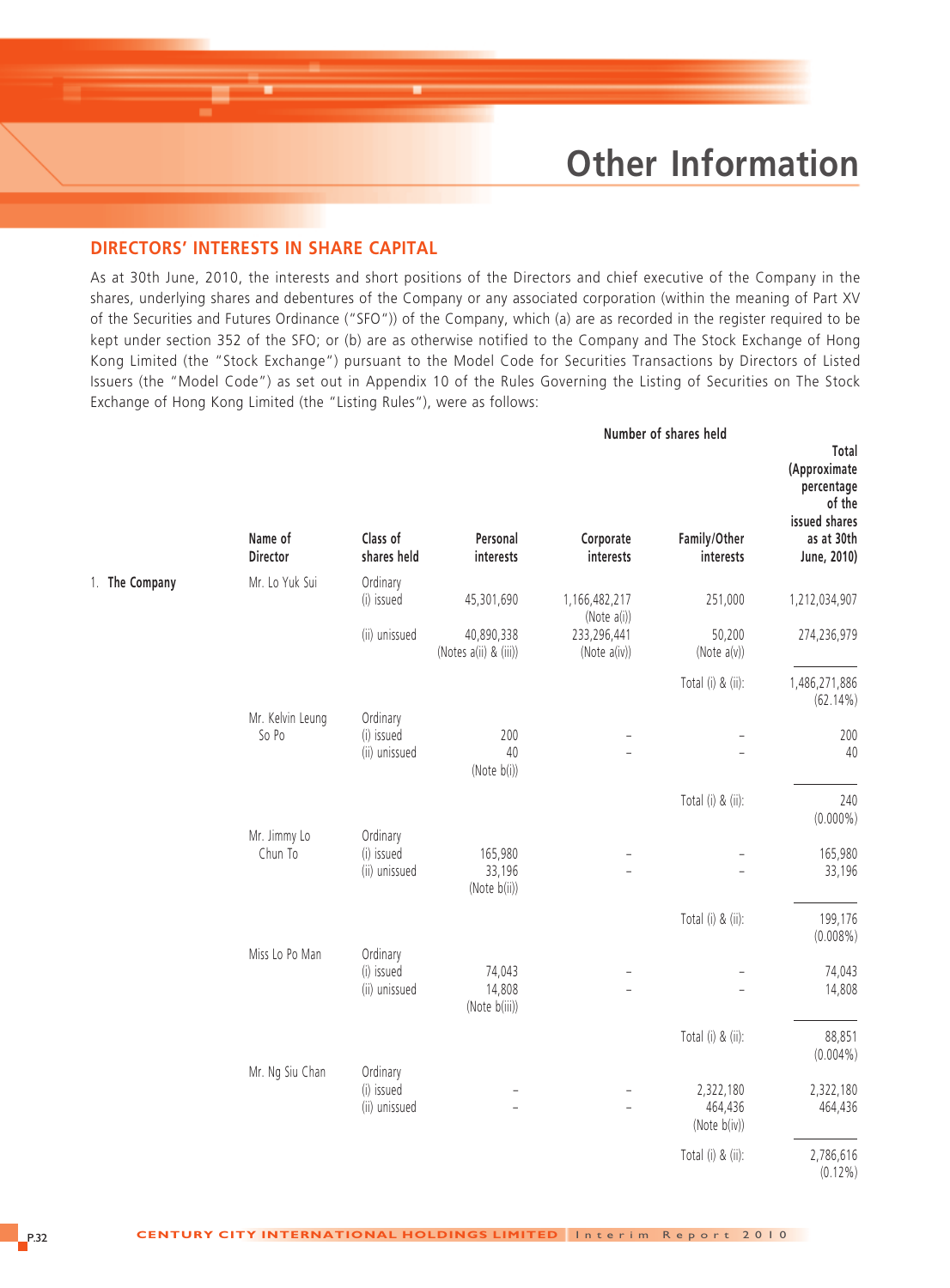|                                         |                            |                                         | Number of shares held               |                                   |                             |                                                                |
|-----------------------------------------|----------------------------|-----------------------------------------|-------------------------------------|-----------------------------------|-----------------------------|----------------------------------------------------------------|
| Name of                                 |                            |                                         |                                     |                                   |                             | Total<br>(Approximate<br>percentage<br>of the<br>issued shares |
| associated<br>corporation               | Name of<br>Director        | Class of<br>shares held                 | Personal<br>interests               | Corporate<br>interests            | Family/Other<br>interests   | as at 30th<br>June, 2010)                                      |
| 2. Paliburg Holdings<br>Limited ("PHL") | Mr. Lo Yuk Sui             | Ordinary<br>(i) issued                  | 60,062,373                          | 644,464,685<br>(Note c(i))        | 13,500                      | 704,540,558                                                    |
|                                         |                            | (ii) unissued                           | 21,951,641<br>(Notes c(ii) & (iii)) | 64,284,117<br>(Notes c(iv) & (v)) | 1,500<br>(Note c(vi))       | 86,237,258                                                     |
|                                         |                            |                                         |                                     |                                   | Total (i) & (ii):           | 790,777,816<br>$(77.54\%)$                                     |
|                                         | Mr. Kenneth Ng<br>Kwai Kai | Ordinary<br>(i) issued<br>(ii) unissued | 75,000<br>2,176,200<br>(Note d)     |                                   | $\overline{a}$              | 75,000<br>2,176,200                                            |
|                                         |                            |                                         |                                     |                                   | Total (i) & (ii):           | 2,251,200<br>$(0.22\%)$                                        |
|                                         | Mr. Donald Fan Tung        | Ordinary<br>(i) issued<br>(ii) unissued | 471<br>2,232,085<br>(Note e)        |                                   |                             | 471<br>2,232,085                                               |
|                                         |                            |                                         |                                     |                                   | Total (i) & (ii):           | 2,232,556<br>$(0.22\%)$                                        |
|                                         | Mr. Kelvin Leung<br>So Po  | Ordinary<br>(i) issued<br>(ii) unissued | 200<br>669,600<br>(Note f)          |                                   |                             | 200<br>669,600                                                 |
|                                         |                            |                                         |                                     |                                   | Total (i) & (ii):           | 669,800<br>$(0.07\%)$                                          |
|                                         | Mr. Jimmy Lo<br>Chun To    | Ordinary<br>(i) issued<br>(ii) unissued | 38,340<br>2,236,260<br>(Note g)     | $\overline{\phantom{0}}$          | $\overline{\phantom{0}}$    | 38,340<br>2,236,260                                            |
|                                         |                            |                                         |                                     |                                   | Total (i) & (ii):           | 2,274,600<br>$(0.22\%)$                                        |
|                                         | Miss Lo Po Man             | Ordinary<br>(unissued)                  | 1,116,000<br>(Note h)               |                                   |                             | 1,116,000<br>$(0.11\%)$                                        |
|                                         | Mr. Ng Siu Chan            | Ordinary<br>(i) issued<br>(ii) unissued | $\overline{\phantom{0}}$            |                                   | 72,427<br>8,047<br>(Note i) | 72,427<br>8,047                                                |
|                                         |                            |                                         |                                     |                                   | Total (i) & (ii):           | 80,474<br>$(0.008\%)$                                          |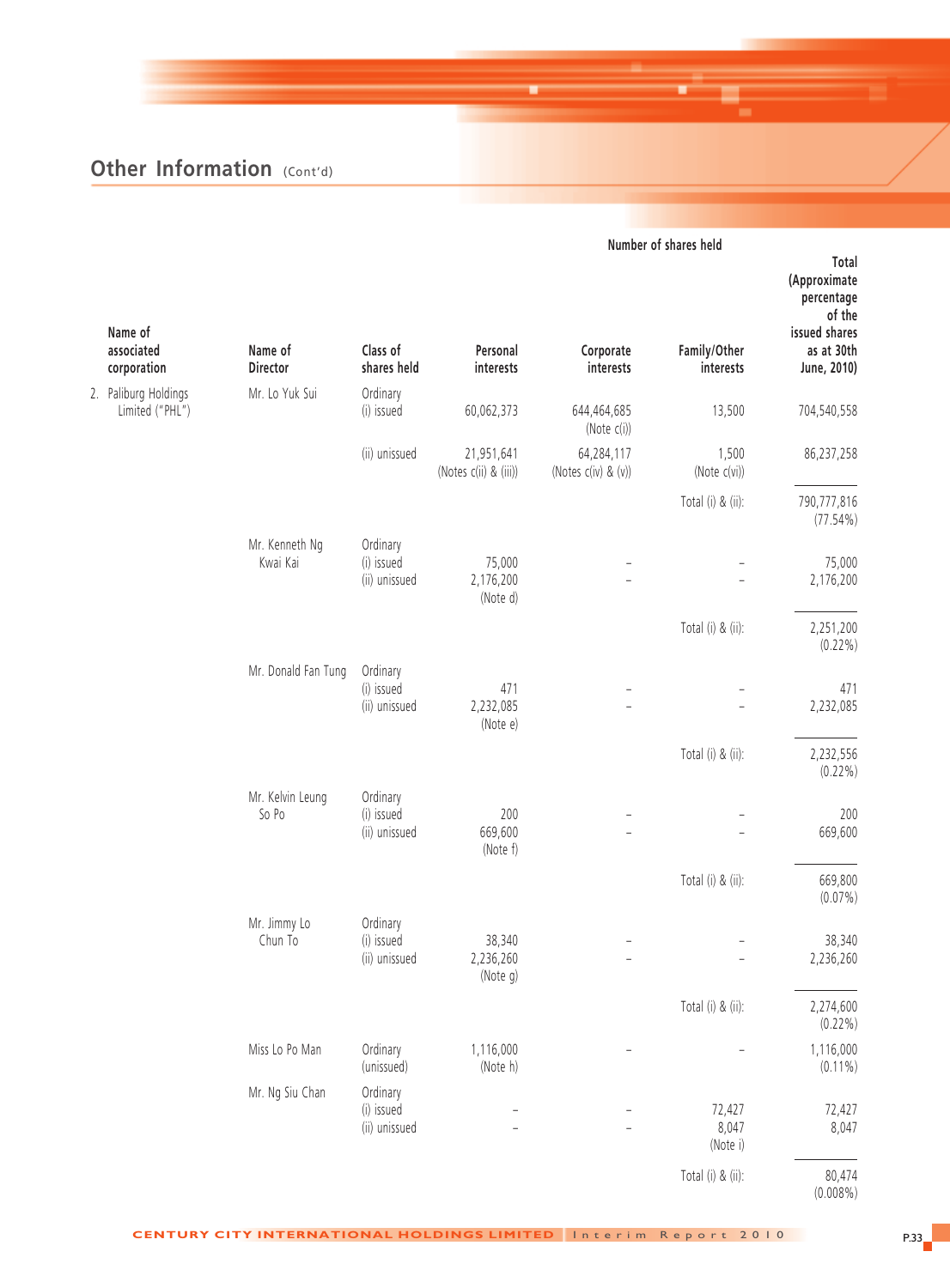| Number of shares held |  |  |
|-----------------------|--|--|
|                       |  |  |

| Name of<br>associated<br>corporation                          | Name of<br>Director        | Class of<br>shares held                 | Personal<br>interests      | Corporate<br>interests     | Family/Other<br>interests | Total<br>(Approximate<br>percentage<br>of the<br>issued shares<br>as at 30th<br>June, 2010) |
|---------------------------------------------------------------|----------------------------|-----------------------------------------|----------------------------|----------------------------|---------------------------|---------------------------------------------------------------------------------------------|
| 3. Regal Hotels International<br>Holdings Limited<br>("RHHL") | Mr. Lo Yuk Sui             | Ordinary<br>(i) issued                  | 24,200                     | 494,835,261<br>(Note j(i)) | 260,700                   | 495,120,161                                                                                 |
|                                                               |                            | (ii) unissued                           | 20,000,000<br>(Note j(ii)) |                            |                           | 20,000,000                                                                                  |
|                                                               |                            |                                         |                            |                            | Total (i) & (ii):         | 515,120,161<br>(51.09%)                                                                     |
|                                                               | Mr. Kenneth Ng<br>Kwai Kai | Ordinary<br>(unissued)                  | 2,000,000<br>(Note k)      |                            |                           | 2,000,000<br>$(0.20\%)$                                                                     |
|                                                               | Mr. Donald Fan Tung        | Ordinary<br>(unissued)                  | 2,000,000<br>(Note k)      |                            |                           | 2,000,000<br>$(0.20\%)$                                                                     |
|                                                               | Mr. Kelvin Leung<br>So Po  | Ordinary<br>(i) issued<br>(ii) unissued | 200<br>800,000<br>(Note I) |                            |                           | 200<br>800,000                                                                              |
|                                                               |                            |                                         |                            |                            | Total (i) & (ii):         | 800,200<br>$(0.08\%)$                                                                       |
|                                                               | Mr. Jimmy Lo<br>Chun To    | Ordinary<br>(unissued)                  | 1,500,000<br>(Note m)      |                            |                           | 1,500,000<br>$(0.15\%)$                                                                     |
|                                                               | Miss Lo Po Man             | Ordinary<br>(i) issued                  | 300,000                    |                            | 269,169<br>(Note n(i))    | 569,169                                                                                     |
|                                                               |                            | (ii) unissued                           | 3,000,000<br>(Note n(ii))  | $\overline{a}$             |                           | 3,000,000                                                                                   |
|                                                               |                            |                                         |                            |                            | Total (i) & (ii):         | 3,569,169<br>$(0.35\%)$                                                                     |
| 4. 8D International (BVI)<br>Limited                          | Mr. Lo Yuk Sui             | Ordinary<br>(issued)                    | $\overline{a}$             | 1,000<br>(Note o)          | $\qquad \qquad -$         | 1,000<br>$(100\%)$                                                                          |
| 5. 8D Matrix Limited                                          | Mr. Lo Yuk Sui             | Ordinary<br>(issued)                    |                            | 2,000,000<br>(Note p)      |                           | 2,000,000<br>$(100\%)$                                                                      |
| 6. 8D International<br>Limited                                | Mr. Lo Yuk Sui             | Ordinary<br>(issued)                    |                            | 500,000<br>(Note q)        |                           | 500,000<br>$(100\%)$                                                                        |
| 7. 8D International<br>(China) Limited                        | Mr. Lo Yuk Sui             | Ordinary<br>(issued)                    |                            | 1<br>(Note r)              |                           | $\mathbf{1}$<br>$(100\%)$                                                                   |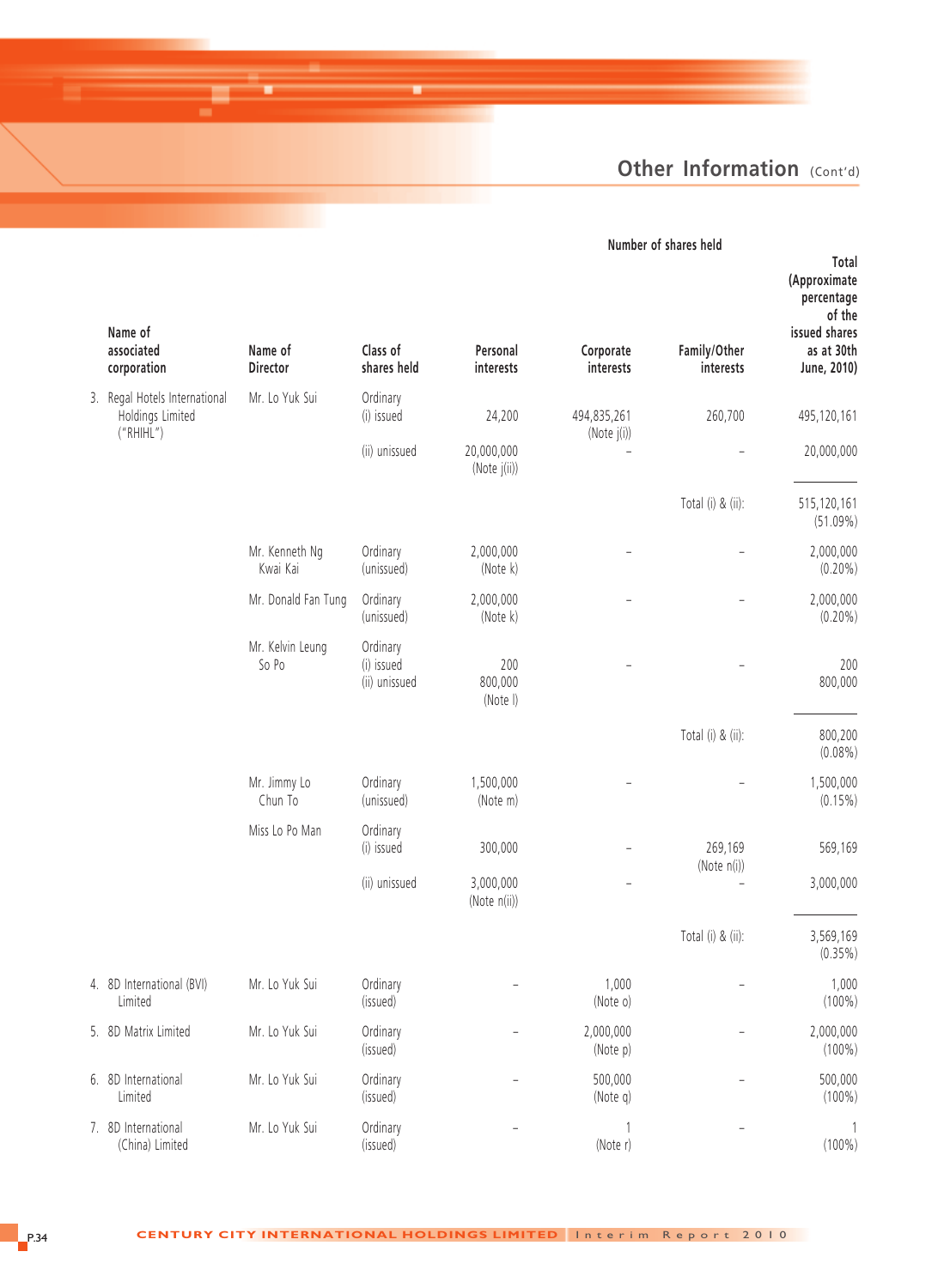|                                                       |                |                      |           |                             | Number of shares held |                                                                              |
|-------------------------------------------------------|----------------|----------------------|-----------|-----------------------------|-----------------------|------------------------------------------------------------------------------|
| Name of<br>associated                                 | Name of        | Class of             | Personal  | Corporate                   | Family/Other          | Total<br>(Approximate<br>percentage<br>of the<br>issued shares<br>as at 30th |
| corporation                                           | Director       | shares held          | interests | interests                   | interests             | June, 2010)                                                                  |
| 8. Century Digital<br>Communications<br>(BVI) Limited | Mr. Lo Yuk Sui | Ordinary<br>(issued) |           | $\mathbf{1}$<br>(Note s)    |                       | 1<br>$(100\%)$                                                               |
| 9. Century Digital<br>Communications<br>Limited       | Mr. Lo Yuk Sui | Ordinary<br>(issued) |           | $\overline{2}$<br>(Note t)  |                       | 2<br>$(100\%)$                                                               |
| 10. Century Digital<br>Enterprise Limited             | Mr. Lo Yuk Sui | Ordinary<br>(issued) |           | 100<br>(Note u)             |                       | 100<br>$(100\%)$                                                             |
| 11. Century Digital<br>Holdings Limited               | Mr. Lo Yuk Sui | Ordinary<br>(issued) |           | 3<br>(Note v)               |                       | 3<br>$(100\%)$                                                               |
| 12. Century Digital<br>Investments<br>Limited         | Mr. Lo Yuk Sui | Ordinary<br>(issued) |           | 49,968<br>(Note w)          |                       | 49,968<br>$(99.94\%)$                                                        |
| 13. China Noble<br>Investments Limited                | Mr. Lo Yuk Sui | Ordinary<br>(issued) |           | (Note x)                    |                       | $(100\%)$                                                                    |
| 14. Full Range Technology<br>Limited                  | Mr. Lo Yuk Sui | Ordinary<br>(issued) |           | 10,000<br>(Note y)          |                       | 10,000<br>$(100\%)$                                                          |
| 15. Giant Forward Holdings<br>Limited                 | Mr. Lo Yuk Sui | Ordinary<br>(issued) |           | 1<br>(Note z)               |                       | 1<br>$(100\%)$                                                               |
| 16. Grand Modern<br>Investments<br>Limited            | Mr. Lo Yuk Sui | Ordinary<br>(issued) |           | 330<br>(Note aa)            |                       | 330<br>$(100\%)$                                                             |
| 17. Important Holdings<br>Limited                     | Mr. Lo Yuk Sui | Ordinary<br>(issued) |           | 10,000<br>(Note ab)         |                       | 10,000<br>$(100\%)$                                                          |
| 18. Net Age Technology<br>Limited                     | Mr. Lo Yuk Sui | Ordinary<br>(issued) |           | 97<br>(Note ac)             |                       | 97<br>$(100\%)$                                                              |
| 19. Net Community<br>Limited                          | Mr. Lo Yuk Sui | Ordinary<br>(issued) |           | $\mathfrak{Z}$<br>(Note ad) |                       | 3<br>$(100\%)$                                                               |
| 20. Pilot Pro Holdings<br>Limited                     | Mr. Lo Yuk Sui | Ordinary<br>(issued) |           | (Note ae)                   |                       | 1<br>$(100\%)$                                                               |
| 21. Speedway Technology<br>Limited                    | Mr. Lo Yuk Sui | Ordinary<br>(issued) |           | 50,000<br>(Note af)         |                       | 50,000<br>$(100\%)$                                                          |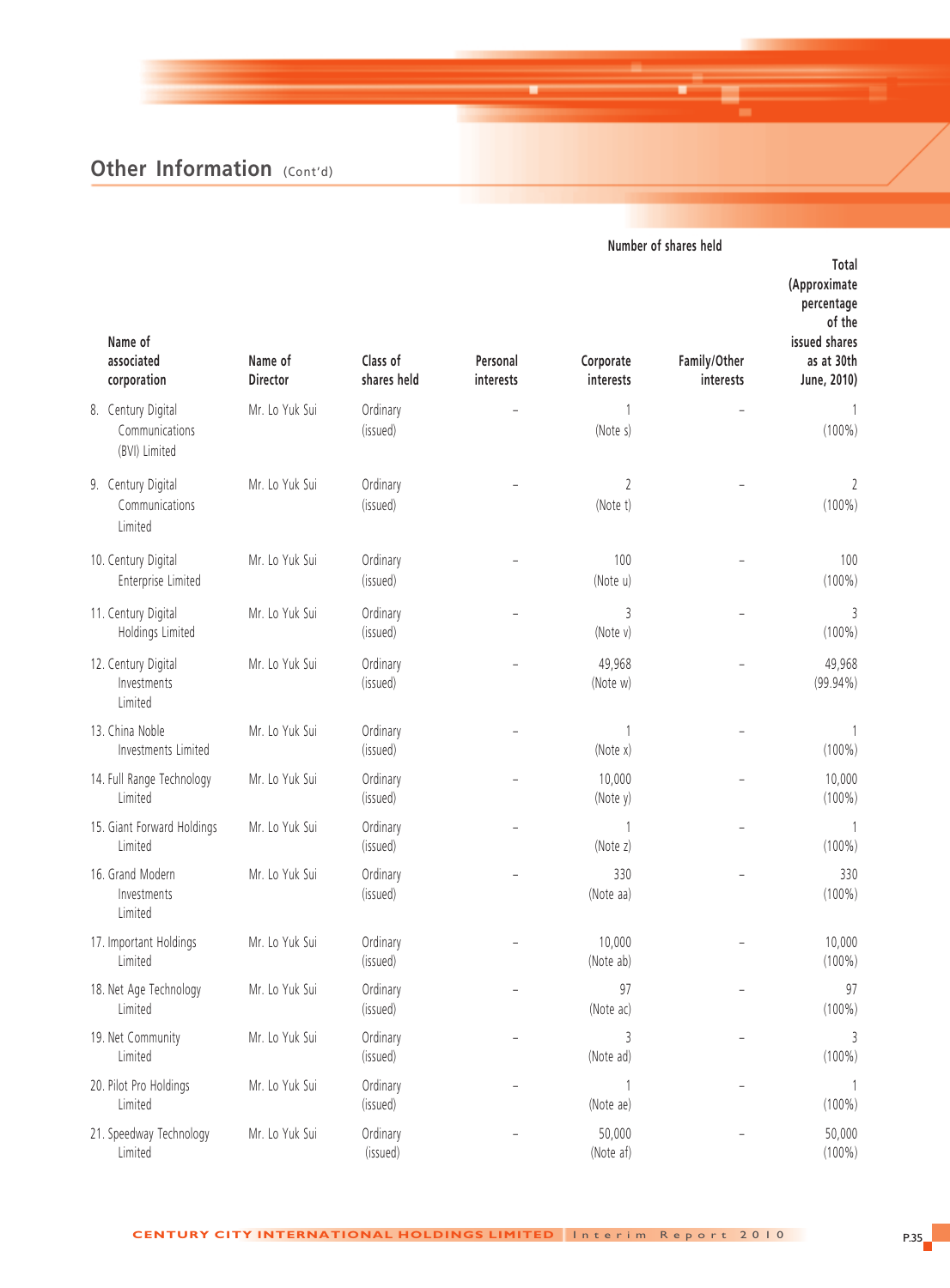#### **Number of shares held Total (Approximate percentage of the Name of issued shares associated Name of Class of Personal Corporate Family/Other as at 30th corporation Director shares held interests interests interests June, 2010)** 22. Task Master Technology Mr. Lo Yuk Sui Ordinary – 1 – 1 Limited (issued) (Note ag) (100%) 23. Top Technologies Mr. Lo Yuk Sui Ordinary – 10,000 – 10,000 Limited (issued) (Note ah) (100%) 24. Treasure Collection Mr. Lo Yuk Sui Ordinary – 2 – 2 – 2 – 2 – 2 2 – 2 – 2 2 – 2 2 – 2 2 – 2 2 – 2 2 – 2 2 – 2 2 – 2 2 – 2 2 – 2 2 – 2 2 – 2 2 – 2 2 – 2 2 – 2 2 – 2 2 – 2 2 – 2 – 2 2 – 2 – 2 2 – 2 – 2 – 2 – 2 – 2 – 2 – International Limited (issued) (Note ai) (100%)

#### **Notes:**

(a) (i) The interests in 91,482,217 issued ordinary shares of the Company were held through companies wholly owned by Mr. Lo Yuk Sui ("Mr. Lo") and a company, namely Master City Limited, 99.9% owned by Mr. Lo.

The interests in 1,075,000,000 issued ordinary shares of the Company were held through corporations controlled by Mr. Lo as detailed below:

| (a) | Name of corporation                                      | Controlled by                     | % of control |
|-----|----------------------------------------------------------|-----------------------------------|--------------|
|     | Century City International Holdings<br>Limited ("CCIHL") | Mr. Lo                            | 50.66        |
|     | Century City BVI Holdings Limited                        | <b>CCIHL</b>                      | 100.00       |
|     | 8D International (BVI) Limited                           | Century City BVI Holdings Limited | 40.00        |
|     | Task Master Technology Limited                           | 8D International (BVI) Limited    | 100.00       |
|     | Net Community Limited                                    | Task Master Technology Limited    | 33.33        |
|     | Century Digital Holdings Limited                         | Net Community Limited             | 100.00       |
|     | Grand Modern Investments Limited<br>("Grand Modern")     | Century Digital Holdings Limited  | 100.00       |
| (b) | Name of corporation                                      | Controlled by                     | % of control |
|     | Manyways Technology Limited                              | Mr. Lo                            | 100.00       |
|     | Secure Way Technology Limited                            | Mr. Lo                            | 92.50        |
|     | 8D International (BVI) Limited                           | Manyways Technology Limited       | 60.00        |
|     | Task Master Technology Limited                           | 8D International (BVI) Limited    | 100.00       |
|     | Net Community Limited                                    | Secure Way Technology Limited     | 66.67        |
|     | Net Community Limited                                    | Task Master Technology Limited    | 33.33        |
|     | Century Digital Holdings Limited                         | Net Community Limited             | 100.00       |
|     | Grand Modern                                             | Century Digital Holdings Limited  | 100.00       |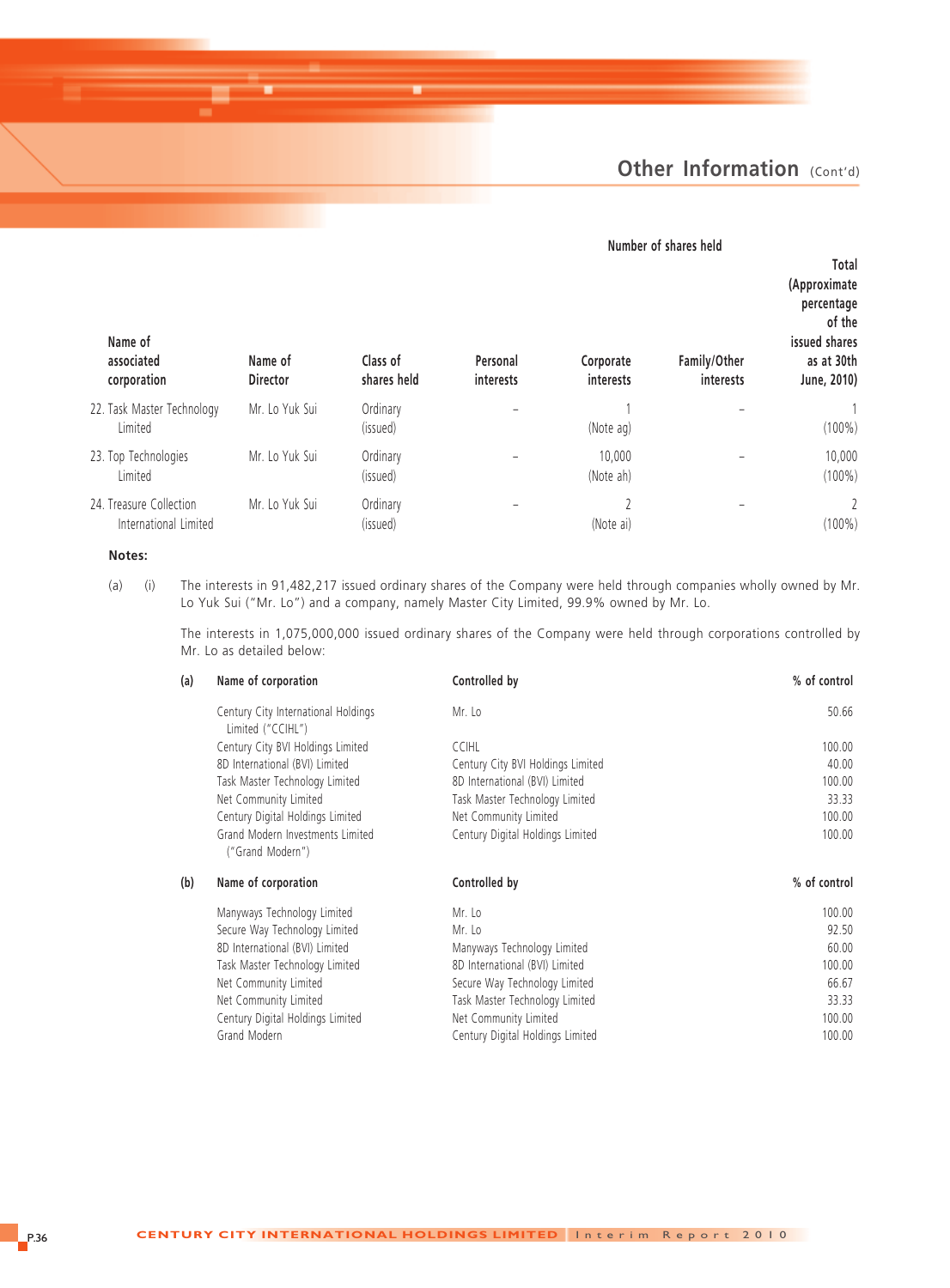(ii) The interests in 35,000,000 unissued ordinary shares of the Company were held through the interests in the options granted under the share option scheme of the Company named as "The Century City International Holdings Limited Share Option Scheme" (the "Century Share Option Scheme"), entitling the holder thereof to subscribe for a total of 35,000,000 new ordinary shares of the Company at an adjusted exercise price of HK\$1.20 per ordinary share (subject to adjustments). The options have vested in stages, commencing with 40% of options granted from two years after the offer date of 12th May, 2005 and thereafter a further 20% of options granted for each subsequent year, and are exercisable as follows:

| Exercise period                  | Number of ordinary shares of<br>the Company under vested options |  |  |
|----------------------------------|------------------------------------------------------------------|--|--|
| 12th May, 2007 to 11th May, 2011 | 14,000,000                                                       |  |  |
| 12th May, 2008 to 11th May, 2011 | 7.000.000                                                        |  |  |
| 12th May, 2009 to 11th May, 2011 | 7.000.000                                                        |  |  |
| 12th May, 2010 to 11th May, 2011 | 7.000.000                                                        |  |  |

- (iii) The interests in 5,890,338 unissued ordinary shares of the Company related to the interests in the warrants of the Company (the "2011 Warrants") carrying subscription rights in an aggregate amount of HK\$5,890,338.00, which are exercisable during the period from 18th April, 2006 to 11th January, 2011 to subscribe for a total of 5,890,338 new ordinary shares of the Company at an adjusted subscription price of HK\$1.00 per ordinary share (subject to adjustment).
- (iv) The interests in 233,296,441 unissued ordinary shares of the Company related to the interests in the 2011 Warrants carrying subscription rights in an aggregate amount of HK\$233,296,443.60, which are exercisable to subscribe for a total of 233,296,441 new ordinary shares of the Company upon the terms as set out in note (a)(iii) above.

The interests in 18,296,441 unissued ordinary shares of the Company were held through companies wholly owned by Mr. Lo and a company, namely Master City Limited, 99.9% owned by Mr. Lo.

The interests in 215,000,000 unissued ordinary shares of the Company were held through corporations controlled by Mr. Lo as detailed below:

| (a) | Name of corporation               | Controlled by                     | % of control |
|-----|-----------------------------------|-----------------------------------|--------------|
|     | <b>CCIHL</b>                      | Mr. Lo                            | 50.66        |
|     | Century City BVI Holdings Limited | <b>CCIHL</b>                      | 100.00       |
|     | 8D International (BVI) Limited    | Century City BVI Holdings Limited | 40.00        |
|     | Task Master Technology Limited    | 8D International (BVI) Limited    | 100.00       |
|     | Net Community Limited             | Task Master Technology Limited    | 33.33        |
|     | Century Digital Holdings Limited  | Net Community Limited             | 100.00       |
|     | Grand Modern                      | Century Digital Holdings Limited  | 100.00       |
| (b) | Name of corporation               | Controlled by                     | % of control |
|     | Manyways Technology Limited       | Mr. Lo                            | 100.00       |
|     | Secure Way Technology Limited     | Mr. Lo                            | 92.50        |
|     | 8D International (BVI) Limited    | Manyways Technology Limited       | 60.00        |
|     | Task Master Technology Limited    | 8D International (BVI) Limited    | 100.00       |
|     | Net Community Limited             | Secure Way Technology Limited     | 66.67        |
|     | Net Community Limited             | Task Master Technology Limited    | 33.33        |
|     | Century Digital Holdings Limited  | Net Community Limited             | 100.00       |
|     | Grand Modern                      | Century Digital Holdings Limited  | 100.00       |

(v) The interests in 50,200 unissued ordinary shares of the Company related to the interests in the 2011 Warrants carrying subscription rights in an aggregate amount of HK\$50,200.00, which are exercisable to subscribe for a total of 50,200 new ordinary shares of the Company upon the terms as set out in note (a)(iii) above.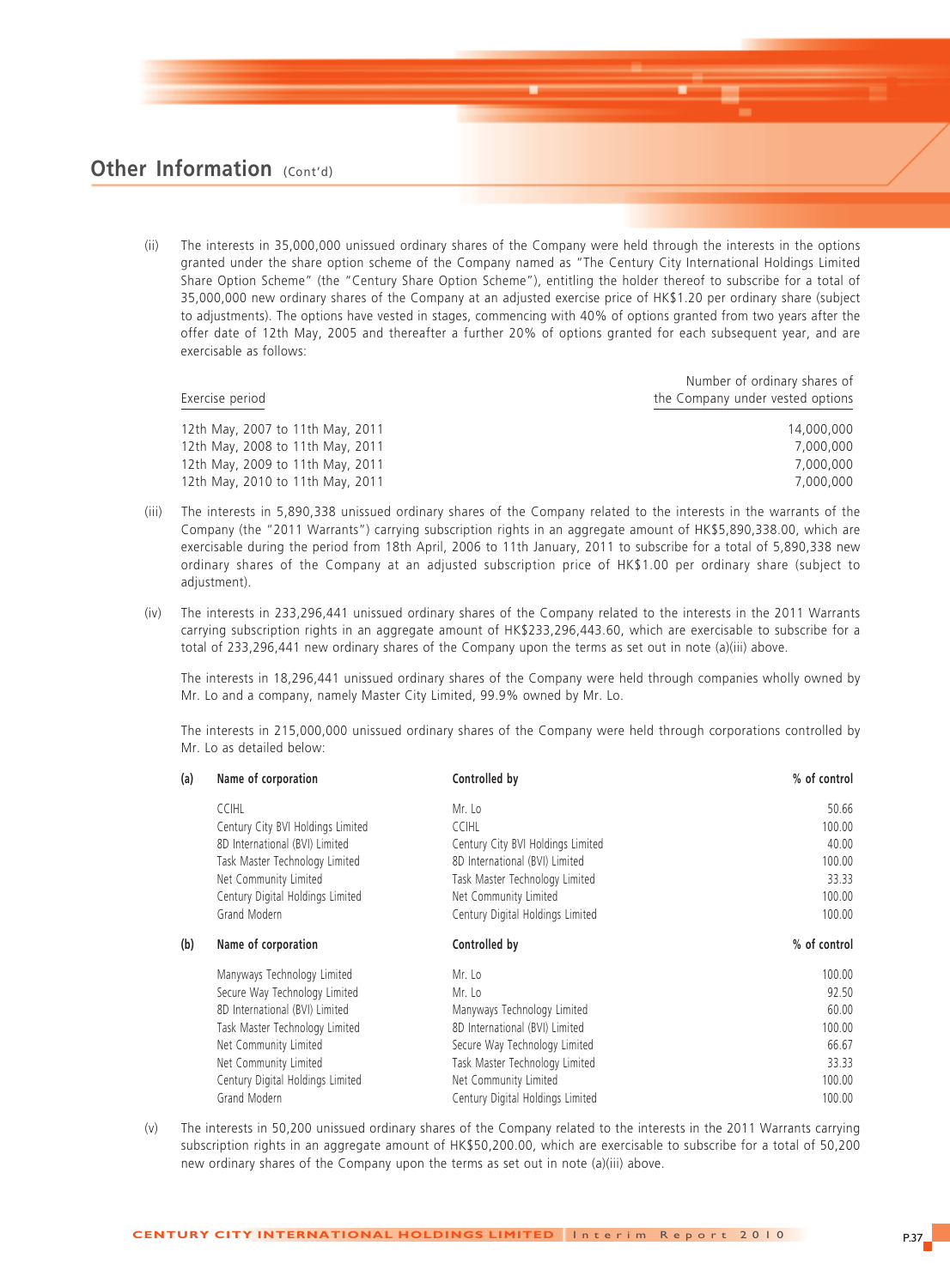

- (b) (i) The interests in 40 unissued ordinary shares of the Company related to the interests in the 2011 Warrants carrying subscription rights in an aggregate amount of HK\$40.00, which are exercisable to subscribe for a total of 40 new ordinary shares of the Company upon the terms as set out in note (a)(iii) above.
	- (ii) The interests in 33,196 unissued ordinary shares of the Company related to the interests in the 2011 Warrants carrying subscription rights in an aggregate amount of HK\$33,196.00, which are exercisable to subscribe for a total of 33,196 new ordinary shares of the Company upon the terms as set out in note (a)(iii) above.
	- (iii) The interests in 14,808 unissued ordinary shares of the Company related to the interests in the 2011 Warrants carrying subscription rights in an aggregate amount of HK\$14,808.70, which are exercisable to subscribe for a total of 14,808 new ordinary shares of the Company upon the terms as set out in note (a)(iii) above.
	- (iv) The interests in 464,436 unissued ordinary shares of the Company related to the interests in the 2011 Warrants carrying subscription rights in an aggregate amount of HK\$464,436.00, which are exercisable to subscribe for a total of 464,436 new ordinary shares of the Company upon the terms as set out in note (a)(iii) above.
- (c) (i) The interests in 602,546,625 issued ordinary shares of PHL were held through companies wholly owned by the Company, in which Mr. Lo held 50.66% shareholding interests.

The interests in 14,592,860 issued ordinary shares of PHL were held through corporations controlled by Mr. Lo as detailed below:

| Name of corporation                 | Controlled by                       | % of control |
|-------------------------------------|-------------------------------------|--------------|
| Wealth Master International Limited | Mr Io                               | 90.00        |
| Select Wise Holdings Limited        | Wealth Master International Limited | 100.00       |

The interests in 27,325,200 issued ordinary shares of PHL were held through corporations controlled by Mr. Lo as detailed below:

| Name of corporation                 | Controlled by                       | % of control |
|-------------------------------------|-------------------------------------|--------------|
| Wealth Master International Limited | Mr Io                               | 90.00        |
| Select Wise Holdings Limited        | Wealth Master International Limited | 100.00       |
| Splendid All Holdings Limited       | Select Wise Holdings Limited        | 100.00       |

(ii) The interests in 20,088,000 unissued ordinary shares of PHL were held through the interests in the options granted under the share option scheme of PHL named as "The Paliburg Holdings Limited Share Option Scheme" (the "Paliburg Share Option Scheme"), entitling the holder thereof to subscribe for a total of 20,088,000 new ordinary shares of PHL at an adjusted exercise price of HK\$1.97 per ordinary share (subject to adjustment). The options have vested in stages, commencing with 40% of options granted from two years after the offer date of 12th May, 2005 and thereafter a further 20% of options granted for each subsequent year, and are exercisable as follows:

| Exercise period                  | Number of ordinary shares of<br>PHL under vested options |
|----------------------------------|----------------------------------------------------------|
| 12th May, 2007 to 11th May, 2011 | 8.035.200                                                |
| 12th May, 2008 to 11th May, 2011 | 4,017,600                                                |
| 12th May, 2009 to 11th May, 2011 | 4.017.600                                                |
| 12th May, 2010 to 11th May, 2011 | 4,017,600                                                |
|                                  |                                                          |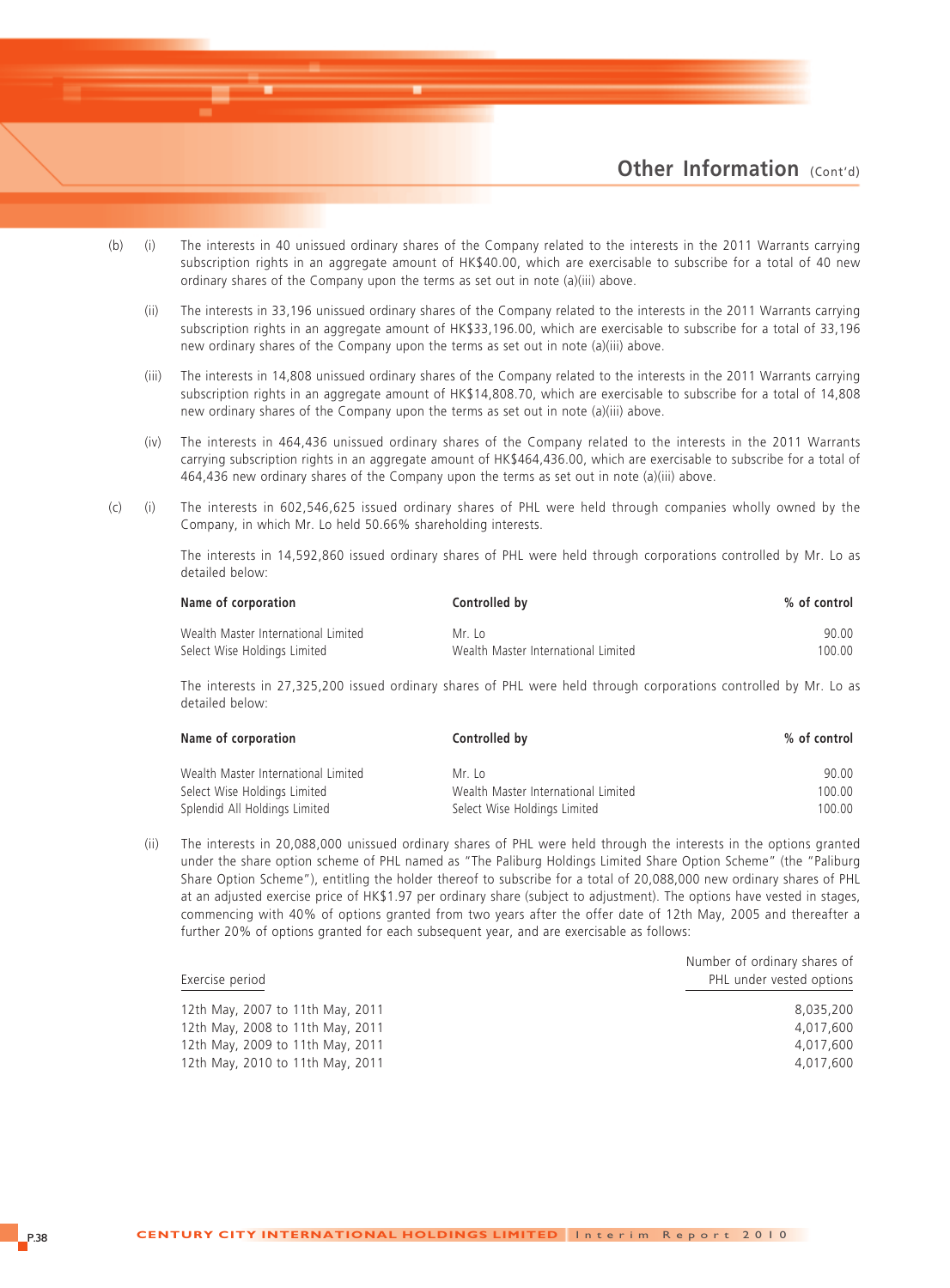- (iii) The interests in 1,863,641 unissued ordinary shares of PHL related to the interests in the warrants of PHL (the "2010 Warrants") carrying subscription rights in an aggregate amount of HK\$3,913,646.94, which are exercisable during the period from 20th November, 2007 to 8th November, 2010 to subscribe for a total of 1,863,641 new ordinary shares of PHL at an adjusted subscription price of HK\$2.10 per ordinary share (subject to adjustment).
- (iv) The interests in 59,465,921 unissued ordinary shares of PHL related to the interests in the 2010 Warrants carrying subscription rights in an aggregate amount of HK\$124,878,444.39, which are exercisable to subscribe for a total of 59,465,921 new ordinary shares of PHL upon the terms as set out in note (c)(iii) above and were held through companies wholly owned by the Company, in which Mr. Lo held 50.66% shareholding interests.
- (v) The interests in 4,818,196 unissued ordinary shares of PHL related to the interests in the 2010 Warrants carrying subscription rights in an aggregate amount of HK\$10,118,213.28, which are exercisable to subscribe for a total of 4,818,196 new ordinary shares of PHL upon the terms as set out in note (c)(iii) above.

The interests in 1,678,825 unissued ordinary shares of PHL were held through corporations controlled by Mr. Lo as detailed below:

| Name of corporation                 | Controlled by                       | % of control |
|-------------------------------------|-------------------------------------|--------------|
| Wealth Master International Limited | Mr Io                               | 90.00        |
| Select Wise Holdings Limited        | Wealth Master International Limited | 100.00       |

The interests in 3,139,371 unissued ordinary shares of PHL were held through corporations controlled by Mr. Lo as detailed below:

| Name of corporation                 | Controlled by                       | % of control |
|-------------------------------------|-------------------------------------|--------------|
| Wealth Master International Limited | Mr Io                               | 90.00        |
| Select Wise Holdings Limited        | Wealth Master International Limited | 100.00       |
| Splendid All Holdings Limited       | Select Wise Holdings Limited        | 100.00       |

- (vi) The interests in 1,500 unissued ordinary shares of PHL related to the interests in the 2010 Warrants carrying subscription rights in an aggregate amount of HK\$3,150.00, which are exercisable to subscribe for a total of 1,500 new ordinary shares of PHL upon the terms as set out in note (c)(iii) above.
- (d) The interests in 2,176,200 unissued ordinary shares of PHL were held through the interests in the options granted under the Paliburg Share Option Scheme, entitling the holder thereof to subscribe for a total of 2,176,200 new ordinary shares of PHL at an adjusted exercise price of HK\$1.97 per ordinary share (subject to adjustment). The options remaining outstanding have, and will, become vested in stages, commencing with 40% of options granted from two years after the offer date of 25th July, 2005 and thereafter a further 20% of options granted for each subsequent year, and are, and will be, exercisable as follows:

| Exercise period                    | Number of ordinary shares of<br>PHL under vested options |
|------------------------------------|----------------------------------------------------------|
| 25th July, 2007 to 24th July, 2011 | 837.000                                                  |
| 25th July, 2008 to 24th July, 2011 | 446,400                                                  |
| 25th July, 2009 to 24th July, 2011 | 446,400                                                  |
| 25th July, 2010 to 24th July, 2011 | 446.400                                                  |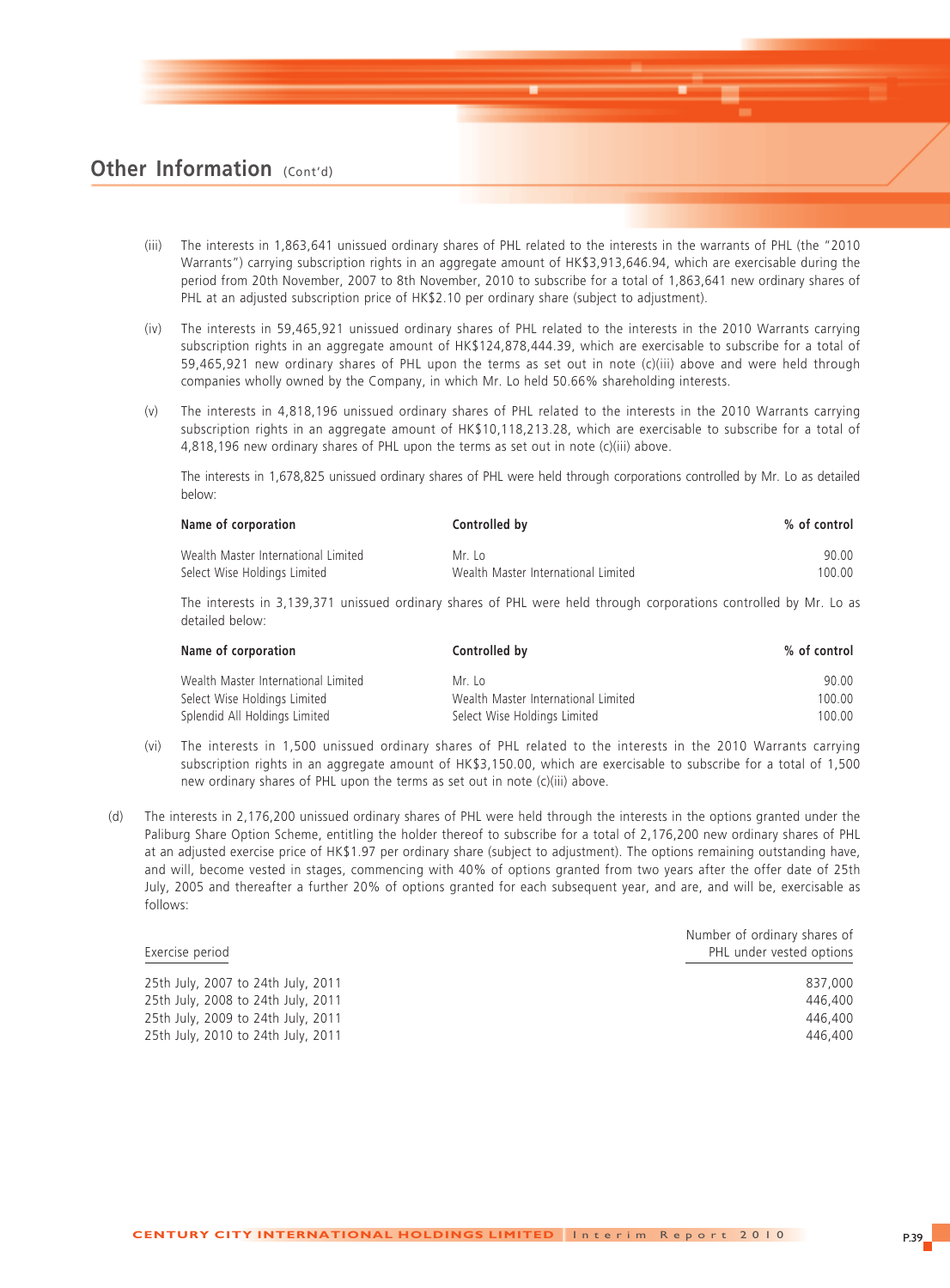(e) (i) The interests in 2,232,000 unissued ordinary shares of PHL were held through the interests in the options granted under the Paliburg Share Option Scheme, entitling the holder thereof to subscribe for a total of 2,232,000 new ordinary shares of PHL at an adjusted exercise price of HK\$1.97 per ordinary share (subject to adjustment). The options have, and will, become vested in stages, commencing with 40% of options granted from two years after the offer date of 25th July, 2005 and thereafter a further 20% of options granted for each subsequent year, and are, and will be, exercisable as follows:

| Exercise period                    | Number of ordinary shares of<br>PHL under vested options |
|------------------------------------|----------------------------------------------------------|
| 25th July, 2007 to 24th July, 2011 | 892,800                                                  |
| 25th July, 2008 to 24th July, 2011 | 446,400                                                  |
| 25th July, 2009 to 24th July, 2011 | 446.400                                                  |
| 25th July, 2010 to 24th July, 2011 | 446,400                                                  |
|                                    |                                                          |

- (ii) The interests in 85 unissued ordinary shares of PHL related to the interests in the 2010 Warrants carrying subscription rights in an aggregate amount of HK\$179.55, which are exercisable to subscribe for a total of 85 new ordinary shares of PHL upon the terms as set out in note (c)(iii) above.
- (f) The interests in 669,600 unissued ordinary shares of PHL were held through the interests in the options granted under the Paliburg Share Option Scheme, entitling the holder thereof to subscribe for a total of 669,600 new ordinary shares of PHL at an adjusted exercise price of HK\$1.97 per ordinary share (subject to adjustment). The options have, and will, become vested in stages, commencing with 40% of options granted from two years after the offer date of 25th July, 2005 and thereafter a further 20% of options granted for each subsequent year, and are, and will be, exercisable as follows:

| Exercise period                    | Number of ordinary shares of<br>PHL under vested options |
|------------------------------------|----------------------------------------------------------|
| 25th July, 2007 to 24th July, 2011 | 267.840                                                  |
| 25th July, 2008 to 24th July, 2011 | 133.920                                                  |
| 25th July, 2009 to 24th July, 2011 | 133,920                                                  |
| 25th July, 2010 to 24th July, 2011 | 133.920                                                  |

(g) (i) The interests in 2,232,000 unissued ordinary shares of PHL were held through the interests in the options granted under the Paliburg Share Option Scheme, entitling the holder thereof to subscribe for a total of 2,232,000 new ordinary shares of PHL at an adjusted exercise price of HK\$1.97 per ordinary share (subject to adjustment). The options have, and will, become vested in stages, commencing with 40% of options granted from two years after the offer date of 25th July, 2005 and thereafter a further 20% of options granted for each subsequent year, and are, and will be, exercisable as follows:

| Exercise period                    | Number of ordinary shares of<br>PHL under vested options |
|------------------------------------|----------------------------------------------------------|
| 25th July, 2007 to 24th July, 2011 | 892,800                                                  |
| 25th July, 2008 to 24th July, 2011 | 446,400                                                  |
| 25th July, 2009 to 24th July, 2011 | 446,400                                                  |
| 25th July, 2010 to 24th July, 2011 | 446,400                                                  |

(ii) The interests in 4,260 unissued ordinary shares of PHL related to the interests in the 2010 Warrants carrying subscription rights in an aggregate amount of HK\$8,946.00, which are exercisable to subscribe for a total of 4,260 new ordinary shares of PHL upon the terms as set out in note (c)(iii) above.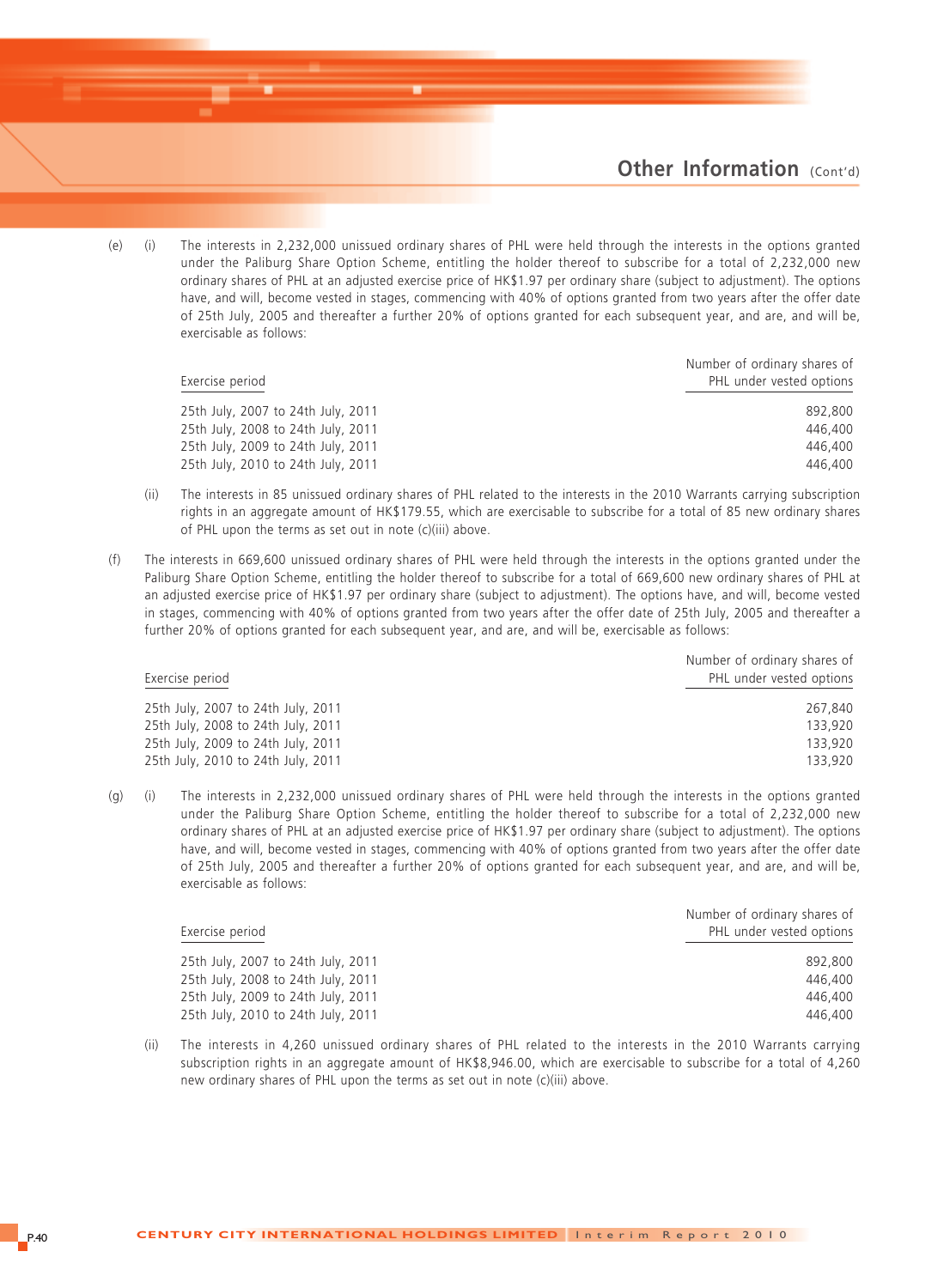(h) The interests in 1,116,000 unissued ordinary shares of PHL were held through the interests in the options granted under the Paliburg Share Option Scheme, entitling the holder thereof to subscribe for a total of 1,116,000 new ordinary shares of PHL at an adjusted exercise price of HK\$1.97 per ordinary share (subject to adjustment). The options have, and will, become vested in stages, commencing with 40% of options granted from two years after the offer date of 25th July, 2005 and thereafter a further 20% of options granted for each subsequent year, and are, and will be, exercisable as follows:

| Exercise period                    | Number of ordinary shares of<br>PHL under vested options |
|------------------------------------|----------------------------------------------------------|
| 25th July, 2007 to 24th July, 2011 | 446,400                                                  |
| 25th July, 2008 to 24th July, 2011 | 223,200                                                  |
| 25th July, 2009 to 24th July, 2011 | 223,200                                                  |
| 25th July, 2010 to 24th July, 2011 | 223,200                                                  |

- (i) The interests in 8,047 unissued ordinary shares of PHL related to the interests in the 2010 Warrants carrying subscription rights in an aggregate amount of HK\$16,899.75, which are exercisable to subscribe for a total of 8,047 new ordinary shares of PHL upon the terms as set out in note (c)(iii) above.
- (j) (i) The interests in 421,400 issued ordinary shares of RHIHL were held through companies wholly owned by the Company, in which Mr. Lo held 50.66% shareholding interests, and the interests in the other 494,413,861 issued ordinary shares of RHIHL were held through companies wholly owned by PHL, in which the Company held 59.09% shareholding interests.
	- (ii) The interests in 20,000,000 unissued ordinary shares of RHIHL were held through the interests in the options granted under the share option scheme of RHIHL named as "The Regal Hotels International Holdings Limited Share Option Scheme" (the "Regal Share Option Scheme"), entitling the holder thereof to subscribe for a total of 20,000,000 new ordinary shares of RHIHL at an adjusted exercise price of HK\$7.50 per ordinary share (subject to adjustment). The options have vested in stages, commencing with 40% of options granted from two years after the offer date of 12th May, 2005 and thereafter a further 20% of options granted for each subsequent year, and are exercisable as follows:

| 12th May, 2007 to 11th May, 2011<br>12th May, 2008 to 11th May, 2011<br>12th May, 2009 to 11th May, 2011<br>12th May, 2010 to 11th May, 2011 | Exercise period | Number of ordinary shares of<br>RHIHL under vested options |
|----------------------------------------------------------------------------------------------------------------------------------------------|-----------------|------------------------------------------------------------|
|                                                                                                                                              |                 | 8,000,000                                                  |
|                                                                                                                                              |                 | 4,000,000                                                  |
|                                                                                                                                              |                 | 4,000,000                                                  |
|                                                                                                                                              |                 | 4,000,000                                                  |

(k) The interests in 2,000,000 unissued ordinary shares of RHIHL were held through the interests in the options granted under the Regal Share Option Scheme, entitling the holder thereof to subscribe for a total of 2,000,000 new ordinary shares of RHIHL at an adjusted exercise price of HK\$7.50 per ordinary share (subject to adjustment). The options have, and will, become vested in stages, commencing with 40% of options granted from two years after the offer date of 25th July, 2005 and thereafter a further 20% of options granted for each subsequent year, and are, and will be, exercisable as follows:

| Number of ordinary shares of<br>RHIHL under vested options |
|------------------------------------------------------------|
| 800,000                                                    |
| 400,000                                                    |
| 400,000                                                    |
| 400,000                                                    |
|                                                            |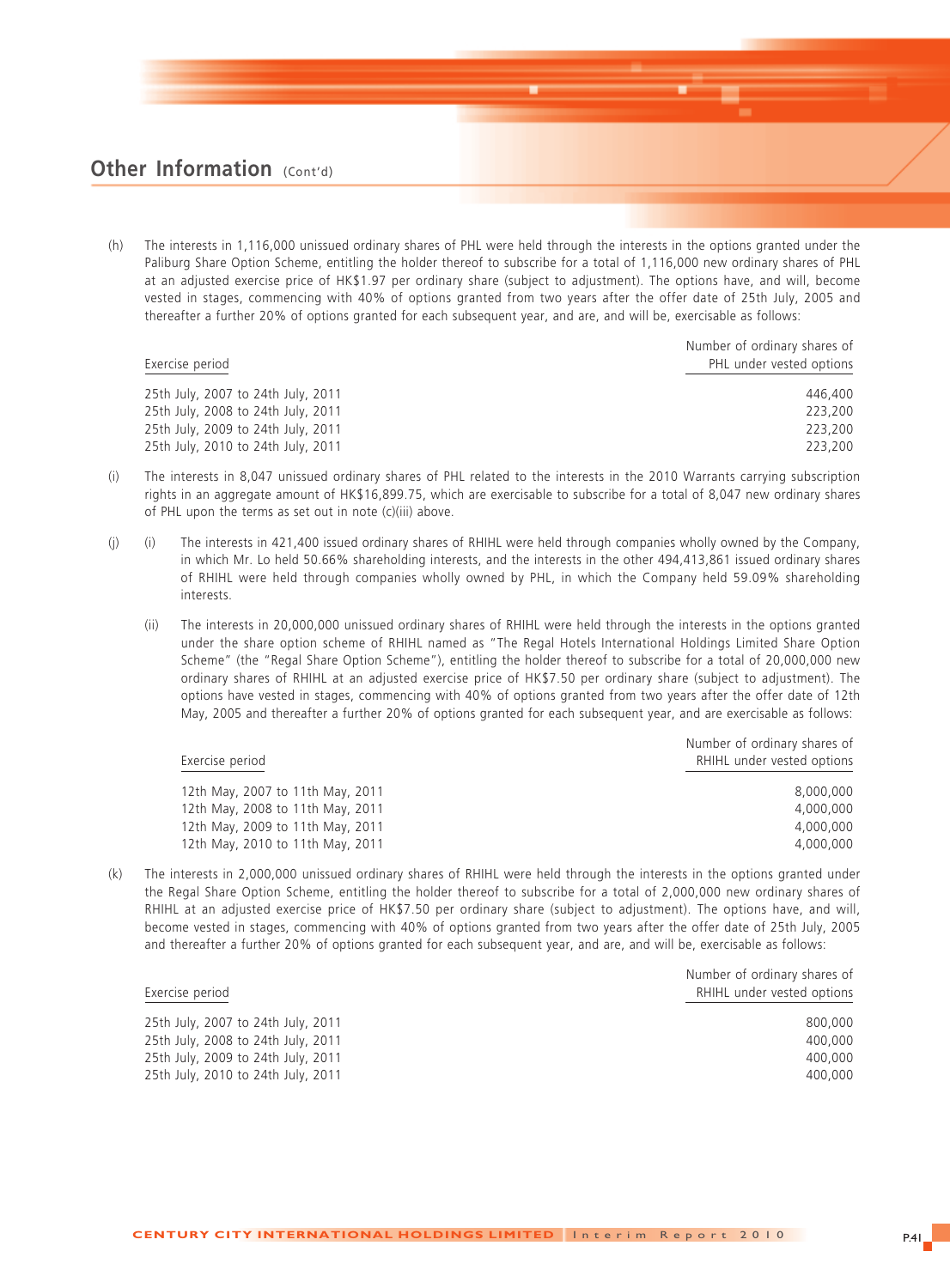(l) The interests in 800,000 unissued ordinary shares of RHIHL were held through the interests in the options granted under the Regal Share Option Scheme, entitling the holder thereof to subscribe for a total of 800,000 new ordinary shares of RHIHL at an adjusted exercise price of HK\$7.50 per ordinary share (subject to adjustment). The options have, and will, become vested in stages, commencing with 40% of options granted from two years after the offer date of 25th July, 2005 and thereafter a further 20% of options granted for each subsequent year, and are, and will be, exercisable as follows:

|                                    | Number of ordinary shares of |
|------------------------------------|------------------------------|
| Exercise period                    | RHIHL under vested options   |
| 25th July, 2007 to 24th July, 2011 | 320,000                      |
| 25th July, 2008 to 24th July, 2011 | 160,000                      |
| 25th July, 2009 to 24th July, 2011 | 160,000                      |
| 25th July, 2010 to 24th July, 2011 | 160,000                      |

(m) The interests in 1,500,000 unissued ordinary shares of RHIHL were held through the interests in the options granted under the Regal Share Option Scheme, entitling the holder thereof to subscribe for a total of 1,500,000 new ordinary shares of RHIHL at an adjusted exercise price of HK\$7.50 per ordinary share (subject to adjustment). The options have, and will, become vested in stages, commencing with 40% of options granted from two years after the offer date of 25th July, 2005 and thereafter a further 20% of options granted for each subsequent year, and are, and will be, exercisable as follows:

| Exercise period                    | Number of ordinary shares of<br>RHIHL under vested options |
|------------------------------------|------------------------------------------------------------|
| 25th July, 2007 to 24th July, 2011 | 600,000                                                    |
| 25th July, 2008 to 24th July, 2011 | 300,000                                                    |
| 25th July, 2009 to 24th July, 2011 | 300,000                                                    |
| 25th July, 2010 to 24th July, 2011 | 300,000                                                    |

- (n) (i) The interests in 269,169 issued ordinary shares of RHIHL were held by Miss Lo Po Man as the beneficiary of a trust.
	- (ii) The interests in 3,000,000 unissued ordinary shares of RHIHL were held through the interests in the options granted under the Regal Share Option Scheme, entitling the holder thereof to subscribe for a total of 3,000,000 new ordinary shares of RHIHL at an adjusted exercise price of HK\$7.50 per ordinary share (subject to adjustment). The options have, and will, become vested in stages, commencing with 40% of options granted from two years after the offer date of 25th July, 2005 and thereafter a further 20% of options granted for each subsequent year, and are, and will be, exercisable as follows:

|                                    | Number of ordinary shares of |
|------------------------------------|------------------------------|
| Exercise period                    | RHIHL under vested options   |
| 25th July, 2007 to 24th July, 2011 | 1,200,000                    |
| 25th July, 2008 to 24th July, 2011 | 600,000                      |
| 25th July, 2009 to 24th July, 2011 | 600,000                      |
| 25th July, 2010 to 24th July, 2011 | 600,000                      |
|                                    |                              |

- (o) 400 shares were held through companies controlled by the Company, in which Mr. Lo held 50.66% shareholding interests, and 600 shares were held through a company controlled by Mr. Lo.
- (p) 800,000 shares were held through companies controlled by the Company, in which Mr. Lo held 50.66% shareholding interests, and 1,200,000 shares were held through companies controlled by Mr. Lo (including 8D International (BVI) Limited).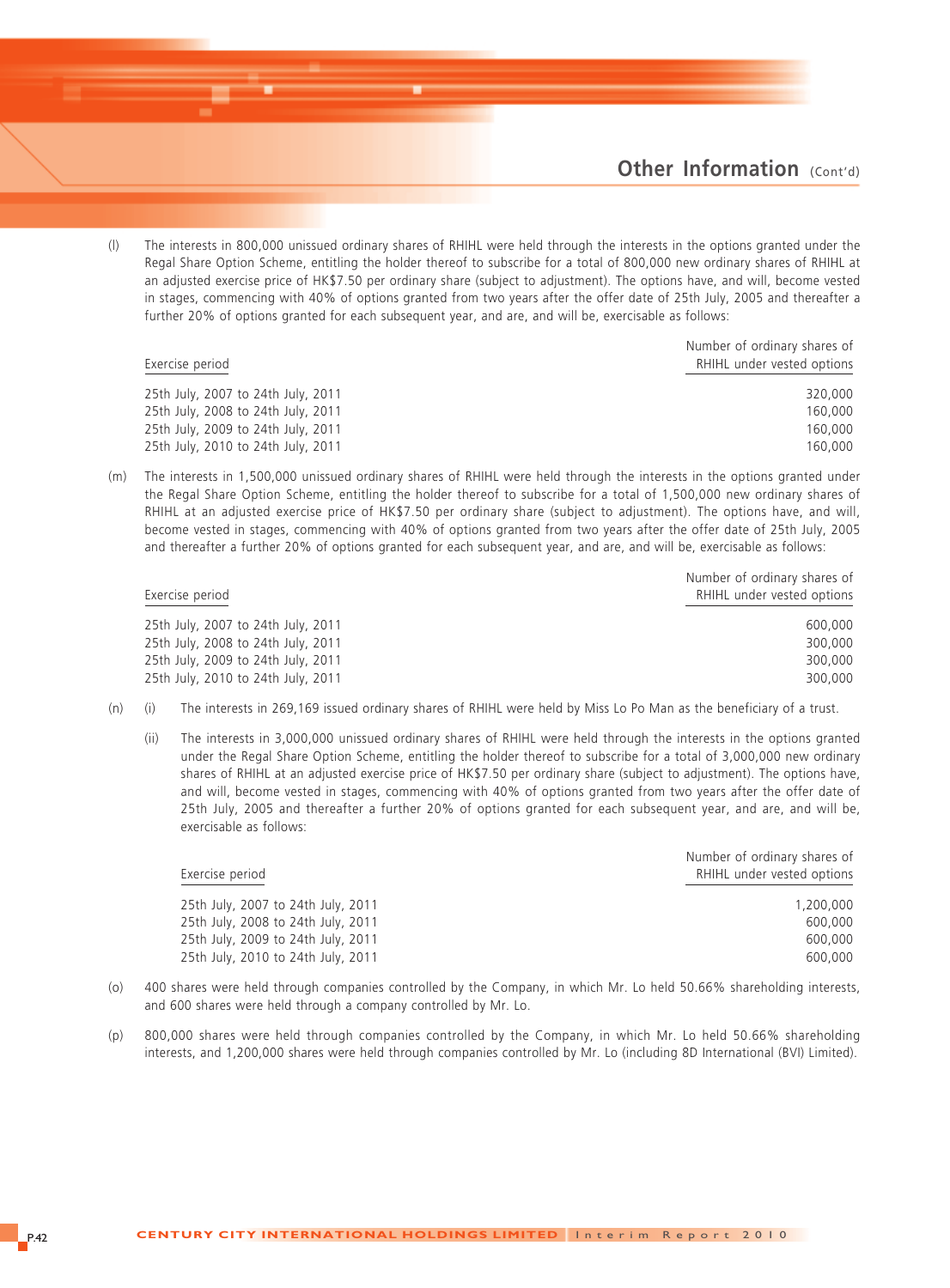(q) The interests in these shares of 8D International Limited were held through corporations controlled by Mr. Lo as detailed below:

| (a) | Name of corporation               | Controlled by                     | % of control |
|-----|-----------------------------------|-----------------------------------|--------------|
|     | <b>CCIHL</b>                      | Mr. Lo                            | 50.66        |
|     | Century City BVI Holdings Limited | <b>CCIHL</b>                      | 100.00       |
|     | 8D International (BVI) Limited    | Century City BVI Holdings Limited | 40.00        |
|     | Task Master Technology Limited    | 8D International (BVI) Limited    | 100.00       |
|     | Net Community Limited             | Task Master Technology Limited    | 33.33        |
|     | Century Digital Holdings Limited  | Net Community Limited             | 100.00       |
|     | 8D Matrix Limited                 | Century Digital Holdings Limited  | 60.00        |
|     | 8D Matrix Limited                 | Century City BVI Holdings Limited | 40.00        |
| (b) | Name of corporation               | Controlled by                     | % of control |
|     | Manyways Technology Limited       | Mr. Lo                            | 100.00       |
|     | Secure Way Technology Limited     | Mr. Lo                            | 92.50        |
|     | 8D International (BVI) Limited    | Manyways Technology Limited       | 60.00        |
|     | Task Master Technology Limited    | 8D International (BVI) Limited    | 100.00       |
|     | Net Community Limited             | Secure Way Technology Limited     | 66.67        |
|     | Net Community Limited             | Task Master Technology Limited    | 33.33        |
|     | Century Digital Holdings Limited  | Net Community Limited             | 100.00       |
|     | 8D Matrix Limited                 | Century Digital Holdings Limited  | 60.00        |

(r) The interest in the share of 8D International (China) Limited was held through corporations controlled by Mr. Lo as detailed below:

| (a) | Name of corporation               | Controlled by                     | % of control |
|-----|-----------------------------------|-----------------------------------|--------------|
|     | <b>CCIHL</b>                      | Mr. Lo                            | 50.66        |
|     | Century City BVI Holdings Limited | <b>CCIHL</b>                      | 100.00       |
|     | 8D International (BVI) Limited    | Century City BVI Holdings Limited | 40.00        |
|     | Task Master Technology Limited    | 8D International (BVI) Limited    | 100.00       |
|     | Net Community Limited             | Task Master Technology Limited    | 33.33        |
|     | Century Digital Holdings Limited  | Net Community Limited             | 100.00       |
|     | 8D Matrix Limited                 | Century Digital Holdings Limited  | 60.00        |
|     | 8D Matrix Limited                 | Century City BVI Holdings Limited | 40.00        |
| (b) | Name of corporation               | Controlled by                     | % of control |
|     |                                   |                                   |              |
|     | Manyways Technology Limited       | Mr. Lo                            | 100.00       |
|     | Secure Way Technology Limited     | Mr. Lo                            | 92.50        |
|     | 8D International (BVI) Limited    | Manyways Technology Limited       | 60.00        |
|     | Task Master Technology Limited    | 8D International (BVI) Limited    | 100.00       |
|     | Net Community Limited             | Secure Way Technology Limited     | 66.67        |
|     | Net Community Limited             | Task Master Technology Limited    | 33.33        |
|     | Century Digital Holdings Limited  | Net Community Limited             | 100.00       |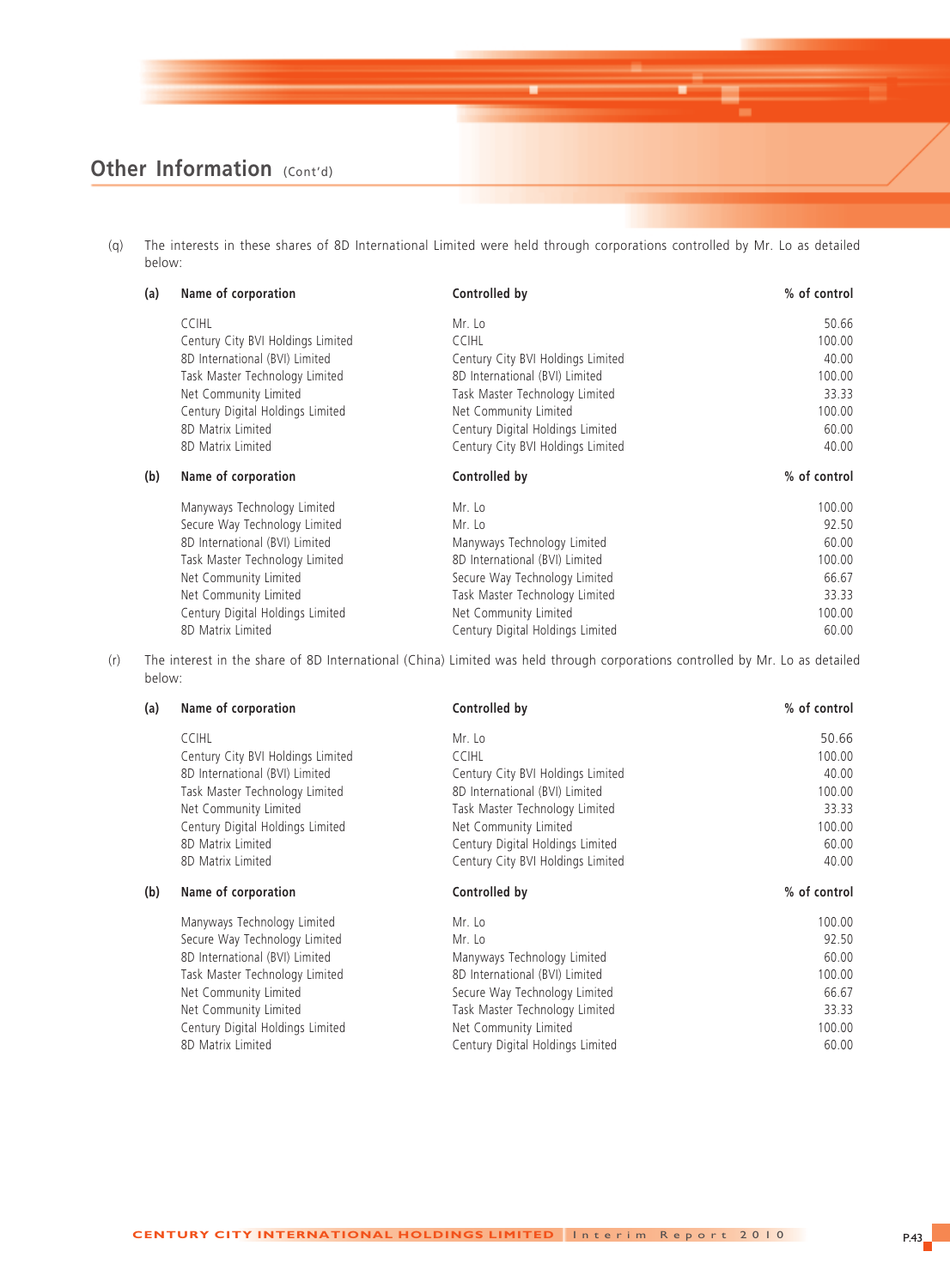

(s) The interest in the share of Century Digital Communications (BVI) Limited was held through corporations controlled by Mr. Lo as detailed below:

| (a) | Name of corporation               | Controlled by                     | % of control |
|-----|-----------------------------------|-----------------------------------|--------------|
|     | <b>CCIHL</b>                      | Mr. Lo                            | 50.66        |
|     | Century City BVI Holdings Limited | <b>CCIHL</b>                      | 100.00       |
|     | 8D International (BVI) Limited    | Century City BVI Holdings Limited | 40.00        |
|     | Task Master Technology Limited    | 8D International (BVI) Limited    | 100.00       |
|     | Net Community Limited             | Task Master Technology Limited    | 33.33        |
|     | Century Digital Holdings Limited  | Net Community Limited             | 100.00       |
| (b) | Name of corporation               | Controlled by                     | % of control |
|     | Manyways Technology Limited       | Mr. Lo                            | 100.00       |
|     | Secure Way Technology Limited     | Mr. Lo                            | 92.50        |
|     | 8D International (BVI) Limited    | Manyways Technology Limited       | 60.00        |
|     | Task Master Technology Limited    | 8D International (BVI) Limited    | 100.00       |
|     | Net Community Limited             | Secure Way Technology Limited     | 66.67        |
|     | Net Community Limited             | Task Master Technology Limited    | 33.33        |
|     | Century Digital Holdings Limited  | Net Community Limited             | 100.00       |

(t) The interests in these shares of Century Digital Communications Limited were held through corporations controlled by Mr. Lo as detailed below:

| (a) | Name of corporation                             | Controlled by                     | % of control |
|-----|-------------------------------------------------|-----------------------------------|--------------|
|     | <b>CCIHL</b>                                    | Mr. Lo                            | 50.66        |
|     | Century City BVI Holdings Limited               | <b>CCIHL</b>                      | 100.00       |
|     | 8D International (BVI) Limited                  | Century City BVI Holdings Limited | 40.00        |
|     | Task Master Technology Limited                  | 8D International (BVI) Limited    | 100.00       |
|     | Net Community Limited                           | Task Master Technology Limited    | 33.33        |
|     | Century Digital Holdings Limited                | Net Community Limited             | 100.00       |
|     | Century Digital Communications<br>(BVI) Limited | Century Digital Holdings Limited  | 100.00       |
| (b) | Name of corporation                             | Controlled by                     | % of control |
|     | Manyways Technology Limited                     | Mr. Lo                            | 100.00       |
|     | Secure Way Technology Limited                   | Mr. Lo                            | 92.50        |
|     | 8D International (BVI) Limited                  | Manyways Technology Limited       | 60.00        |
|     | Task Master Technology Limited                  | 8D International (BVI) Limited    | 100.00       |
|     | Net Community Limited                           | Secure Way Technology Limited     | 66.67        |
|     | Net Community Limited                           | Task Master Technology Limited    | 33.33        |
|     | Century Digital Holdings Limited                | Net Community Limited             | 100.00       |
|     | Century Digital Communications<br>(BVI) Limited | Century Digital Holdings Limited  | 100.00       |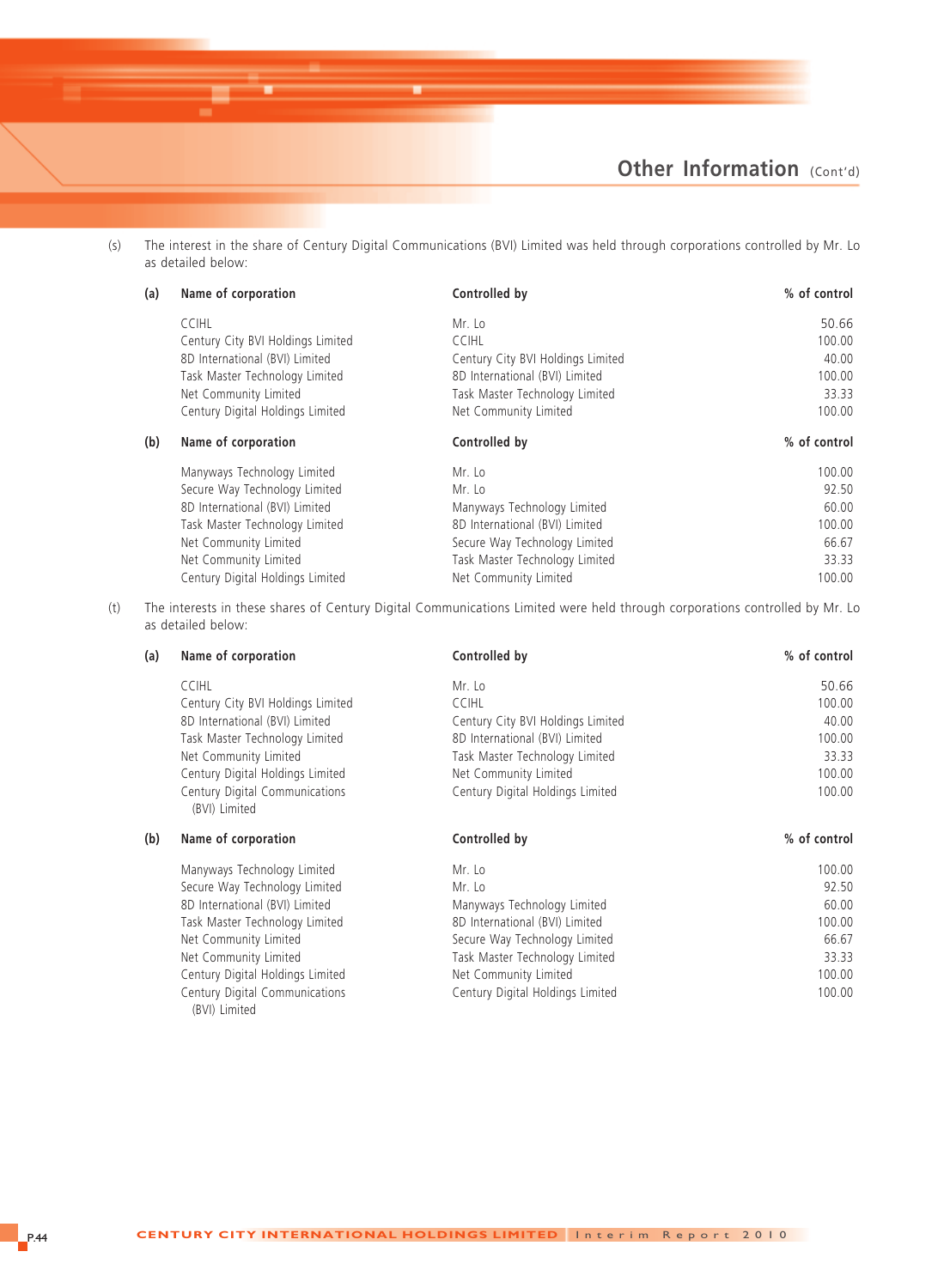(u) The interests in these shares of Century Digital Enterprise Limited were held through corporations controlled by Mr. Lo as detailed below:

| (a) | Name of corporation                 | Controlled by                       | % of control |
|-----|-------------------------------------|-------------------------------------|--------------|
|     | <b>CCIHL</b>                        | Mr. Lo                              | 50.66        |
|     | Century City BVI Holdings Limited   | <b>CCIHL</b>                        | 100.00       |
|     | 8D International (BVI) Limited      | Century City BVI Holdings Limited   | 40.00        |
|     | Task Master Technology Limited      | 8D International (BVI) Limited      | 100.00       |
|     | Net Community Limited               | Task Master Technology Limited      | 33.33        |
|     | Century Digital Holdings Limited    | Net Community Limited               | 100.00       |
|     | Century Digital Investments Limited | Century Digital Holdings Limited    | 99.93        |
| (b) | Name of corporation                 | Controlled by                       | % of control |
|     | Century Digital Investments Limited | Century Digital Holdings Limited    | 99.93        |
|     | Net Age Technology Limited          | Century Digital Investments Limited | 100.00       |
| (c) | Name of corporation                 | Controlled by                       | % of control |
|     | Manyways Technology Limited         | Mr. Lo                              | 100.00       |
|     | Secure Way Technology Limited       | Mr. Lo                              | 92.50        |
|     | 8D International (BVI) Limited      | Manyways Technology Limited         | 60.00        |
|     | Task Master Technology Limited      | 8D International (BVI) Limited      | 100.00       |
|     | Net Community Limited               | Secure Way Technology Limited       | 66.67        |
|     | Net Community Limited               | Task Master Technology Limited      | 33.33        |
|     | Century Digital Holdings Limited    | Net Community Limited               | 100.00       |
|     | Century Digital Investments Limited | Century Digital Holdings Limited    | 99.93        |

(v) The interests in these shares of Century Digital Holdings Limited were held through corporations controlled by Mr. Lo as detailed below:

| (a) | Name of corporation               | Controlled by                     | % of control |
|-----|-----------------------------------|-----------------------------------|--------------|
|     | <b>CCIHL</b>                      | Mr. Lo                            | 50.66        |
|     | Century City BVI Holdings Limited | <b>CCIHL</b>                      | 100.00       |
|     | 8D International (BVI) Limited    | Century City BVI Holdings Limited | 40.00        |
|     | Task Master Technology Limited    | 8D International (BVI) Limited    | 100.00       |
|     | Net Community Limited             | Task Master Technology Limited    | 33.33        |
| (b) | Name of corporation               | Controlled by                     | % of control |
|     | Manyways Technology Limited       | Mr. Lo                            | 100.00       |
|     | Secure Way Technology Limited     | Mr. Lo                            | 92.50        |
|     | 8D International (BVI) Limited    | Manyways Technology Limited       | 60.00        |
|     | Task Master Technology Limited    | 8D International (BVI) Limited    | 100.00       |
|     |                                   |                                   |              |
|     | Net Community Limited             | Secure Way Technology Limited     | 66.67        |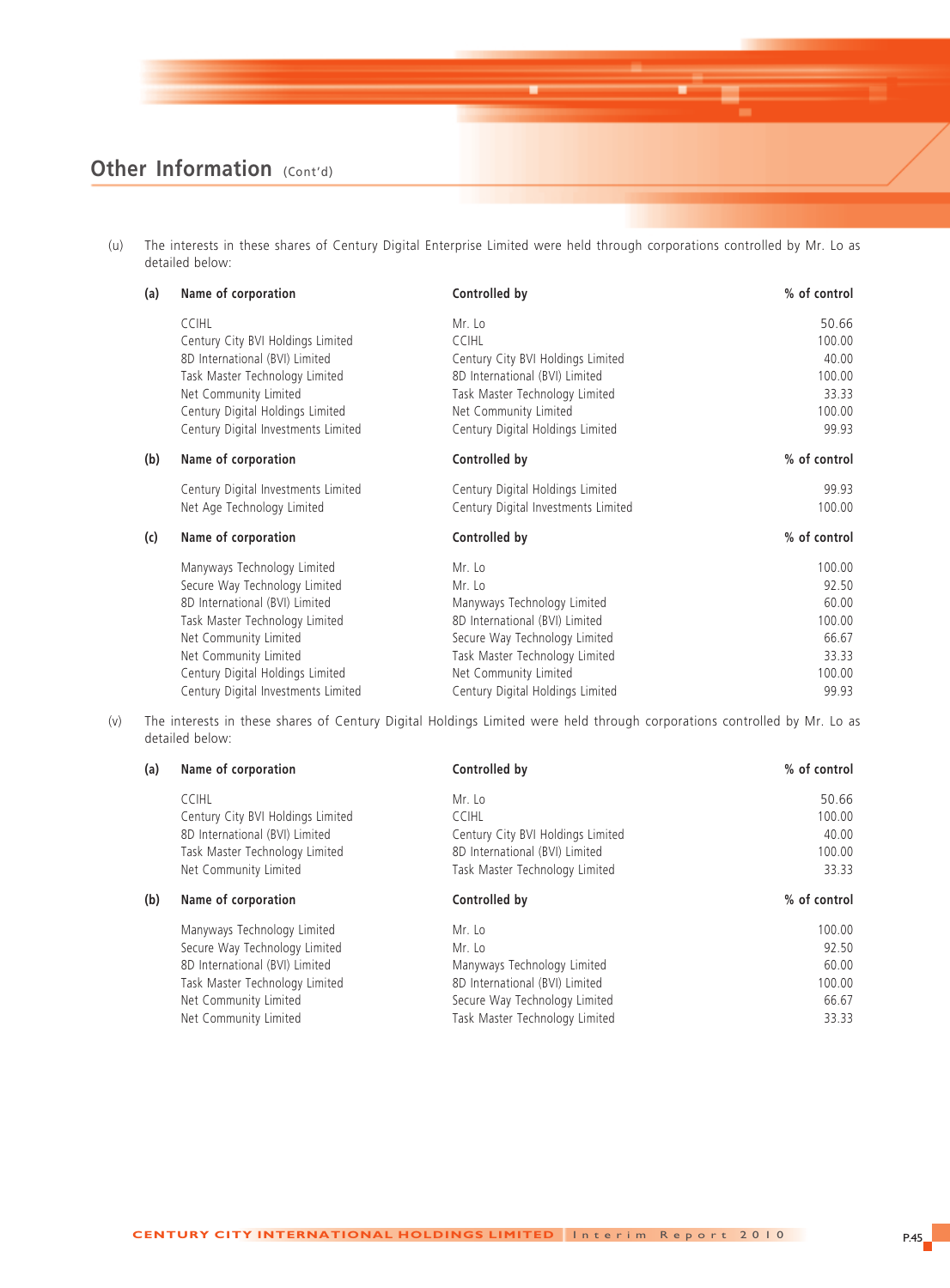

(w) The interests in these shares of Century Digital Investments Limited were held through corporations controlled by Mr. Lo as detailed below:

| (a) | Name of corporation               | Controlled by                     | % of control |
|-----|-----------------------------------|-----------------------------------|--------------|
|     | <b>CCIHL</b>                      | Mr. Lo                            | 50.66        |
|     | Century City BVI Holdings Limited | <b>CCIHL</b>                      | 100.00       |
|     | 8D International (BVI) Limited    | Century City BVI Holdings Limited | 40.00        |
|     | Task Master Technology Limited    | 8D International (BVI) Limited    | 100.00       |
|     | Net Community Limited             | Task Master Technology Limited    | 33.33        |
|     | Century Digital Holdings Limited  | Net Community Limited             | 100.00       |
| (b) | Name of corporation               | Controlled by                     | % of control |
|     | Century Digital Holdings Limited  | Net Community Limited             | 100.00       |
|     | Important Holdings Limited        | Century Digital Holdings Limited  | 100.00       |
|     | Top Technologies Limited          | Century Digital Holdings Limited  | 100.00       |
| (c) | Name of corporation               | Controlled by                     | % of control |
|     | Manyways Technology Limited       | Mr. Lo                            | 100.00       |
|     | Secure Way Technology Limited     | Mr. Lo                            | 92.50        |
|     | 8D International (BVI) Limited    | Manyways Technology Limited       | 60.00        |
|     | Task Master Technology Limited    | 8D International (BVI) Limited    | 100.00       |
|     | Net Community Limited             | Secure Way Technology Limited     | 66.67        |
|     | Net Community Limited             | Task Master Technology Limited    | 33.33        |
|     | Century Digital Holdings Limited  | Net Community Limited             | 100.00       |
| (d) | Name of corporation               | Controlled by                     | % of control |
|     | Century Digital Holdings Limited  | Net Community Limited             | 100.00       |
|     | Important Holdings Limited        | Century Digital Holdings Limited  | 100.00       |
|     | Top Technologies Limited          | Century Digital Holdings Limited  | 100.00       |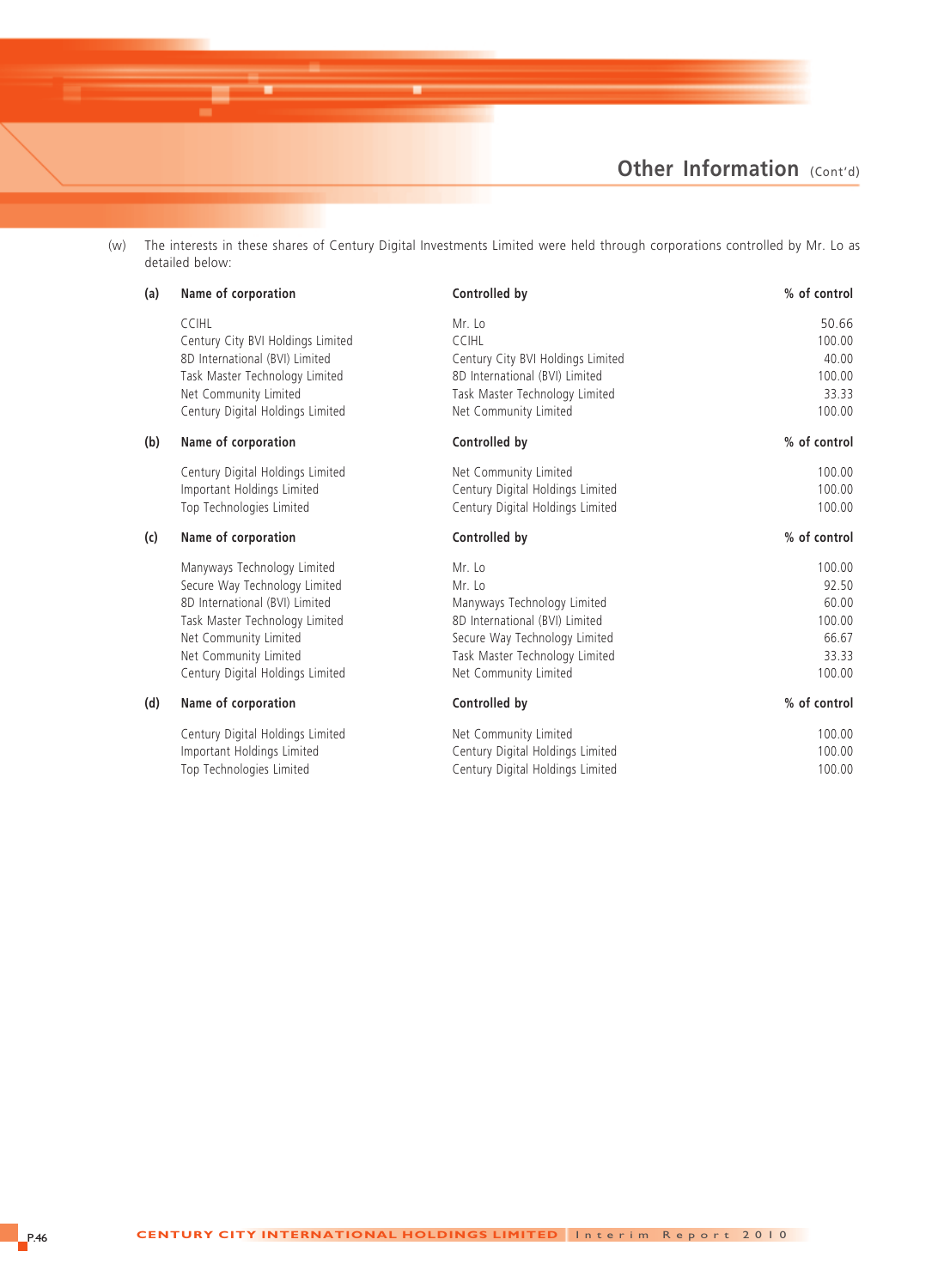(x) The interest in this share of China Noble Investments Limited was held through corporations controlled by Mr. Lo as detailed below:

| (a) | Name of corporation               | Controlled by                     | % of control |
|-----|-----------------------------------|-----------------------------------|--------------|
|     | <b>CCIHL</b>                      | Mr. Lo                            | 50.66        |
|     | Century City BVI Holdings Limited | <b>CCIHL</b>                      | 100.00       |
|     | 8D International (BVI) Limited    | Century City BVI Holdings Limited | 40.00        |
|     | Task Master Technology Limited    | 8D International (BVI) Limited    | 100.00       |
|     | Net Community Limited             | Task Master Technology Limited    | 33.33        |
|     | Century Digital Holdings Limited  | Net Community Limited             | 100.00       |
|     | 8D Matrix Limited                 | Century Digital Holdings Limited  | 60.00        |
|     | 8D Matrix Limited                 | Century City BVI Holdings Limited | 40.00        |
|     | Pilot Pro Holdings Limited        | 8D Matrix Limited                 | 100.00       |
| (b) | Name of corporation               | Controlled by                     | % of control |
|     | Manyways Technology Limited       | Mr. Lo                            | 100.00       |
|     | Secure Way Technology Limited     | Mr. Lo                            | 92.50        |
|     | 8D International (BVI) Limited    | Manyways Technology Limited       | 60.00        |
|     | Task Master Technology Limited    | 8D International (BVI) Limited    | 100.00       |
|     | Net Community Limited             | Secure Way Technology Limited     | 66.67        |
|     | Net Community Limited             | Task Master Technology Limited    | 33.33        |
|     | Century Digital Holdings Limited  | Net Community Limited             | 100.00       |
|     | 8D Matrix Limited                 | Century Digital Holdings Limited  | 60.00        |
|     | Pilot Pro Holdings Limited        | 8D Matrix Limited                 | 100.00       |

(y) The interests in these shares of Full Range Technology Limited were held through corporations controlled by Mr. Lo as detailed below:

| (a) | Name of corporation               | Controlled by                     | $%$ of control |
|-----|-----------------------------------|-----------------------------------|----------------|
|     | <b>CCIHL</b>                      | Mr. Lo                            | 50.66          |
|     | Century City BVI Holdings Limited | <b>CCIHL</b>                      | 100.00         |
|     | 8D International (BVI) Limited    | Century City BVI Holdings Limited | 40.00          |
|     | Task Master Technology Limited    | 8D International (BVI) Limited    | 100.00         |
|     | Net Community Limited             | Task Master Technology Limited    | 33.33          |
|     | Century Digital Holdings Limited  | Net Community Limited             | 100.00         |
| (b) | Name of corporation               | Controlled by                     | % of control   |
|     |                                   |                                   |                |
|     | Manyways Technology Limited       | Mr. Lo                            | 100.00         |
|     | Secure Way Technology Limited     | Mr. Lo                            | 92.50          |
|     | 8D International (BVI) Limited    | Manyways Technology Limited       | 60.00          |
|     | Task Master Technology Limited    | 8D International (BVI) Limited    | 100.00         |
|     | Net Community Limited             | Secure Way Technology Limited     | 66.67          |
|     | Net Community Limited             | Task Master Technology Limited    | 33.33          |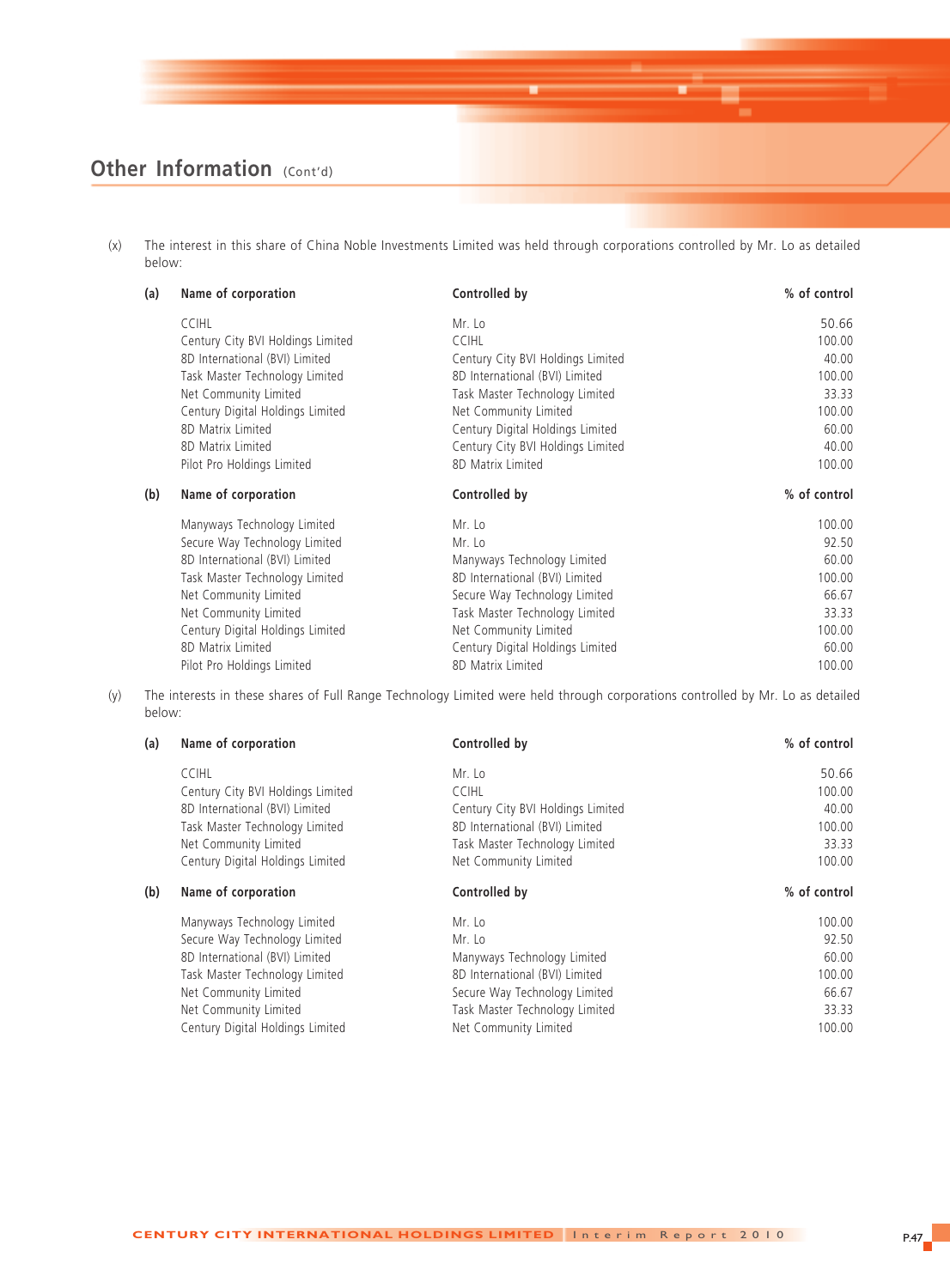(z) The interest in the share of Giant Forward Holdings Limited was held through corporations controlled by Mr. Lo as detailed below:

| (a) | Name of corporation               | Controlled by                     | % of control |
|-----|-----------------------------------|-----------------------------------|--------------|
|     | <b>CCIHL</b>                      | Mr. Lo                            | 50.66        |
|     | Century City BVI Holdings Limited | <b>CCIHL</b>                      | 100.00       |
|     | 8D International (BVI) Limited    | Century City BVI Holdings Limited | 40.00        |
|     | Task Master Technology Limited    | 8D International (BVI) Limited    | 100.00       |
|     | Net Community Limited             | Task Master Technology Limited    | 33.33        |
|     | Century Digital Holdings Limited  | Net Community Limited             | 100.00       |
|     | 8D Matrix Limited                 | Century Digital Holdings Limited  | 60.00        |
|     | 8D Matrix Limited                 | Century City BVI Holdings Limited | 40.00        |
| (b) | Name of corporation               | Controlled by                     | % of control |
|     | Manyways Technology Limited       | Mr. Lo                            | 100.00       |
|     | Secure Way Technology Limited     | Mr. Lo                            | 92.50        |
|     | 8D International (BVI) Limited    | Manyways Technology Limited       | 60.00        |
|     | Task Master Technology Limited    | 8D International (BVI) Limited    | 100.00       |
|     | Net Community Limited             | Secure Way Technology Limited     | 66.67        |
|     | Net Community Limited             | Task Master Technology Limited    | 33.33        |
|     | Century Digital Holdings Limited  | Net Community Limited             | 100.00       |
|     |                                   |                                   |              |

(aa) The interests in these shares of Grand Modern were held through corporations controlled by Mr. Lo as detailed below:

| (a) | Name of corporation               | Controlled by                     | % of control |
|-----|-----------------------------------|-----------------------------------|--------------|
|     | <b>CCIHL</b>                      | Mr. Lo                            | 50.66        |
|     | Century City BVI Holdings Limited | <b>CCIHL</b>                      | 100.00       |
|     | 8D International (BVI) Limited    | Century City BVI Holdings Limited | 40.00        |
|     | Task Master Technology Limited    | 8D International (BVI) Limited    | 100.00       |
|     | Net Community Limited             | Task Master Technology Limited    | 33.33        |
|     | Century Digital Holdings Limited  | Net Community Limited             | 100.00       |
| (b) | Name of corporation               | Controlled by                     | % of control |
|     | Manyways Technology Limited       | Mr. Lo                            | 100.00       |
|     | Secure Way Technology Limited     | Mr. Lo                            | 92.50        |
|     | 8D International (BVI) Limited    | Manyways Technology Limited       | 100.00       |
|     | Task Master Technology Limited    | 8D International (BVI) Limited    | 100.00       |
|     | Net Community Limited             | Secure Way Technology Limited     | 66.67        |
|     | Net Community Limited             | Task Master Technology Limited    | 33.33        |
|     | Century Digital Holdings Limited  | Net Community Limited             | 100.00       |
|     | Ultra Performance Limited         | Mr. Lo                            | 100.00       |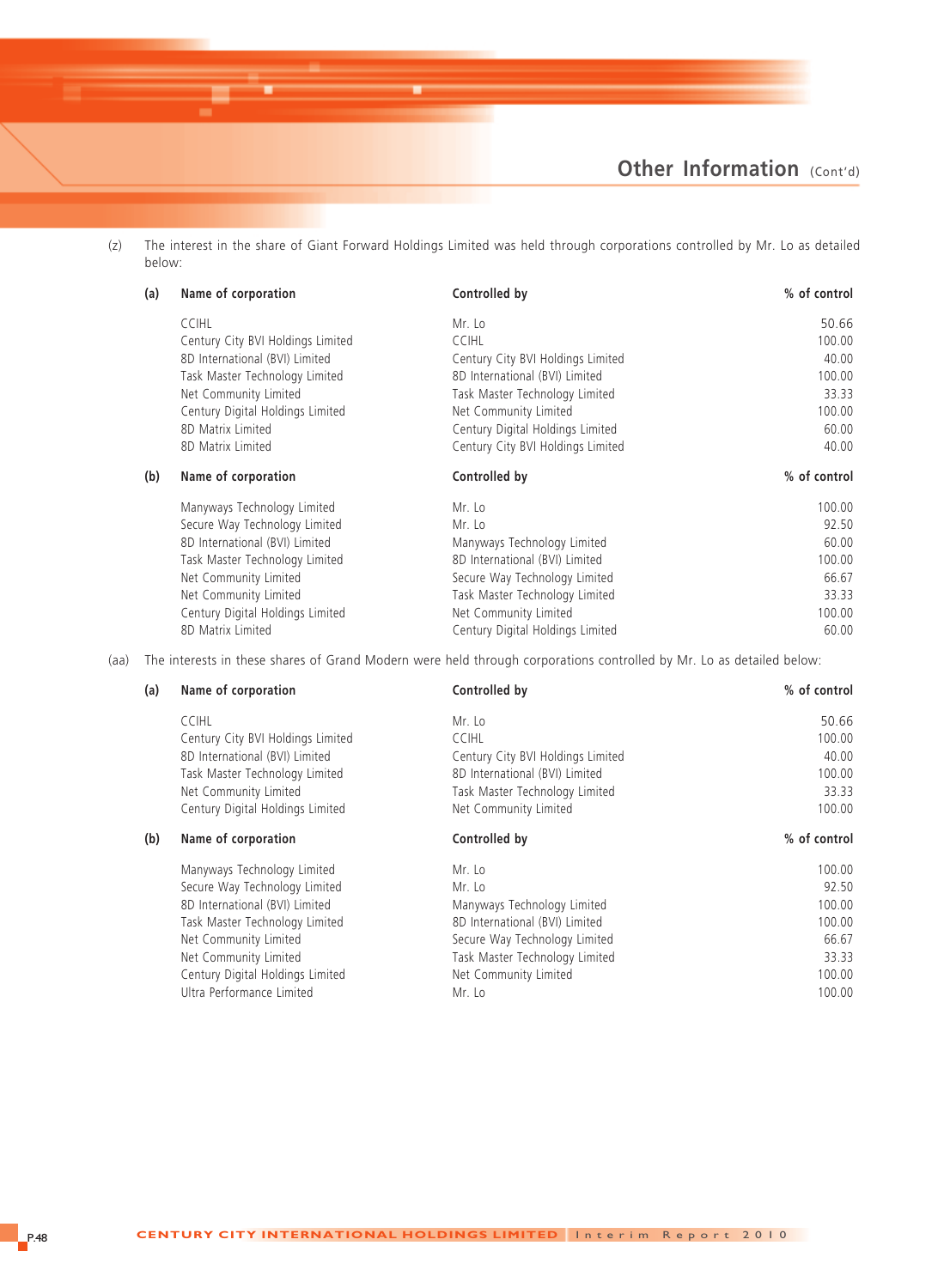(ab) The interests in these shares of Important Holdings Limited were held through corporations controlled by Mr. Lo as detailed below:

| (a) | Name of corporation               | Controlled by                     | % of control |
|-----|-----------------------------------|-----------------------------------|--------------|
|     | <b>CCIHL</b>                      | Mr. Lo                            | 50.66        |
|     | Century City BVI Holdings Limited | <b>CCIHL</b>                      | 100.00       |
|     | 8D International (BVI) Limited    | Century City BVI Holdings Limited | 40.00        |
|     | Task Master Technology Limited    | 8D International (BVI) Limited    | 100.00       |
|     | Net Community Limited             | Task Master Technology Limited    | 33.33        |
|     | Century Digital Holdings Limited  | Net Community Limited             | 100.00       |
| (b) | Name of corporation               | Controlled by                     | % of control |
|     | Manyways Technology Limited       | Mr. Lo                            | 100.00       |
|     | Secure Way Technology Limited     | Mr. Lo                            | 92.50        |
|     | 8D International (BVI) Limited    | Manyways Technology Limited       | 100.00       |
|     | Task Master Technology Limited    | 8D International (BVI) Limited    | 100.00       |
|     | Net Community Limited             | Secure Way Technology Limited     | 66.67        |
|     | Net Community Limited             | Task Master Technology Limited    | 33.33        |
|     | Century Digital Holdings Limited  | Net Community Limited             | 100.00       |

(ac) The interests in these shares of Net Age Technology Limited were held through corporations controlled by Mr. Lo as detailed below:

| (a) | Name of corporation                 | Controlled by                     | % of control |
|-----|-------------------------------------|-----------------------------------|--------------|
|     | <b>CCIHL</b>                        | Mr. Lo                            | 50.66        |
|     | Century City BVI Holdings Limited   | <b>CCIHL</b>                      | 100.00       |
|     | 8D International (BVI) Limited      | Century City BVI Holdings Limited | 40.00        |
|     | Task Master Technology Limited      | 8D International (BVI) Limited    | 100.00       |
|     | Net Community Limited               | Task Master Technology Limited    | 33.33        |
|     | Century Digital Holdings Limited    | Net Community Limited             | 100.00       |
|     | Century Digital Investments Limited | Century Digital Holdings Limited  | 99.93        |
| (b) | Name of corporation                 | Controlled by                     | % of control |
|     | Manyways Technology Limited         | Mr. Lo                            | 100.00       |
|     | Secure Way Technology Limited       | Mr. Lo                            | 92.50        |
|     | 8D International (BVI) Limited      | Manyways Technology Limited       | 60.00        |
|     | Task Master Technology Limited      | 8D International (BVI) Limited    | 100.00       |
|     | Net Community Limited               | Secure Way Technology Limited     | 66.67        |
|     | Net Community Limited               | Task Master Technology Limited    | 33.33        |
|     | Century Digital Holdings Limited    | Net Community Limited             | 100.00       |
|     | Century Digital Investments Limited | Century Digital Holdings Limited  | 99.93        |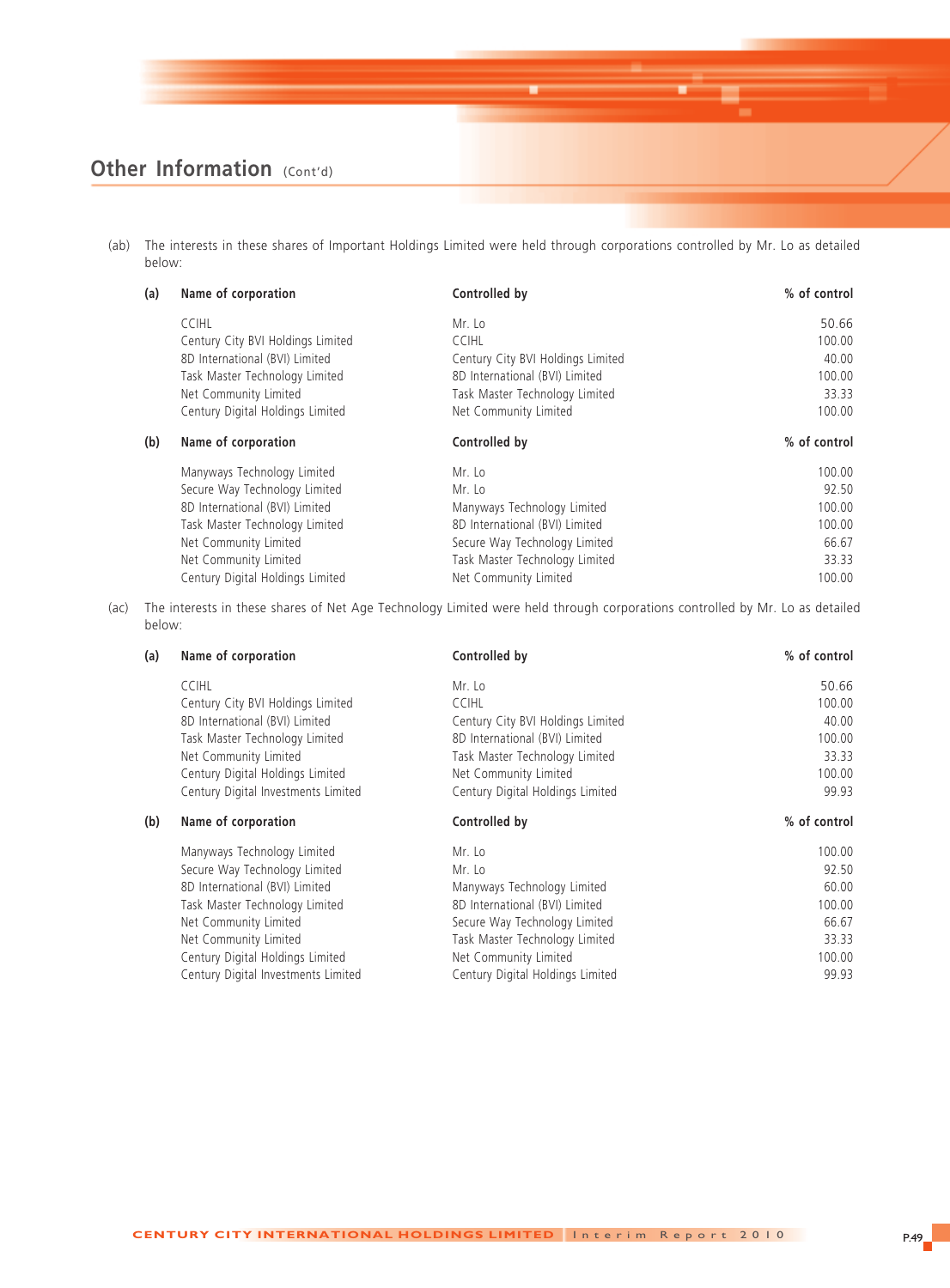

(ad) The interests in these shares of Net Community Limited were held through corporations controlled by Mr. Lo as detailed below:

| (a) | Name of corporation               | Controlled by                     | % of control |
|-----|-----------------------------------|-----------------------------------|--------------|
|     | <b>CCIHL</b>                      | Mr. Lo                            | 50.66        |
|     | Century City BVI Holdings Limited | <b>CCIHL</b>                      | 100.00       |
|     | 8D International (BVI) Limited    | Century City BVI Holdings Limited | 40.00        |
|     | Task Master Technology Limited    | 8D International (BVI) Limited    | 100.00       |
| (b) | Name of corporation               | Controlled by                     | % of control |
|     | Manyways Technology Limited       | Mr. Lo                            | 100.00       |
|     | 8D International (BVI) Limited    | Manyways Technology Limited       | 60.00        |
|     | Task Master Technology Limited    | 8D International (BVI) Limited    | 100.00       |
|     | Secure Way Technology Limited     | Mr. Lo                            | 92.50        |

(ae) The interest in the share of Pilot Pro Holdings Limited was held through corporations controlled by Mr. Lo as detailed below:

| (a) | Name of corporation               | Controlled by                     | % of control |
|-----|-----------------------------------|-----------------------------------|--------------|
|     | <b>CCIHL</b>                      | Mr. Lo                            | 50.66        |
|     | Century City BVI Holdings Limited | <b>CCIHL</b>                      | 100.00       |
|     | 8D International (BVI) Limited    | Century City BVI Holdings Limited | 40.00        |
|     | Task Master Technology Limited    | 8D International (BVI) Limited    | 100.00       |
|     | Net Community Limited             | Task Master Technology Limited    | 33.33        |
|     | Century Digital Holdings Limited  | Net Community Limited             | 100.00       |
|     | 8D Matrix Limited                 | Century Digital Holdings Limited  | 60.00        |
|     | 8D Matrix Limited                 | Century City BVI Holdings Limited | 40.00        |
| (b) | Name of corporation               | Controlled by                     | % of control |
|     | Manyways Technology Limited       | Mr. Lo                            | 100.00       |
|     | Secure Way Technology Limited     | Mr. Lo                            | 92.50        |
|     | 8D International (BVI) Limited    | Manyways Technology Limited       | 60.00        |
|     | Task Master Technology Limited    | 8D International (BVI) Limited    | 100.00       |
|     | Net Community Limited             | Secure Way Technology Limited     | 66.67        |
|     | Net Community Limited             | Task Master Technology Limited    | 33.33        |
|     | Century Digital Holdings Limited  | Net Community Limited             | 100.00       |
|     | 8D Matrix Limited                 | Century Digital Holdings Limited  | 60.00        |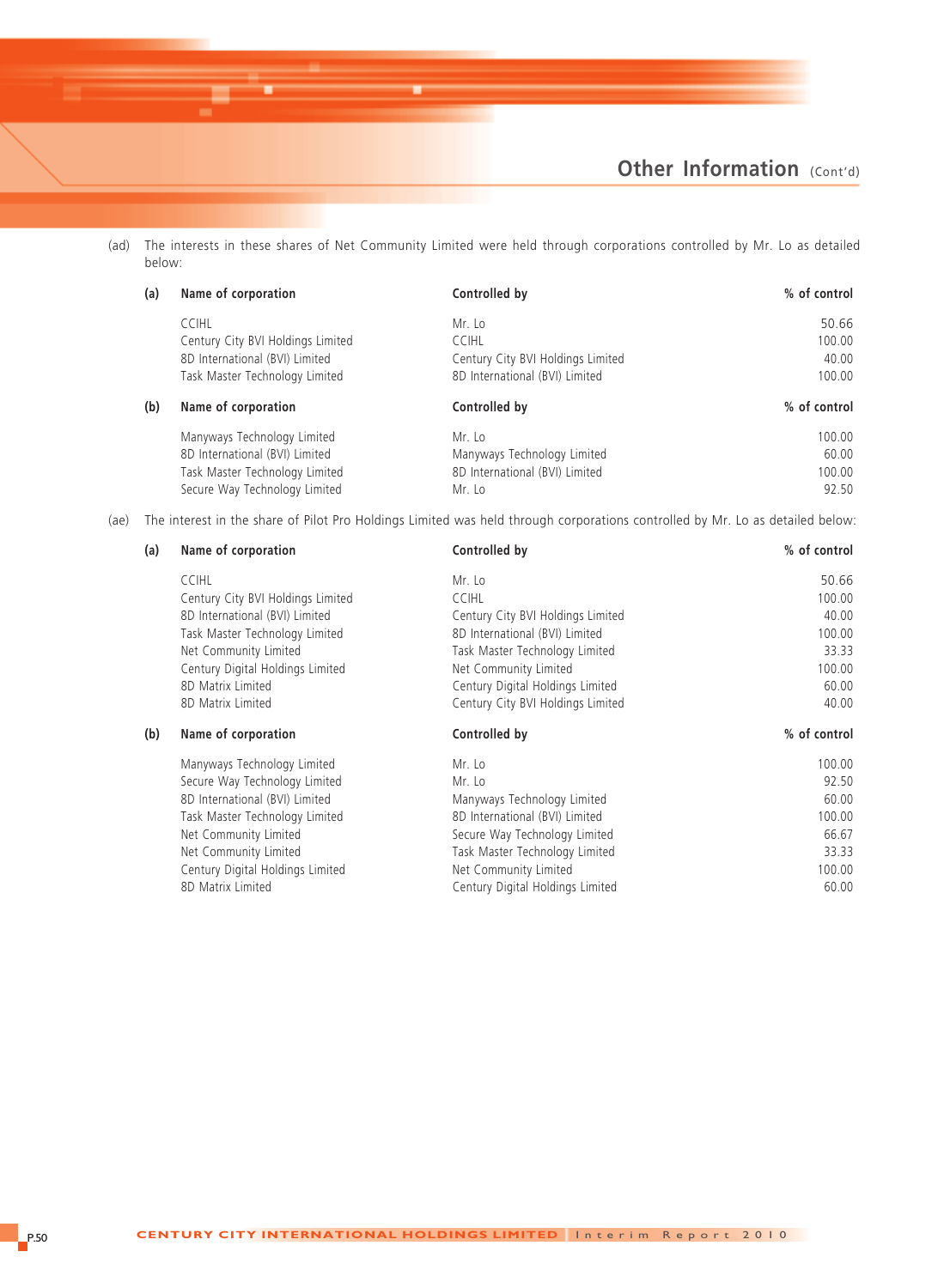(af) The interests in these shares of Speedway Technology Limited were held through corporations controlled by Mr. Lo as detailed below:

| (a) | Name of corporation               | Controlled by                     | % of control |
|-----|-----------------------------------|-----------------------------------|--------------|
|     | <b>CCIHL</b>                      | Mr. Lo                            | 50.66        |
|     | Century City BVI Holdings Limited | <b>CCIHL</b>                      | 100.00       |
|     | 8D International (BVI) Limited    | Century City BVI Holdings Limited | 40.00        |
|     | Task Master Technology Limited    | 8D International (BVI) Limited    | 100.00       |
|     | Net Community Limited             | Task Master Technology Limited    | 33.33        |
|     | Century Digital Holdings Limited  | Net Community Limited             | 100.00       |
| (b) | Name of corporation               | Controlled by                     | % of control |
|     | Manyways Technology Limited       | Mr. Lo                            | 100.00       |
|     | Secure Way Technology Limited     | Mr. Lo                            | 92.50        |
|     | 8D International (BVI) Limited    | Manyways Technology Limited       | 60.00        |
|     | Task Master Technology Limited    | 8D International (BVI) Limited    | 100.00       |
|     | Net Community Limited             | Secure Way Technology Limited     | 66.67        |
|     | Net Community Limited             | Task Master Technology Limited    | 33.33        |
|     | Century Digital Holdings Limited  | Net Community Limited             | 100.00       |

(ag) The interest in the share of Task Master Technology Limited was held through corporations controlled by Mr. Lo as detailed below:

| (a) | Name of corporation               | Controlled by                     | % of control |
|-----|-----------------------------------|-----------------------------------|--------------|
|     | <b>CCIHL</b>                      | Mr. Lo                            | 50.66        |
|     | Century City BVI Holdings Limited | <b>CCIHL</b>                      | 100.00       |
|     | 8D International (BVI) Limited    | Century City BVI Holdings Limited | 40.00        |
| (b) | Name of corporation               | Controlled by                     | % of control |
|     | Manyways Technology Limited       | Mr. Lo                            | 100.00       |
|     | 8D International (BVI) Limited    | Manyways Technology Limited       | 60.00        |

(ah) The interests in these shares of Top Technologies Limited were held through corporations controlled by Mr. Lo as detailed below:

| (a) | Name of corporation               | Controlled by                     | % of control |
|-----|-----------------------------------|-----------------------------------|--------------|
|     | <b>CCIHL</b>                      | Mr. Lo                            | 50.66        |
|     | Century City BVI Holdings Limited | <b>CCIHL</b>                      | 100.00       |
|     | 8D International (BVI) Limited    | Century City BVI Holdings Limited | 40.00        |
|     | Task Master Technology Limited    | 8D International (BVI) Limited    | 100.00       |
|     | Net Community Limited             | Task Master Technology Limited    | 33.33        |
|     | Century Digital Holdings Limited  | Net Community Limited             | 99.93        |
| (b) | Name of corporation               | Controlled by                     | % of control |
|     | Manyways Technology Limited       | Mr. Lo                            | 100.00       |
|     | Secure Way Technology Limited     | Mr. Lo                            | 92.50        |
|     | 8D International (BVI) Limited    | Manyways Technology Limited       | 60.00        |
|     | Task Master Technology Limited    | 8D International (BVI) Limited    | 100.00       |
|     | Net Community Limited             | Secure Way Technology Limited     | 66.67        |
|     |                                   |                                   |              |
|     | Net Community Limited             | Task Master Technology Limited    | 33.33        |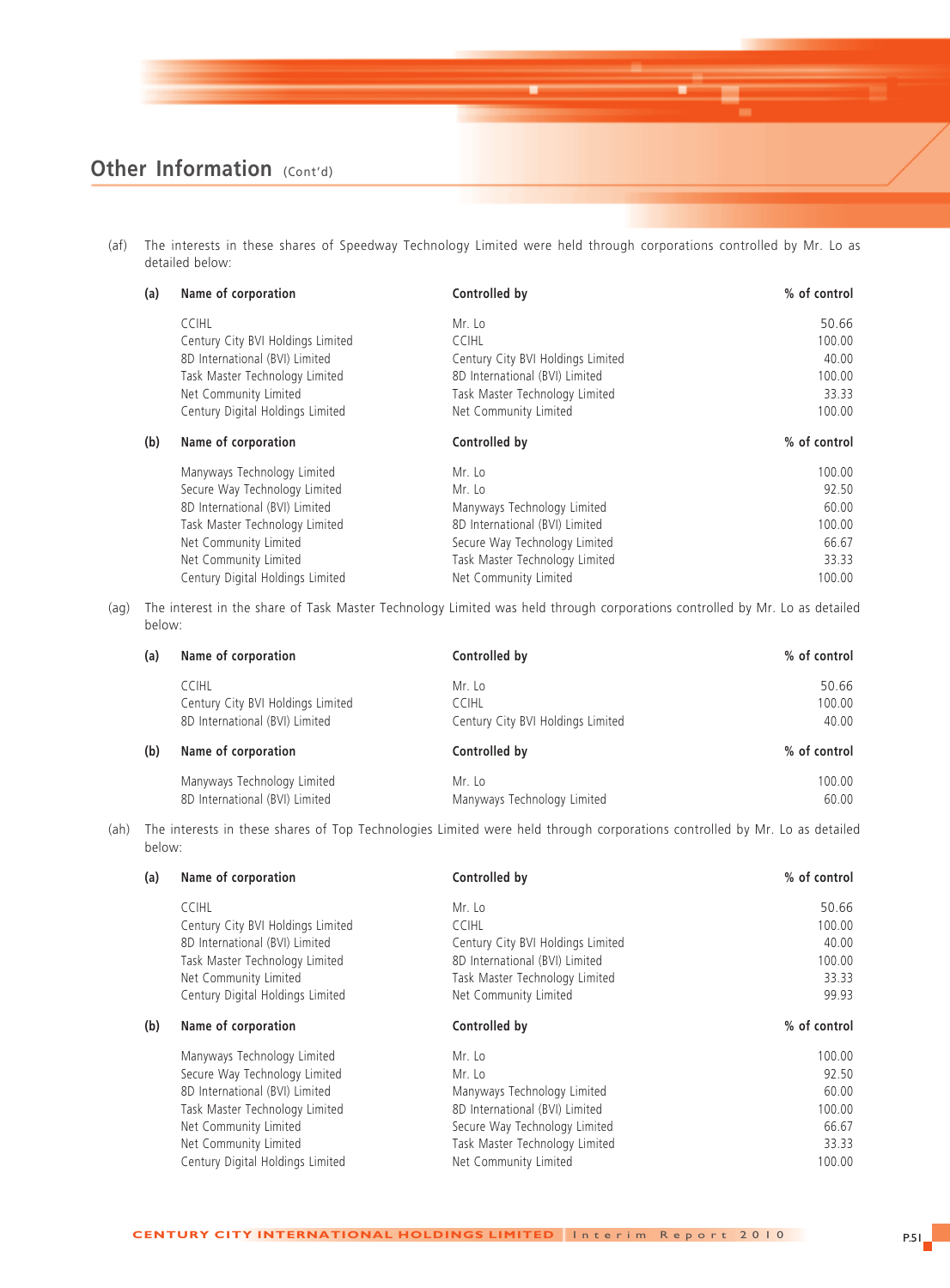(ai) The interests in these shares of Treasure Collection International Limited were held through corporations controlled by Mr. Lo as detailed below:

| (a) | Name of corporation               | Controlled by                     | % of control |
|-----|-----------------------------------|-----------------------------------|--------------|
|     | <b>CCIHL</b>                      | Mr. Lo                            | 50.66        |
|     | Century City BVI Holdings Limited | <b>CCIHL</b>                      | 100.00       |
|     | 8D International (BVI) Limited    | Century City BVI Holdings Limited | 40.00        |
|     | Task Master Technology Limited    | 8D International (BVI) Limited    | 100.00       |
|     | Net Community Limited             | Task Master Technology Limited    | 33.33        |
|     | Century Digital Holdings Limited  | Net Community Limited             | 100.00       |
|     | 8D Matrix Limited                 | Century Digital Holdings Limited  | 60.00        |
|     | 8D Matrix Limited                 | Century City BVI Holdings Limited | 40.00        |
|     | Giant Forward Holdings Limited    | 8D Matrix Limited                 | 100.00       |
|     |                                   |                                   |              |
| (b) | Name of corporation               | Controlled by                     | % of control |
|     | Manyways Technology Limited       | Mr. Lo                            | 100.00       |
|     | Secure Way Technology Limited     | Mr. Lo                            | 92.50        |
|     | 8D International (BVI) Limited    | Manyways Technology Limited       | 60.00        |
|     | Task Master Technology Limited    | 8D International (BVI) Limited    | 100.00       |
|     | Net Community Limited             | Secure Way Technology Limited     | 66.67        |
|     | Net Community Limited             | Task Master Technology Limited    | 33.33        |
|     | Century Digital Holdings Limited  | Net Community Limited             | 100.00       |
|     | 8D Matrix Limited                 | Century Digital Holdings Limited  | 60.00        |

Save as disclosed herein, as at 30th June, 2010, none of the Directors and chief executive of the Company had any interests and short positions in the shares, underlying shares and debentures of the Company or any associated corporation (within the meaning of Part XV of the SFO) of the Company, which (a) are required, pursuant to section 352 of the SFO, to be entered in the register referred to therein; or (b) are required, pursuant to the Model Code to be notified to the Company and the Stock Exchange.

During the period, no right has been granted to, or exercised by, the following persons, to subscribe for shares in or debentures of the Company under the Century Share Option Scheme, and no option granted to such persons under the Century Share Option Scheme has been cancelled and lapsed:

- (i) any Directors, chief executive or substantial shareholders of the Company, or their respective associates;
- (ii) any participant under the Century Share Option Scheme with options granted in excess of the individual limit;
- (iii) any employee working under employment contract that is regarded as "continuous contract" for the purpose of the Employment Ordinance;
- (iv) any supplier of goods or services; and
- (v) any other participants under the Century Share Option Scheme.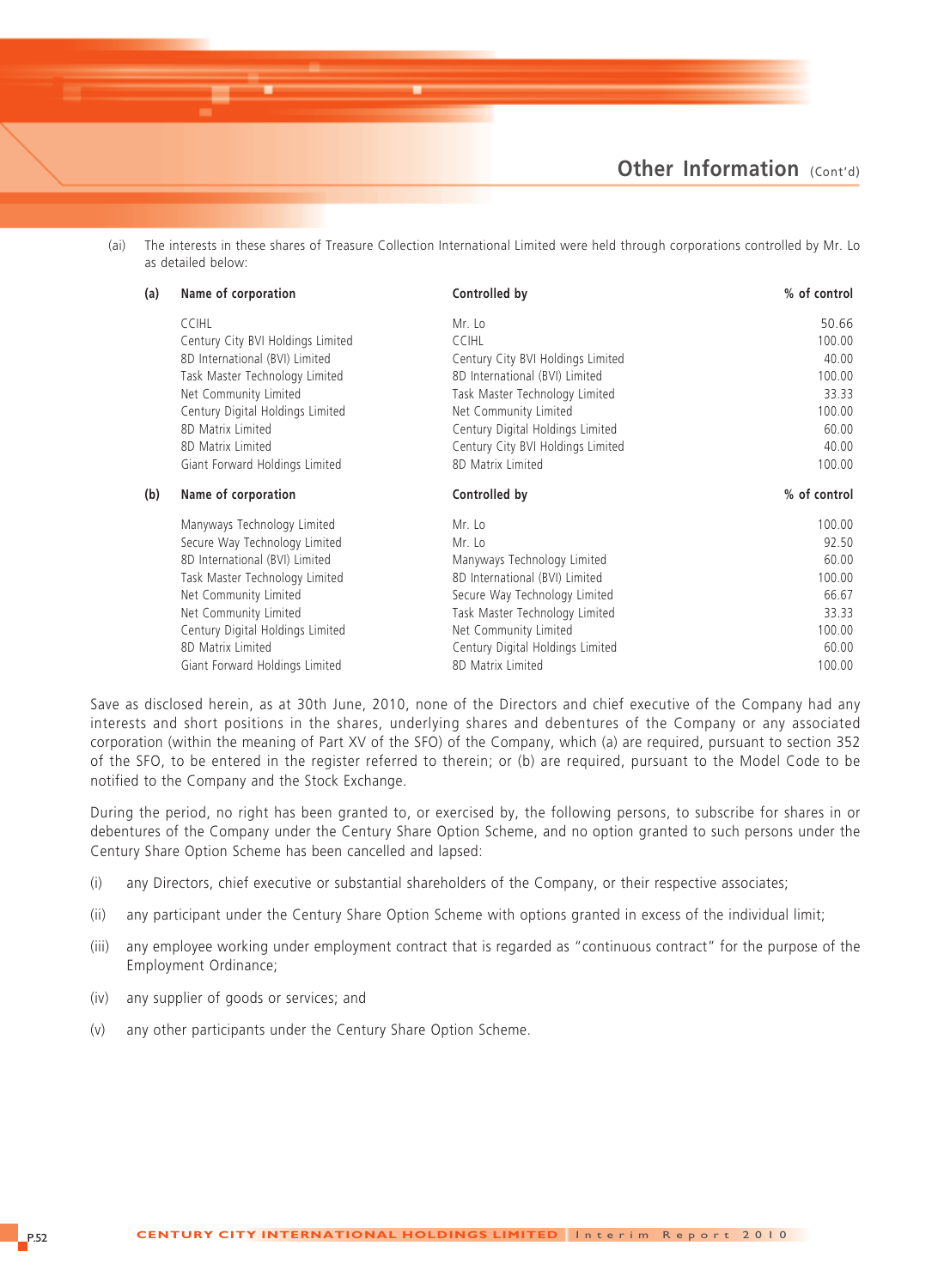#### **SUBSTANTIAL SHAREHOLDERS' INTERESTS IN SHARE CAPITAL**

As at 30th June, 2010, so far as is known to the Directors and the chief executive of the Company, the following substantial shareholders (not being a Director or chief executive of the Company) had an interest or short position in the shares and underlying shares of the Company as recorded in the register required to be kept under section 336 of the SFO or notified to the Company pursuant to the SFO:

| Name of<br>substantial shareholder                                           | Number of<br>issued ordinary<br>shares held | Number of<br>underlying<br>ordinary shares<br>(unissued) held | Total number of<br>ordinary shares<br>(issued and<br>unissued) held | percentage of<br>issued ordinary<br>shares as at<br>30th June, 2010 |
|------------------------------------------------------------------------------|---------------------------------------------|---------------------------------------------------------------|---------------------------------------------------------------------|---------------------------------------------------------------------|
| Manyways Technology Limited<br>("Manyways") (Notes i and ii)                 | 1,075,000,000                               | 215,000,000                                                   | 1,290,000,000                                                       | 53.93%                                                              |
| 8D International (BVI) Limited<br>("8D BVI") (Notes i, ii and iii)           | 1,075,000,000                               | 215,000,000                                                   | 1,290,000,000                                                       | 53.93%                                                              |
| Task Master Technology Limited<br>("Task Master") (Notes i, ii and iv)       | 1,075,000,000                               | 215,000,000                                                   | 1,290,000,000                                                       | 53.93%                                                              |
| Secure Way Technology Limited<br>("Secure Way") (Notes i and ii)             | 1,075,000,000                               | 215,000,000                                                   | 1,290,000,000                                                       | 53.93%                                                              |
| Net Community Limited<br>("Net Community") (Notes i, ii and v)               | 1,075,000,000                               | 215,000,000                                                   | 1,290,000,000                                                       | 53.93%                                                              |
| Century Digital Holdings Limited<br>("Century Digital") (Notes i, ii and vi) | 1,075,000,000                               | 215,000,000                                                   | 1,290,000,000                                                       | 53.93%                                                              |
| Grand Modern (Notes i, ii and vii)                                           | 1,075,000,000                               | 215,000,000                                                   | 1,290,000,000                                                       | 53.93%                                                              |

#### **Notes:**

- (i) These companies are controlled by Mr. Lo Yuk Sui and their interests in ordinary shares are included in the corporate interests of Mr. Lo Yuk Sui in the Company as disclosed in the section headed "Directors' Interests in Share Capital" above.
- (ii) The interests in these ordinary shares are directly held by Grand Modern.
- (iii) 8D BVI is 60% owned by Manyways.
- (iv) Task Master is wholly owned by 8D BVI.
- (v) Net Community is 33.33% owned by Task Master and 66.67% owned by Secure Way.
- (vi) Century Digital is wholly owned by Net Community.
- (vii) Grand Modern is wholly owned by Century Digital.

Save as disclosed herein, the Directors and the chief executive of the Company are not aware that there is any person (not being a Director or chief executive of the Company) who, as at 30th June, 2010, had an interest or short position in the shares and underlying shares of the Company which are recorded in the register required to be kept under section 336 of the SFO or notified to the Company pursuant to the SFO.

**Approximate**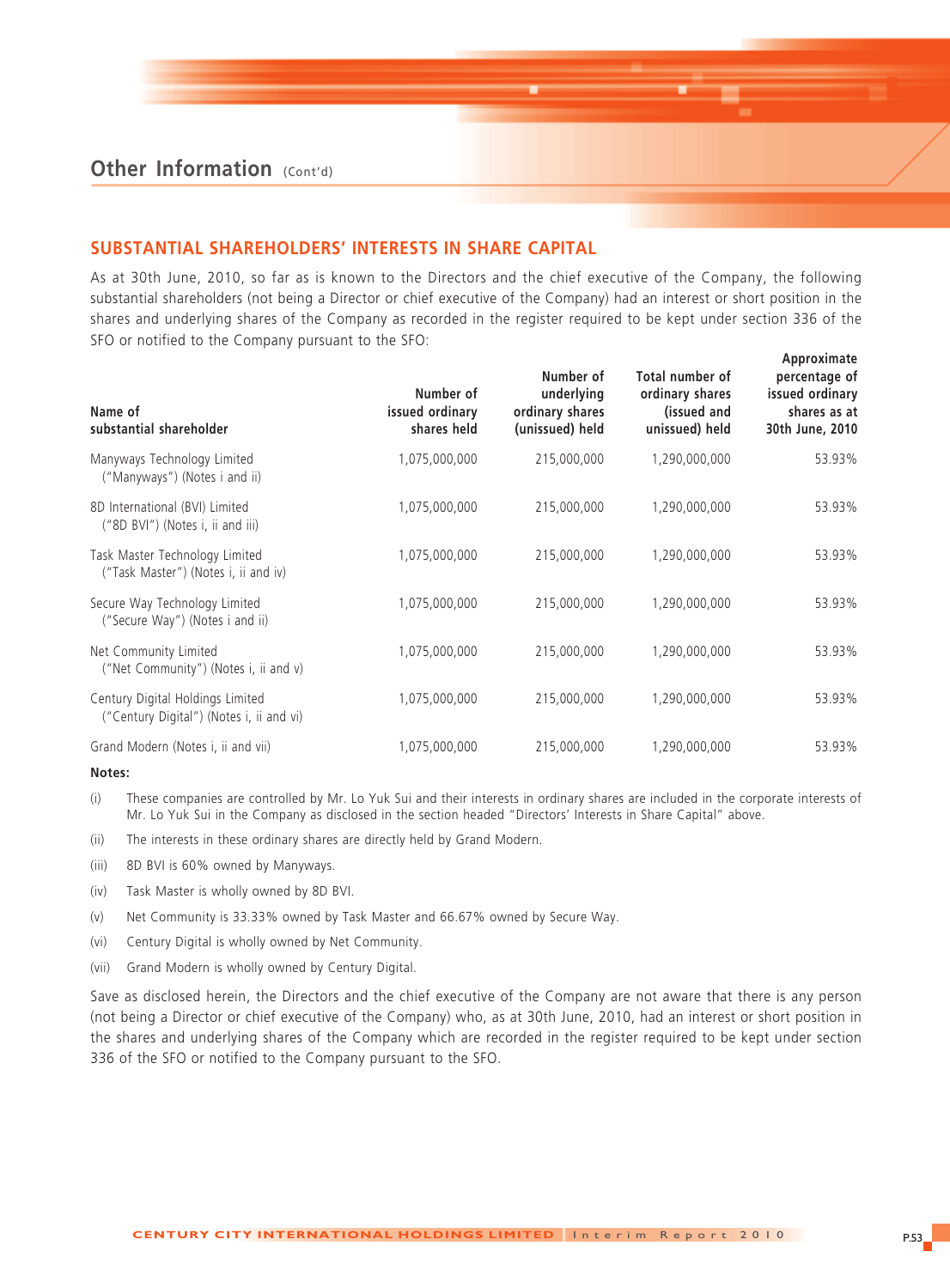

Details of directorships of the Company's Directors in each of those companies which has an interest in the shares and underlying shares of the Company as disclosed under the provisions of Divisions 2 and 3 of Part XV of the SFO are set out as follows:

- (1) Mr. Lo Yuk Sui is a director of Manyways and Secure Way.
- (2) Messrs. Lo Yuk Sui, Donald Fan Tung, Jimmy Lo Chun To, and Kenneth Ng Kwai Kai are directors of 8D BVI, Task Master, Net Community, Century Digital and Grand Modern.

#### **CHANGE IN INFORMATION OF DIRECTORS**

The change in the information of the Directors of the Company since the publication of the annual report of the Company for the financial year ended 31st December, 2009 required to be disclosed pursuant to Rule 13.51B(1) of the Listing Rules is set out below:

**Name of Director** Details of change

*Independent Non-Executive Director:*

Mr. Wong Chi Keung **•** Elected as an independent non-executive director of ENM Holdings Limited, a company listed on the Stock Exchange, with effect from 17th June, 2010.

Save as disclosed above, there is no other information required to be disclosed pursuant to Rule 13.51B(1) of the Listing Rules. The updated biographical details of the Directors of the Company are set out in the preceding section headed "Directors' Profile".

#### **CORPORATE GOVERNANCE**

#### **Code of Corporate Governance Practices**

The Company has complied with the Code Provisions in the Code of Corporate Governance Practices as set out in Appendix 14 of the Listing Rules during the six months ended 30th June, 2010, except that:

- (1) The roles of the Chairman and Chief Executive Officer are not separated and performed by two different individuals due to practical necessity to cater to the Group's corporate operating structure.
- (2) The Independent Non-Executive Directors of the Company were not appointed for specific terms, but, during the period under review, arrangements had been put in place such that the Independent Non-Executive Directors would retire, and were subject to re-election, either by rotation in accordance with the provisions of the Bye-laws of the Company or on a voluntary basis, at least once every three years. Further, following the relevant amendments to the Bye-laws on 9th June, 2010, all Directors (including the Independent Non-Executive Directors) of the Company would be subject to retirement by rotation, and eligible for re-election, at least once every three years.

#### **Code of Conduct for Securities Transactions by Directors**

The Company has adopted the "Code for Securities Transactions by Directors of Century City International Holdings Limited" (the "Century Code"), on terms no less exacting than the required standard set out in the Model Code, as the code of conduct governing the securities transactions by the Directors of the Company. Following specific enquiry by the Company, the Directors have confirmed that they have complied with the required standard under the Model Code and the Century Code during the six months ended 30th June, 2010.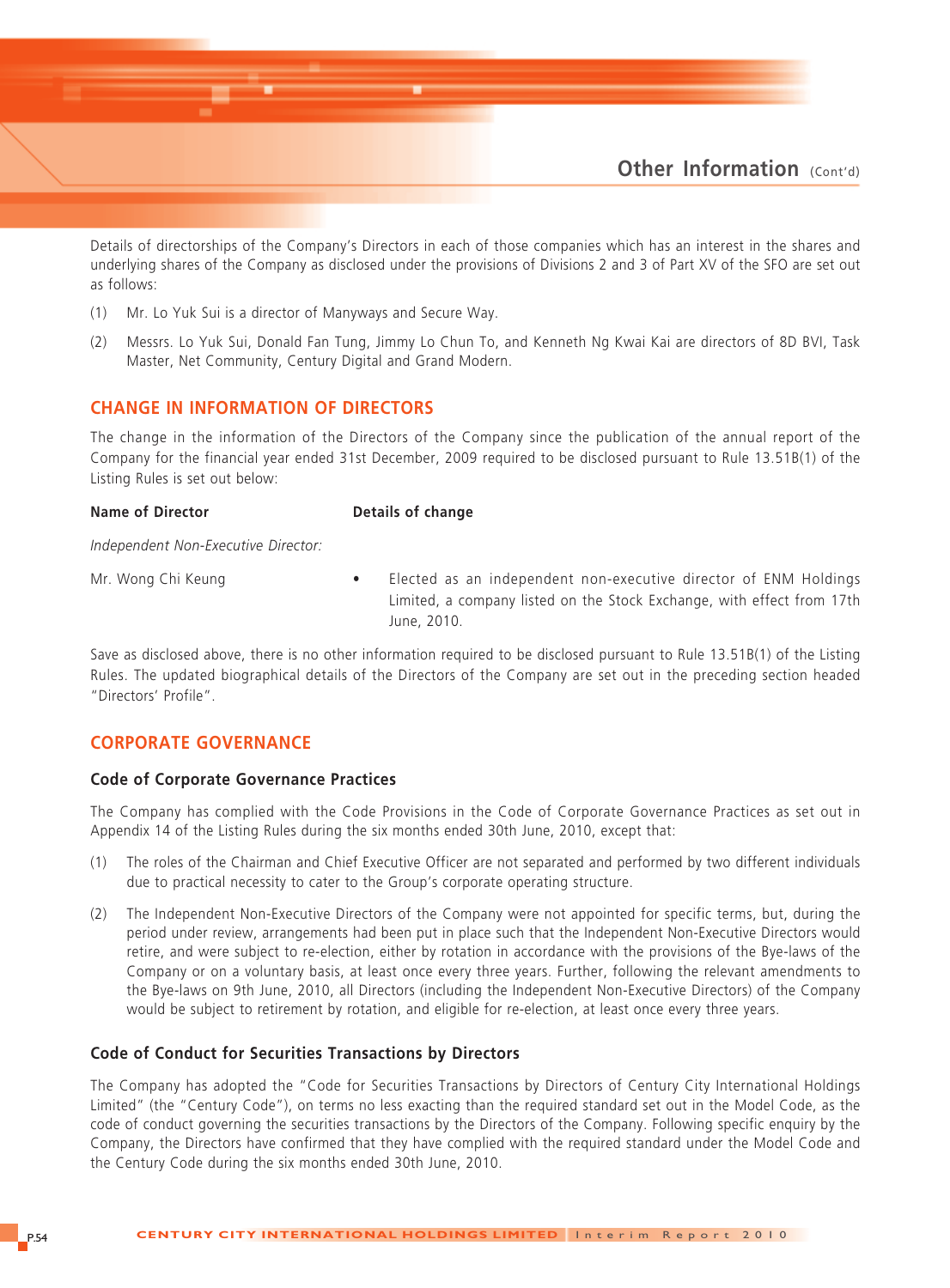### **PURCHASE, SALE OR REDEMPTION OF THE COMPANY'S LISTED SECURITIES**

Neither the Company nor any of its subsidiaries has purchased, sold or redeemed any listed securities of the Company during the six months ended 30th June, 2010.

#### **REVIEW OF RESULTS**

The Audit Committee of the Company currently comprises the following members:

Mr. Ng Siu Chan (Chairman of the Committee) *(Independent Non-Executive Director)* Mr. Anthony Chuang *(Independent Non-Executive Director)* Mr. Wong Chi Keung *(Independent Non-Executive Director)*

The Audit Committee has reviewed and discussed with the Company's management the accounting principles and practices adopted by the Group, auditing, internal control and financial reporting matters including the review of the unaudited condensed consolidated financial statements for the six months ended 30th June, 2010, in conjunction with the external auditors. The review report of the external auditors is set out on page 56 of this report.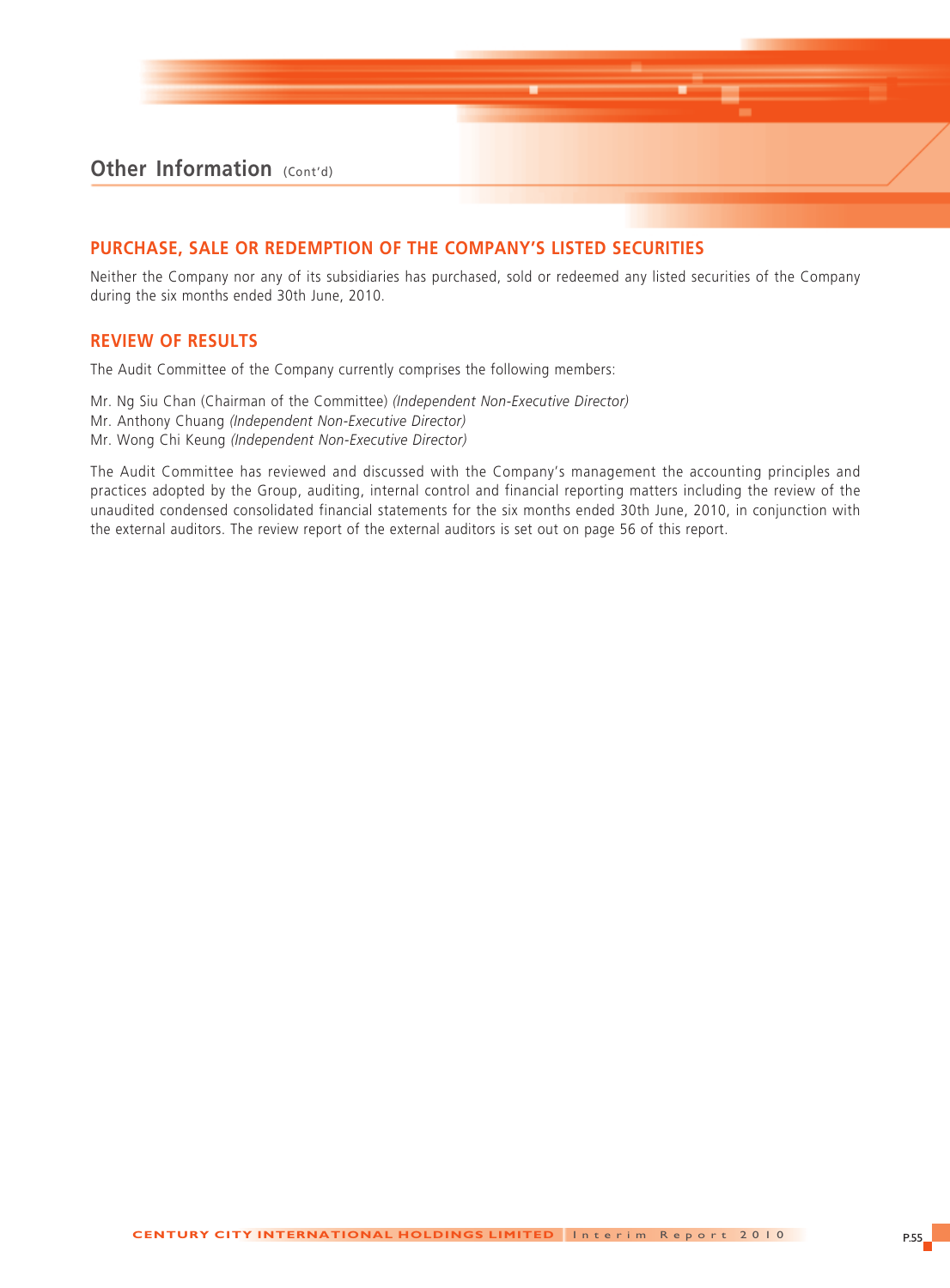## **Report on Review of Interim Financial Information**



**To the Board of Directors of Century City International Holdings Limited** (Incorporated in Bermuda with limited liability)

#### **Introduction**

We have reviewed the interim financial information set out on pages 13 to 31 which comprises the condensed consolidated statement of financial position of Century City International Holdings Limited as at 30th June, 2010 and the related condensed consolidated income statement, statement of comprehensive income, statement of changes in equity and statement of cash flows for the six-month period then ended, and explanatory notes. The Rules Governing the Listing of Securities on The Stock Exchange of Hong Kong Limited require the preparation of a report on interim financial information to be in compliance with the relevant provisions thereof and Hong Kong Accounting Standard 34 "Interim Financial Reporting" ("HKAS 34") issued by the Hong Kong Institute of Certified Public Accountants.

The Directors are responsible for the preparation and presentation of this interim financial information in accordance with HKAS 34. Our responsibility is to express a conclusion on this interim financial information based on our review. Our report is made solely to you, as a body, in accordance with our agreed terms of engagement, and for no other purpose. We do not assume responsibility towards or accept liability to any other person for the contents of the interim financial information.

#### **Scope of Review**

We conducted our review in accordance with Hong Kong Standard on Review Engagements 2410 "Review of Interim Financial Information Performed by the Independent Auditor of the Entity" issued by the Hong Kong Institute of Certified Public Accountants. A review of interim financial information consists of making inquiries, primarily of persons responsible for financial and accounting matters, and applying analytical and other review procedures. A review is substantially less in scope than an audit conducted in accordance with Hong Kong Standards on Auditing and consequently does not enable us to obtain assurance that we would become aware of all significant matters that might be identified in an audit. Accordingly, we do not express an audit opinion.

#### **Conclusion**

Based on our review, nothing has come to our attention that causes us to believe that the interim financial information is not prepared, in all material respects, in accordance with HKAS 34.

**Ernst & Young** *Certified Public Accountants*

18th Floor Two International Finance Centre 8 Finance Street, Central Hong Kong 24th August, 2010